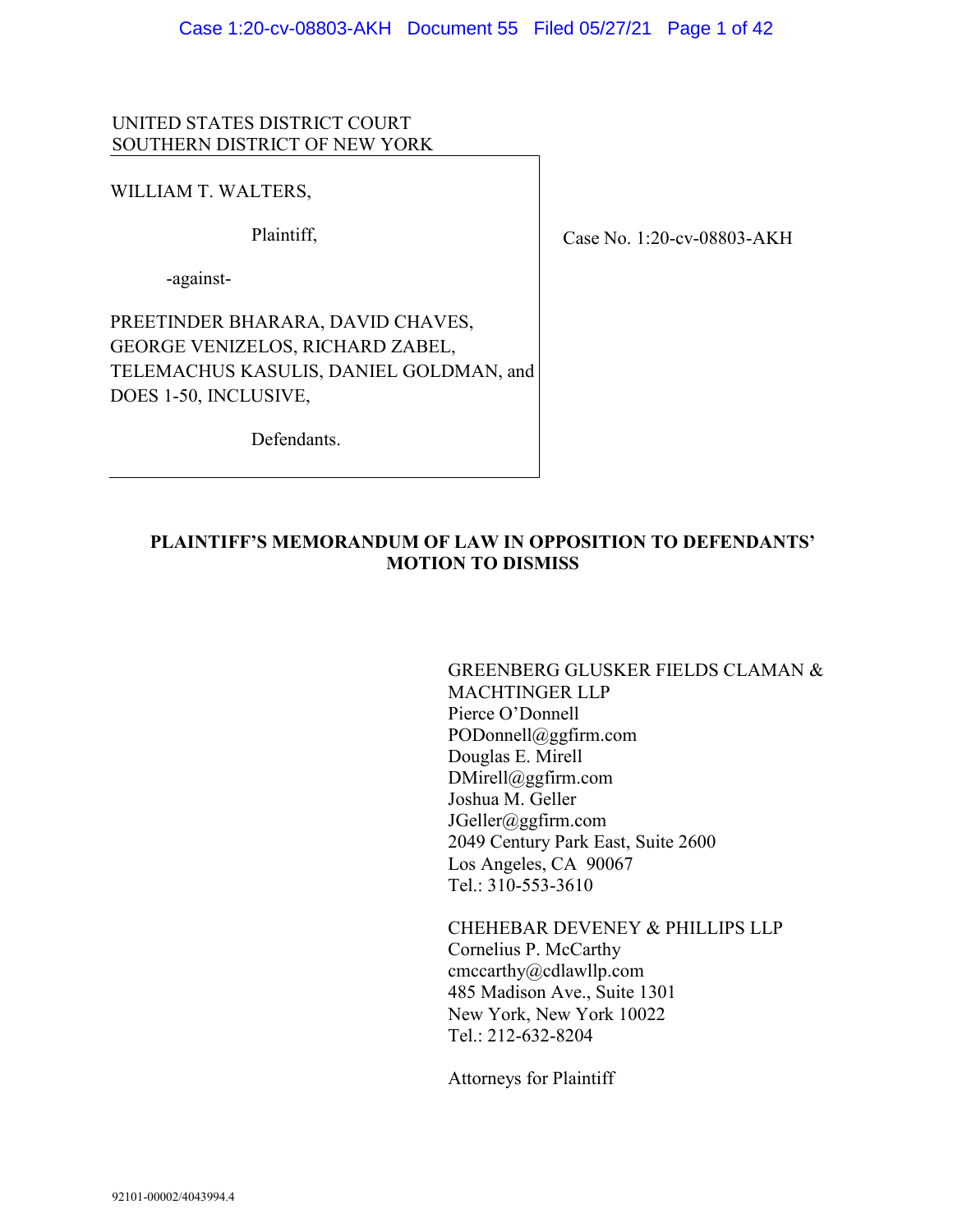# **TABLE OF CONTENTS**

## **Page**

| I.    |                 |                                                                         |  |
|-------|-----------------|-------------------------------------------------------------------------|--|
| II.   |                 |                                                                         |  |
|       | A.              | Federal Law Enforcement and its Duty to Ensure Fair and Secret          |  |
|       | <b>B.</b>       | A Stalled Investigation Prompts an Unlawful Campaign to Violate         |  |
|       | $\mathcal{C}$ . |                                                                         |  |
|       | D.              | The FBI and USAO Accelerate Their Investigation In Coordination with    |  |
|       | E.              | The Media Publishes Articles Divulging Confidential Information About   |  |
|       | F.              |                                                                         |  |
|       | G.              | The Defendants Continue Their Cover-Up In District Court.  15           |  |
|       | H.              | The District Court and the Court of Appeals Condemn the Illegal Actions |  |
| III.  |                 |                                                                         |  |
| IV.   |                 | WALTERS' CLAIMS ARE NOT FORECLOSED BY HECK V. HUMPHREY  20              |  |
| V.    |                 |                                                                         |  |
| VI.   |                 | WALTERS' CLAIMS ARE NOT BARRED BY COLLATERAL ESTOPPEL 26                |  |
| VII.  |                 | THE COURT SHOULD RECOGNIZE A BIVENS REMEDY FOR WALTERS.  28             |  |
| VIII. |                 |                                                                         |  |
| IX.   |                 |                                                                         |  |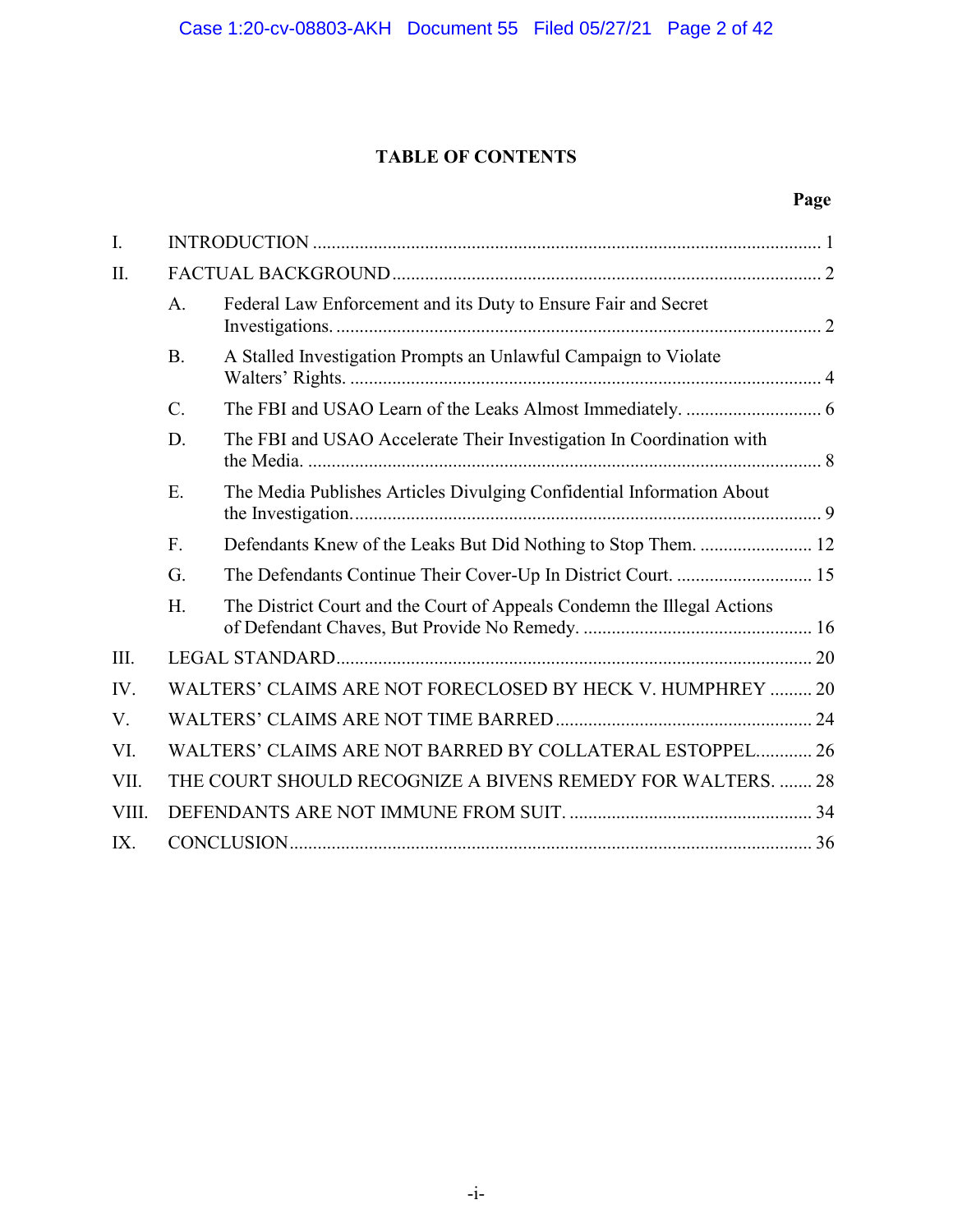# **TABLE OF AUTHORITIES**

## **Page**

| <b>CASES</b>                                                       |
|--------------------------------------------------------------------|
| Abdul-Whab v. Orthopedic Assn of Dutchess,                         |
| Bagley v. CMC Real Estate Corp.,                                   |
| Bivens v. Six Unknown Named Agents of Federal Bureau of Narcotics, |
| Bouchard Transportation Co. v. Long Island Lighting Co.,           |
| Carey v. Piphus,                                                   |
| Carlson v. Green,                                                  |
| Davis v. Passman,                                                  |
| Douglas Oil Co. of California v. Petrol Stops Nw.,                 |
| Farrar v. Hobby,                                                   |
| Gen. Stencils, Inc. v. Chiappa,                                    |
| Heck v. Humphrey,                                                  |
| In re Grand Jury Subpoena, Judith Miller,                          |
| In re Sealed Case No. 98-3077,                                     |
| Kerman v. City of New York,                                        |
| Levy v. Kosher Overseers Ass'n of Am., Inc.,                       |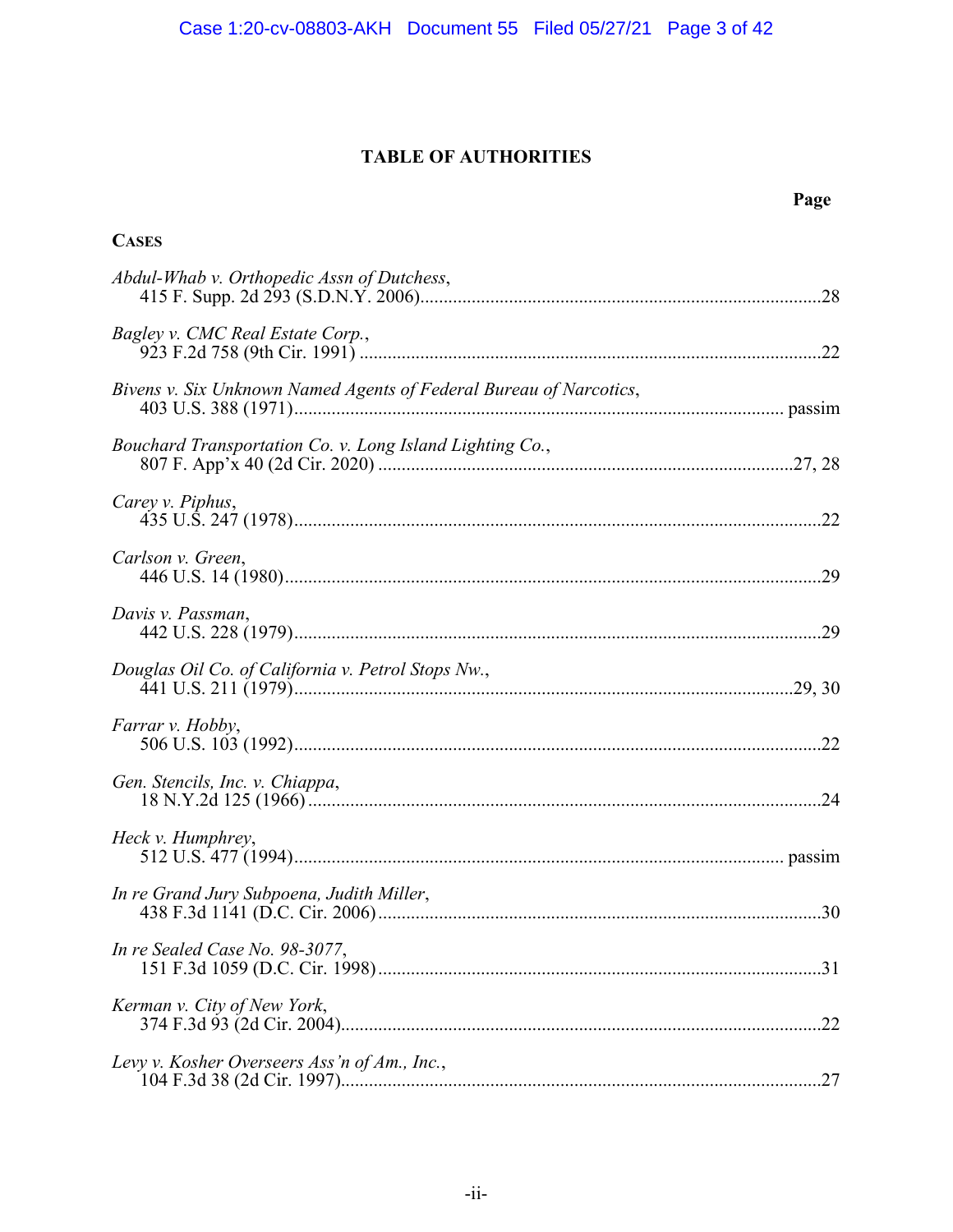## **TABLE OF AUTHORITIES** (continued)

| Malley v. Briggs,                            |
|----------------------------------------------|
| McKithen v. Brown,                           |
| Nelson v. Campbell,                          |
| Palin v. New York Times Co.,                 |
| Peay v. Ajello,                              |
| Perez v. Cuomo,                              |
| Pesnell v. Arsenaault,                       |
| Poe v. Leonard,                              |
| Pou v. DEA,                                  |
| Powell v. United States,                     |
| Rayner v. ETRADE Fin. Corp.,                 |
| Robinson v. Cattaraugus Cty.,                |
| Schmidt v. Ladd,<br>.28                      |
| Sec. & Exch. Comm'n v. Dresser Indus., Inc., |
| United States v. Eisenberg,                  |
| United States v. Ellerman,                   |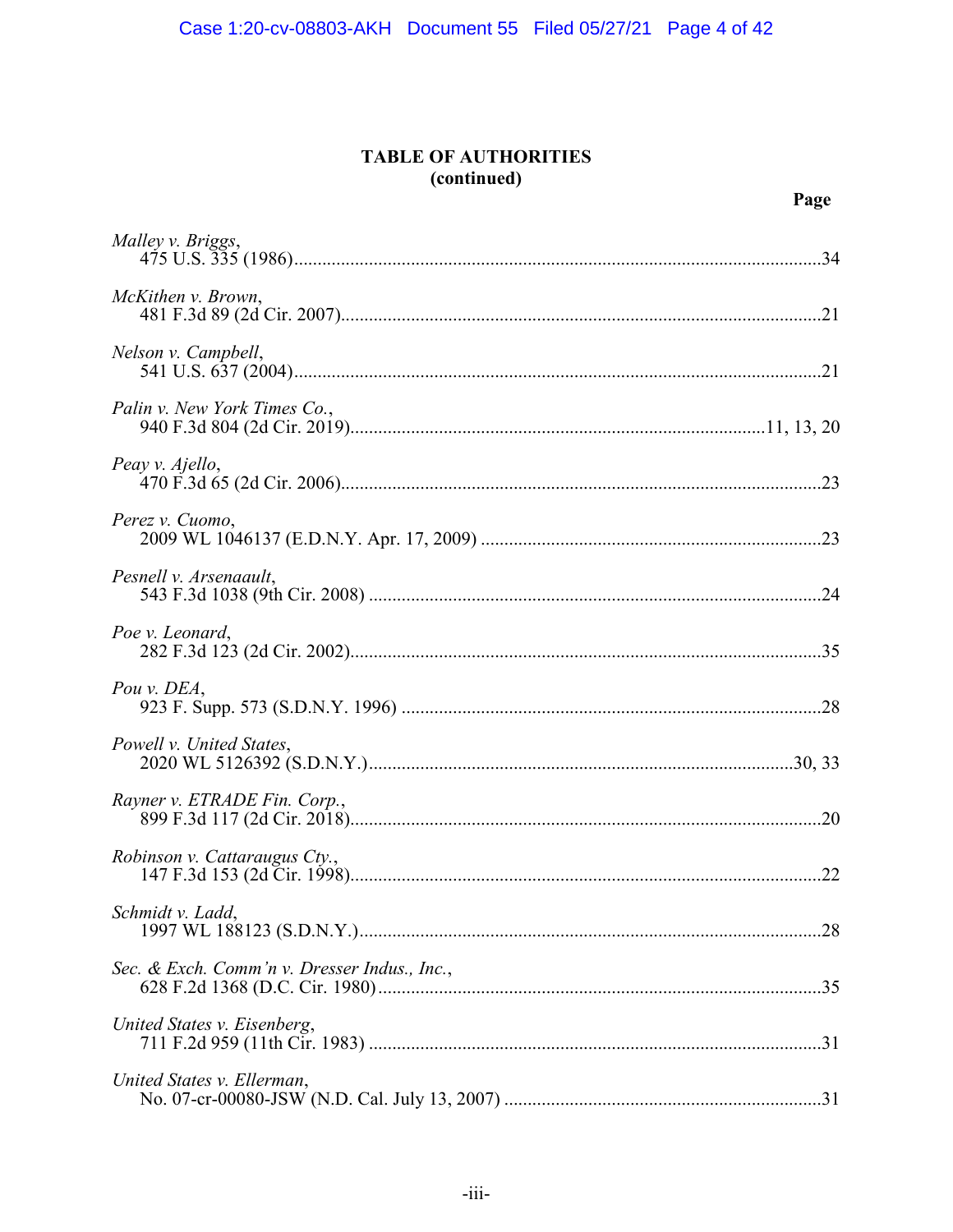## **TABLE OF AUTHORITIES (continued)**

| United States v. Girardi,                                                                                                                                                                       |  |
|-------------------------------------------------------------------------------------------------------------------------------------------------------------------------------------------------|--|
| United States v. Sells Eng'g, Inc.,<br>463 U.S. 418 (1983) ("[G] overnment attorneys and their assistants[] and<br>other personnel attached to the grand jury are forbidden to disclose matters |  |
| United States v. Walters,                                                                                                                                                                       |  |
| Walker v. Kim,                                                                                                                                                                                  |  |
| Warren v. Fischl,                                                                                                                                                                               |  |
| Ziglar v. Abbasi,                                                                                                                                                                               |  |
| Zumpano v. Quinn,                                                                                                                                                                               |  |
| <b>STATUTES</b>                                                                                                                                                                                 |  |
|                                                                                                                                                                                                 |  |
|                                                                                                                                                                                                 |  |
| <b>OTHER AUTHORITIES</b>                                                                                                                                                                        |  |
|                                                                                                                                                                                                 |  |
|                                                                                                                                                                                                 |  |
|                                                                                                                                                                                                 |  |
| 18 C. Wright, A. Miller, & E. Cooper, Federal Practice & Procedure § 4417 (2d                                                                                                                   |  |
| Criminal Resource Manual, U.S. Department of Justice, at 156 (available at<br>https://www.justice.gov/archives/jm/criminal-resource-manual-156-                                                 |  |
|                                                                                                                                                                                                 |  |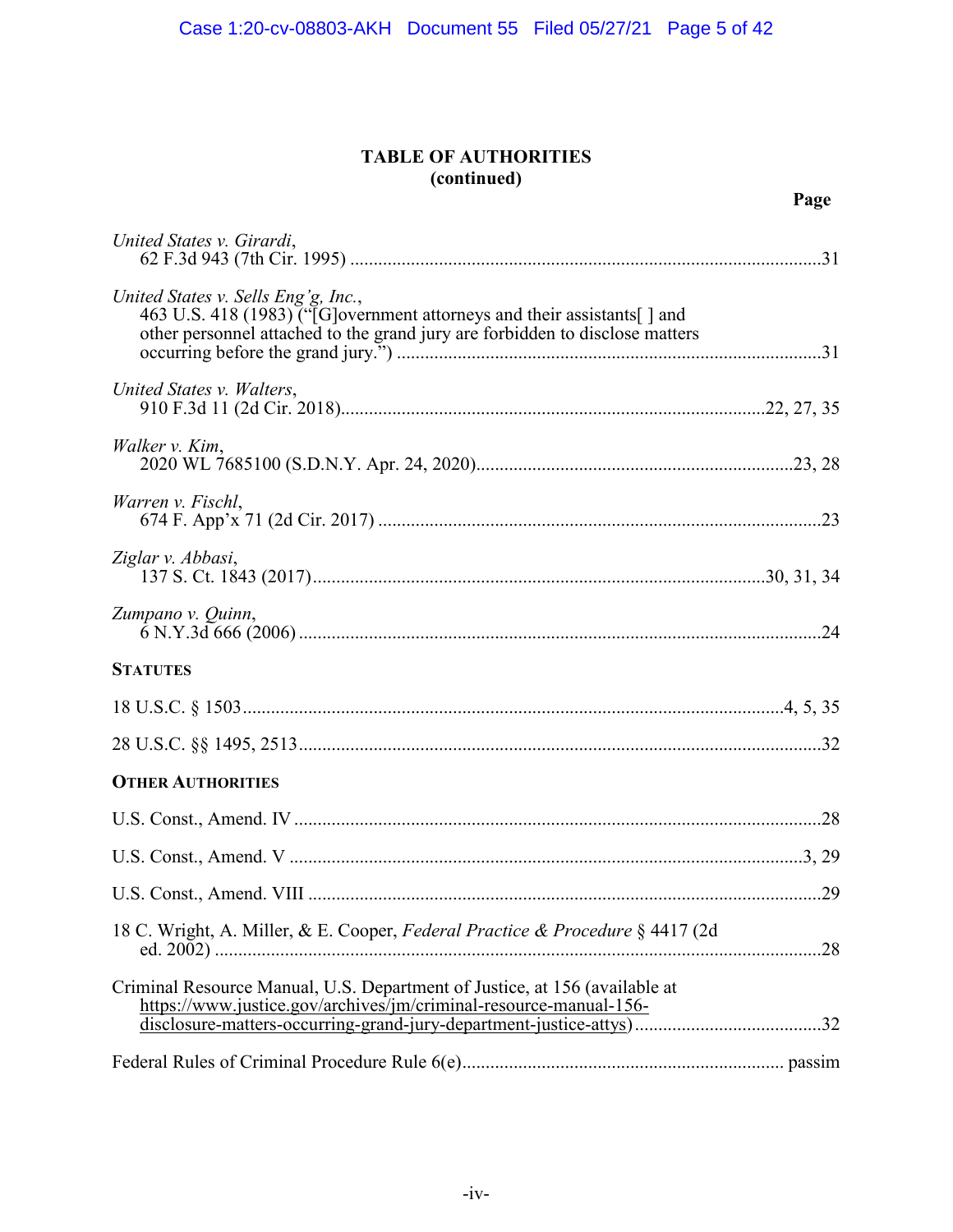#### <span id="page-5-0"></span>**I. INTRODUCTION**

Defendants Preetinder Bharara ("Bharara"), David Chaves ("Chaves"), George Venizelos ("Venizelos"), Richard Zabel ("Zabel"), Telemachus Kasulis ("Kasulis"), and Daniel Goldman ("Goldman") (collectively, "Defendants") were each instrumental in the concerted campaign by the Department of Justice, U.S. Attorney's Office, and FBI to illegally leak confidential grand jury information about Plaintiff William Walters ("Walters") and subsequently cover up and refuse to investigate those leaks. Each of these violations was a direct derogation of Walters' constitutional rights, including his due process rights to a fair and impartial grand jury and criminal investigation. Both the District Court and the Court of Appeal for the Second Circuit agreed that Defendants' conduct was egregious, but found that the violations were not so pervasive and severe as to infect and invalidate Walters' indictment and conviction. Walters does not seek to challenge those findings in this action.

Instead, Walters seeks civil redress for the undisputed violations of his constitutional rights. Walters is entitled to this remedy even if his damages are difficult to quantify—a wrong deserves a remedy. In spite of this clear wrongdoing, Defendants move to dismiss on a host of grounds that essentially seek to insulate Defendants from any liability, no matter how egregious their conduct.<sup>[1](#page-5-1)</sup> As set forth in greater detail below, Defendants are not entitled to escape liability as a matter of law. First, Walters' claims are not barred by the doctrine of *Heck v. Humphrey*, 512 U.S. 477 (1994) because he does not collaterally attack or otherwise seek to impugn his underlying indictment and conviction. Second, Walters' claims are not time barred since they

<span id="page-5-1"></span> $<sup>1</sup>$  Because the legal issues raised in the separate motions to dismiss brought by, on the one hand,</sup> Defendants Bharara, Venizelos, Zabel, Kasulis, and Goldman, and Chaves, on the other hand, are identical, this opposition responds to both.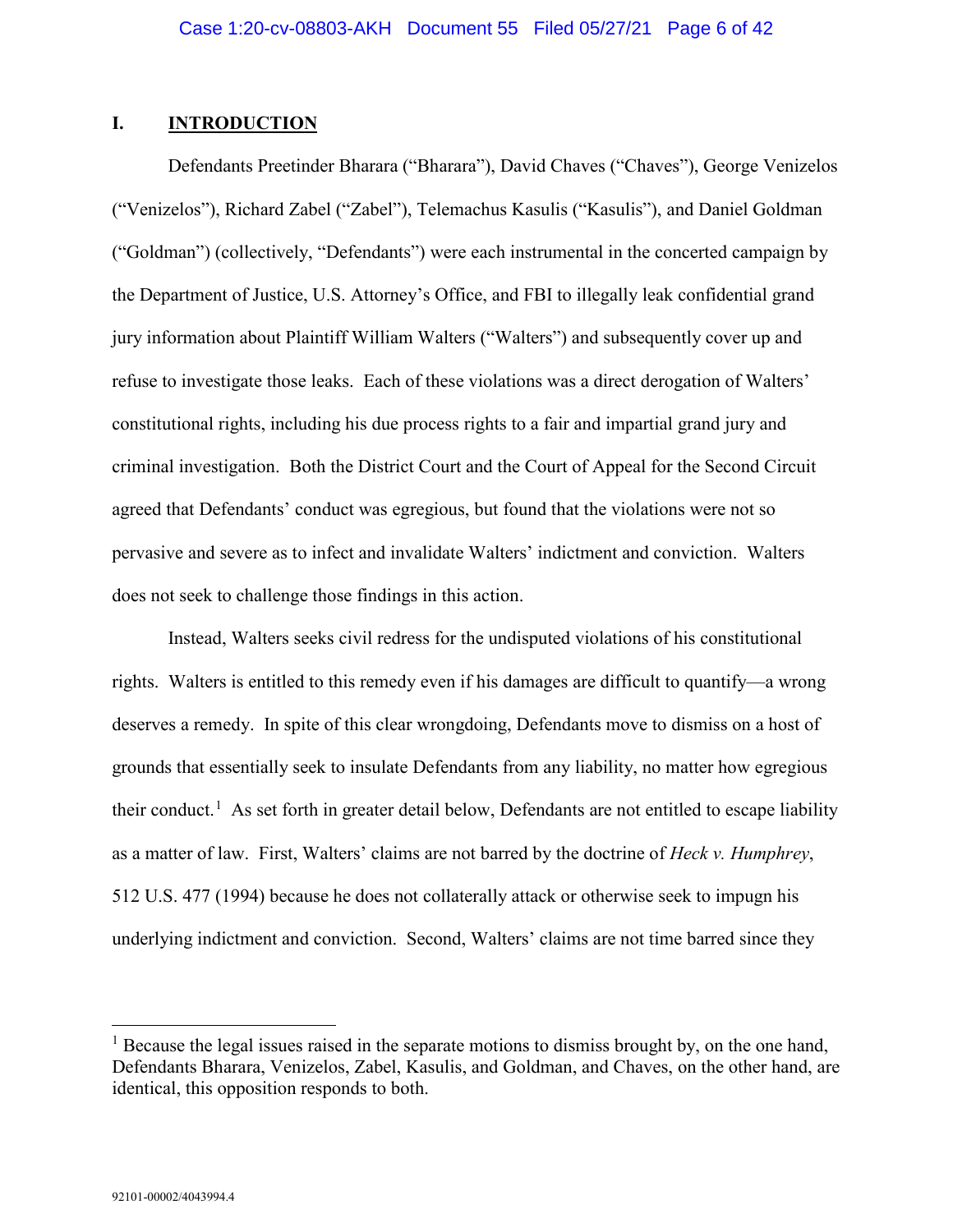#### Case 1:20-cv-08803-AKH Document 55 Filed 05/27/21 Page 7 of 42

did not begin to accrue (and/or were tolled) during the pendency of the Government's purported investigation into its wrongdoing, which induced Walters to delay bringing any civil claims. Third, Walters' claims are not barred by collateral estoppel since the specific constitutional issues raised in this action were never before litigated. Fourth, no special factors preclude Walters' *Bivens* claim because Walters himself has no alternative remedies, neither FBI agents nor prosecutors have discretion to leak confidential grand jury material to the media, and courts are more than well-suited to manage the claims arising out of the illegal law enforcement activities alleged here. Finally, the Defendants are not insulated from suit by the doctrine of qualified immunity because they violated clearly established law. The Court should afford Walters an opportunity to prove the constitutional harm done to him by each of the Defendants.

#### <span id="page-6-1"></span><span id="page-6-0"></span>**II. FACTUAL BACKGROUND[2](#page-6-2)**

#### A. Federal Law Enforcement and its Duty to Ensure Fair and Secret Investigations.

In the federal judicial system, the United States Department of Justice ("DOJ") is entrusted with investigating and prosecuting federal crimes. Complaint, Dkt. No. 1 ("Compl.") at ¶ 31. For each of the nation's 94 federal judicial districts, the President appoints a United States Attorney ("USA") whose responsibility is to represent the United States in all criminal proceedings. *Id.* The USA has plenary authority regarding criminal matters. *Id.* The USA hires attorneys and other staff to carry out his duties. *Id.* ¶ 32. The USA is responsible for the acts of his/her subordinates. *Id.*

One of the USA's primary duties is the investigation of suspected criminal conduct. *Id.* ¶ 33. A United States Attorney's Office ("USAO") has a Criminal Division managed by a Chief

<span id="page-6-2"></span> $2$  The facts described in this motion are taken from Walters' Complaint, which well-pleaded allegations are presumed true for purposes of Defendants' motion to dismiss.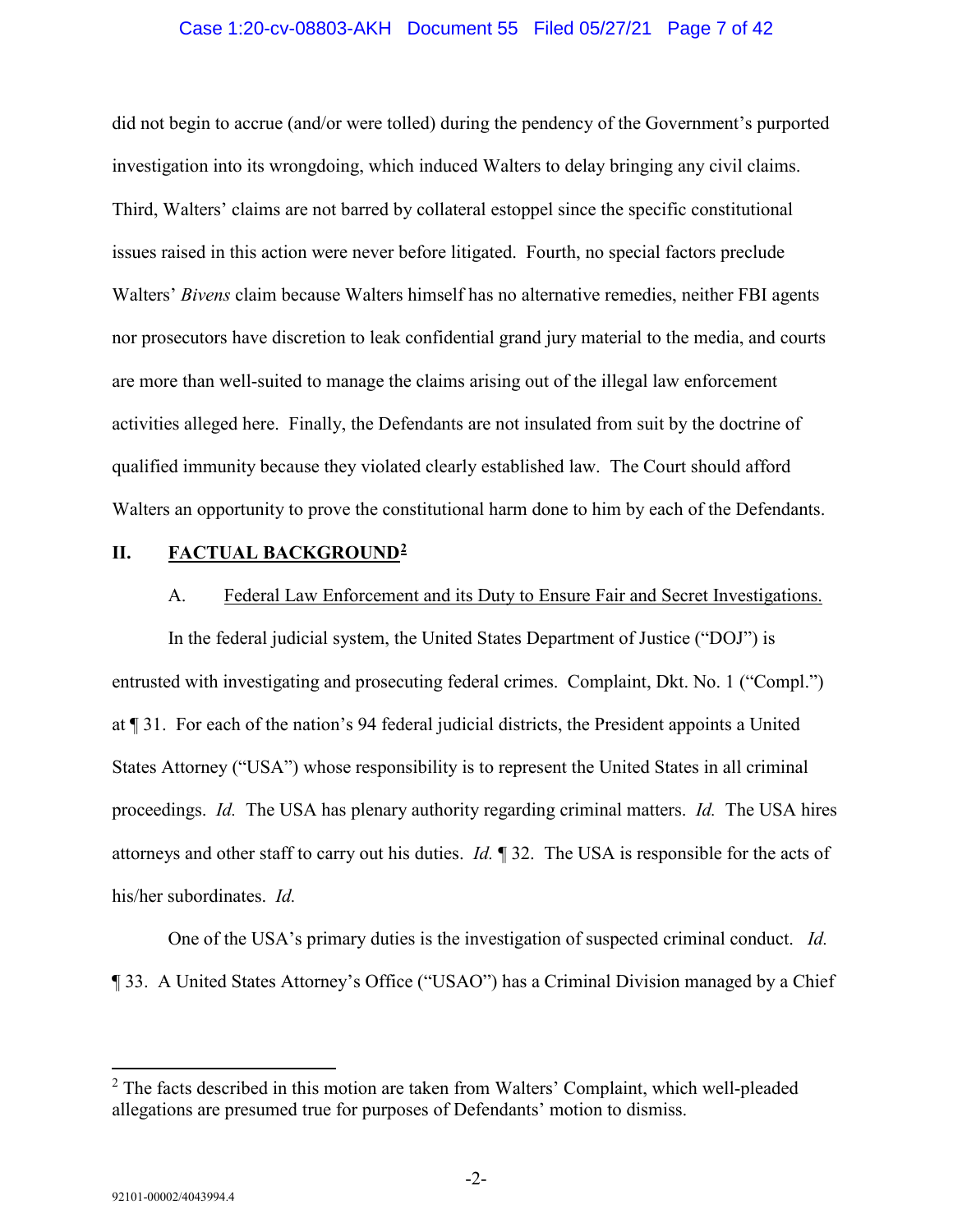#### Case 1:20-cv-08803-AKH Document 55 Filed 05/27/21 Page 8 of 42

and a Deputy Chief. *Id.* Within the Criminal Division, individual prosecuting attorneys are responsible for specific investigations and presenting evidence to the grand jury to obtain an indictment. *Id.*

While the USA delegates authority to these subordinates, the USA remains ultimately responsible for their conduct. *Id.* ¶ 34. When the USA receives any credible information that misconduct in the administration of criminal justice within the USAO has occurred, he/she must promptly and thoroughly investigate. *Id.* Failure to do so is actionable. *Id.*

In connection with conducting criminal investigations, the USAO is assisted by numerous federal law enforcement agencies such as the FBI. *Id.* ¶ 35. In major metropolitan regions such as New York City, the FBI operates a Field Office managed by the Assistant Director in Charge ("ADC") who is assisted by five or more Special Agents in Charge who supervise several hundred Special Agents. *Id.* Like the USA, the ADC is responsible for the actions of subordinates and is charged with the legal duty to investigate possible unlawful conduct by them. *Id.*

If the USAO seeks to charge a suspect with a felony, the Fifth Amendment requires that a grand jury must issue an indictment. *Id.* ¶ 37. The USAO functions as the attorney for the grand jury. *Id.* Thus, the presentation of evidence to the grand jury and furnishing of legal advice is done by the USAO. *Id.* Typically, FBI agents testify before the grand jury about the results of their investigation, and they are privy to all of the evidence presented to the grand jury. *Id.*

By longstanding law and custom, as required by Rule 6(e) of the Federal Rules of Criminal Procedure, the proceedings of a federal grand jury are secret. *Id.* ¶ 38. Secrecy is designed to protect several compelling interests. *Id.* This includes encouraging full disclosure by witnesses, preventing those under investigation from fleeing or tampering with grand jurors,

-3-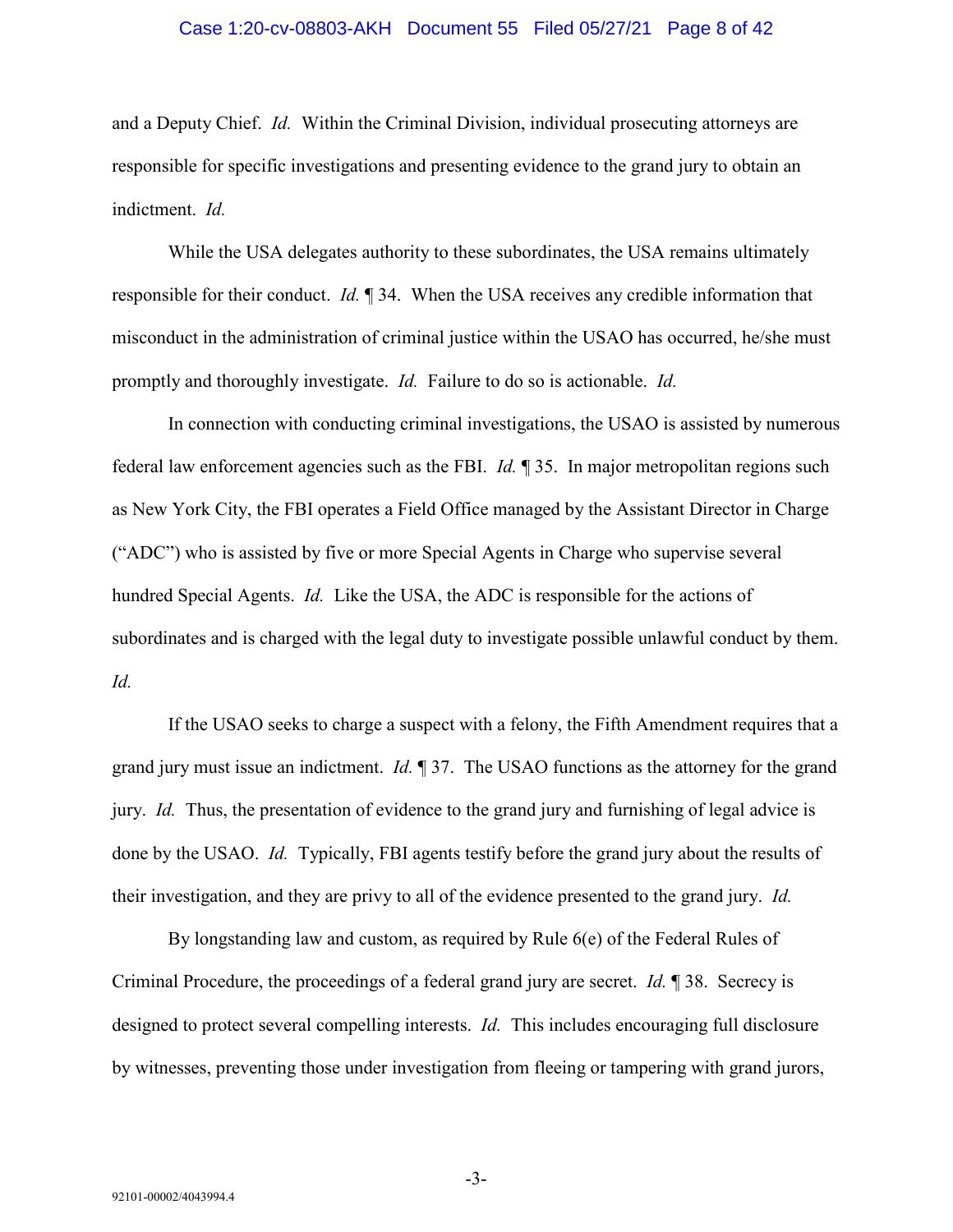#### Case 1:20-cv-08803-AKH Document 55 Filed 05/27/21 Page 9 of 42

and protecting the innocent from unwarranted prosecution and reputational damage, among other reasons. *Id.* Typically, a violation of Rule 6(e) is treated as an obstruction of justice and is prosecutable under 18 U.S.C. § 1503. *Id.*

With only limited exceptions, evidence presented to, and the deliberations of, the grand jury are strictly confidential. *Id.* ¶ 39. Unauthorized disclosure of secret grand jury information is punishable as a felony with a prison sentence of up to five years. *Id.* If the leaker is employed by the USAO or FBI, that law enforcement official is also subject to criminal contempt, investigation by the DOJ's Offices of Professional Responsibility (if a DOJ attorney) and/or Inspector General or by the FBI's Office of Professional Responsibility (if an FBI employee), and the imposition of administrative discipline, including potential termination. *Id.* The leaker, if an attorney, also is subject to discipline by the bar, including license suspension or disbarment, for such unethical and unlawful conduct. *Id.*

In the event of any leaking of grand jury information to the media or anyone else, the USAO is obligated to investigate promptly and thoroughly to determine the source of the leaks and prevent future unauthorized disclosures. *Id.* ¶ 40. This is not a discretionary obligation. *Id.* The viability of the grand jury process—and the public's confidence in its deliberations mandate that wrongdoers be identified and prosecuted. *Id.*

# <span id="page-8-0"></span>B. A Stalled Investigation Prompts an Unlawful Campaign to Violate Walters' Rights.

The Government began to target Walters for investigation as early as November 4, 2011. *Id.*  $\P$  41. In the early stages, the investigation pertained to certain stock purchases and allegations of insider trading involving Clorox stock, investor Carl Icahn, and Walters. *Id.* At or around

-4-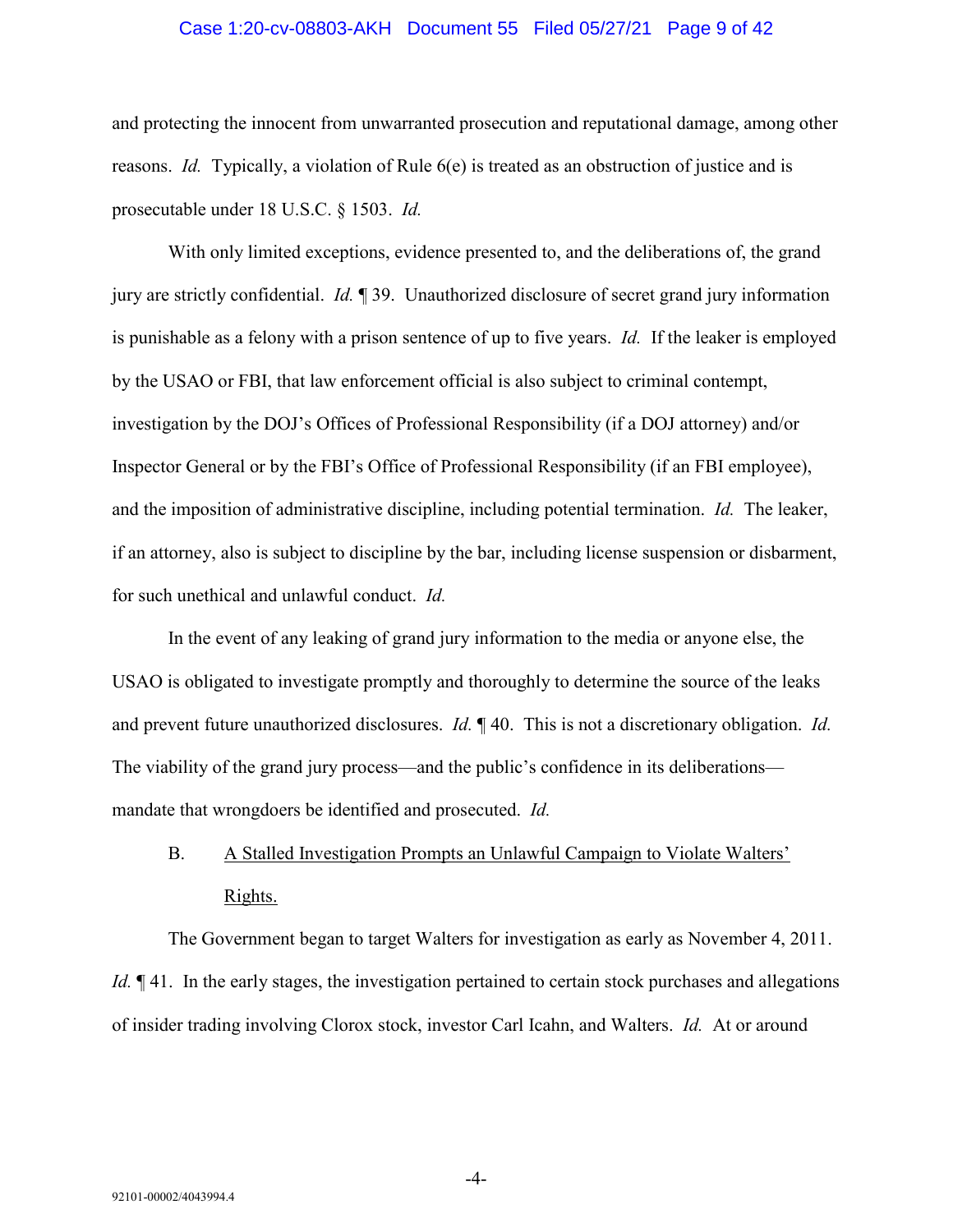#### Case 1:20-cv-08803-AKH Document 55 Filed 05/27/21 Page 10 of 42

that time, the Government obtained the first in a series of pen registers and "trap and trace" devices for Walters' phone to capture phone numbers for all incoming and outgoing calls. *Id.*

After several years, however, the Government's investigation had grown cold, with no evidence of wrongdoing by Walters. *Id.* ¶ 42. Chaves, the then-FBI Supervisory Special Agent ("SSA") in charge of the investigation, would later admit that the investigation was "dormant." *Id.*

The USAO then broadened the investigation to include suspected insider trading of Dean Foods stock, Dean Foods chairman Tom Davis, professional golfer Phil Mickelson, and Walters. *Id.* ¶ 43.

In April 2013, Chaves arranged a dinner meeting with *The New York Times* reporters Matthew Goldstein and Ben Protess to illegally divulge confidential information about the Walters investigation and the grand jury. *Id.* ¶ 45. Chaves then met with reporter Susan Pulliam of *The Wall Street Journal* and informed her that the FBI was investigating Walters. *Id.* To this day, Walters does not know whether this was the first such meeting, or if Chaves and the other Defendants' conspiracy to violate his rights had begun even earlier. *Id.*

The purpose of the media disclosures was, at least in part, to establish a *quid pro quo* whereby Chaves would provide confidential investigative information for the reporters to use in stories, while the reporters would, in turn, provide investigative leads. *Id.* ¶ 46. Chaves specifically asked the reporters to notify him if they came across information regarding Walters. *Id.*

This *quid pro quo* was ultimately consummated. *Id.* ¶ 47. For example, Pulliam would call Chaves from time to time to describe what she had learned about Walters. *Id.* Chaves, for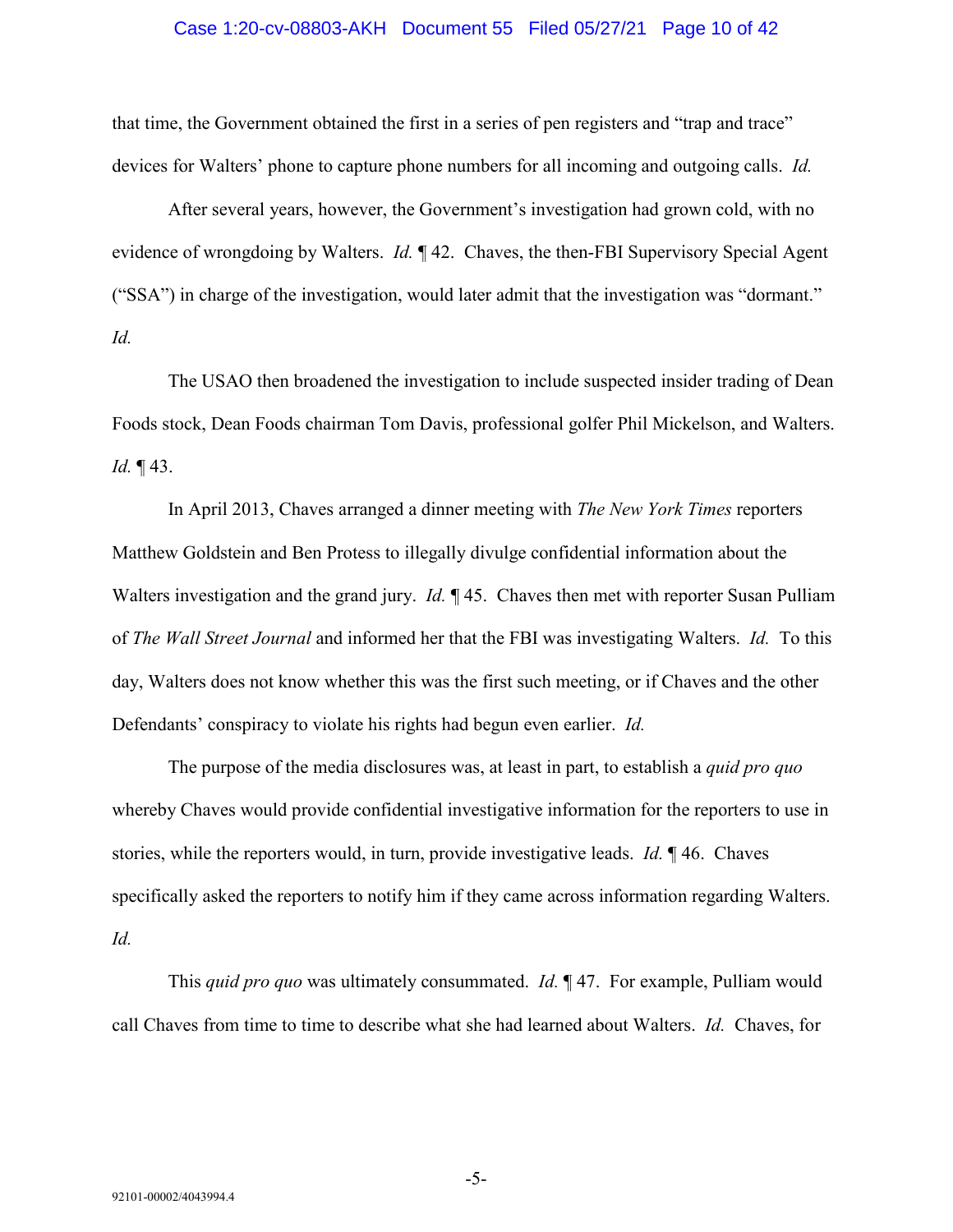#### Case 1:20-cv-08803-AKH Document 55 Filed 05/27/21 Page 11 of 42

his part, not only discussed confidential details of the investigation, but at times would also indicate to reporters when *their* sources had turned up false or incorrect information. *Id.*

Another purpose of the leaking was to obtain incriminating evidence that Walters was engaging in insider trading. *Id.* ¶ 48. The Government had secured court authorization to tap Walters' phone. *Id.* Chaves hoped that the publication of leaked information about the investigation would "tickle the wire" by causing associates or the media to call Walters to elicit incriminating statements. *Id.* But months of electronic surveillance yielded nothing. *Id.*

In mid-April 2014, Chaves dined with three reporters from *The New York Times* and leaked additional details about the investigation, telling *The Times* reporters about specific securities trades the FBI was purportedly investigating. *Id.* ¶ 50.

While most of the incriminating evidence has been withheld by the Government, text messages and phone logs indicate multiple calls between Chaves and *The Times'* Ben Protess, including an approximately 21-minute call on April 20, 2014. *Id.* ¶ 51. The content of those text messages and phone calls—and all other confidential information Chaves illegally conveyed to the press—remains unknown outside the DOJ and the recipients. *Id.*

#### C. The FBI and USAO Learn of the Leaks Almost Immediately.

<span id="page-10-0"></span>Each of Defendants Bharara, Zabel, Kasulis, and Venizelos learned of the illegal leaking almost *a month before* the first leaked story appeared and were aware that a *Wall Street Journal*  reporter was receiving confidential information about the investigation. *Id.* ¶ 52. Yet these Defendants did nothing to investigate the source of the leaks, and instead cooperated with journalists from *The New York Times* and *The Wall Street Journal*, thereby facilitating the deluge of ensuing leaks*. Id.*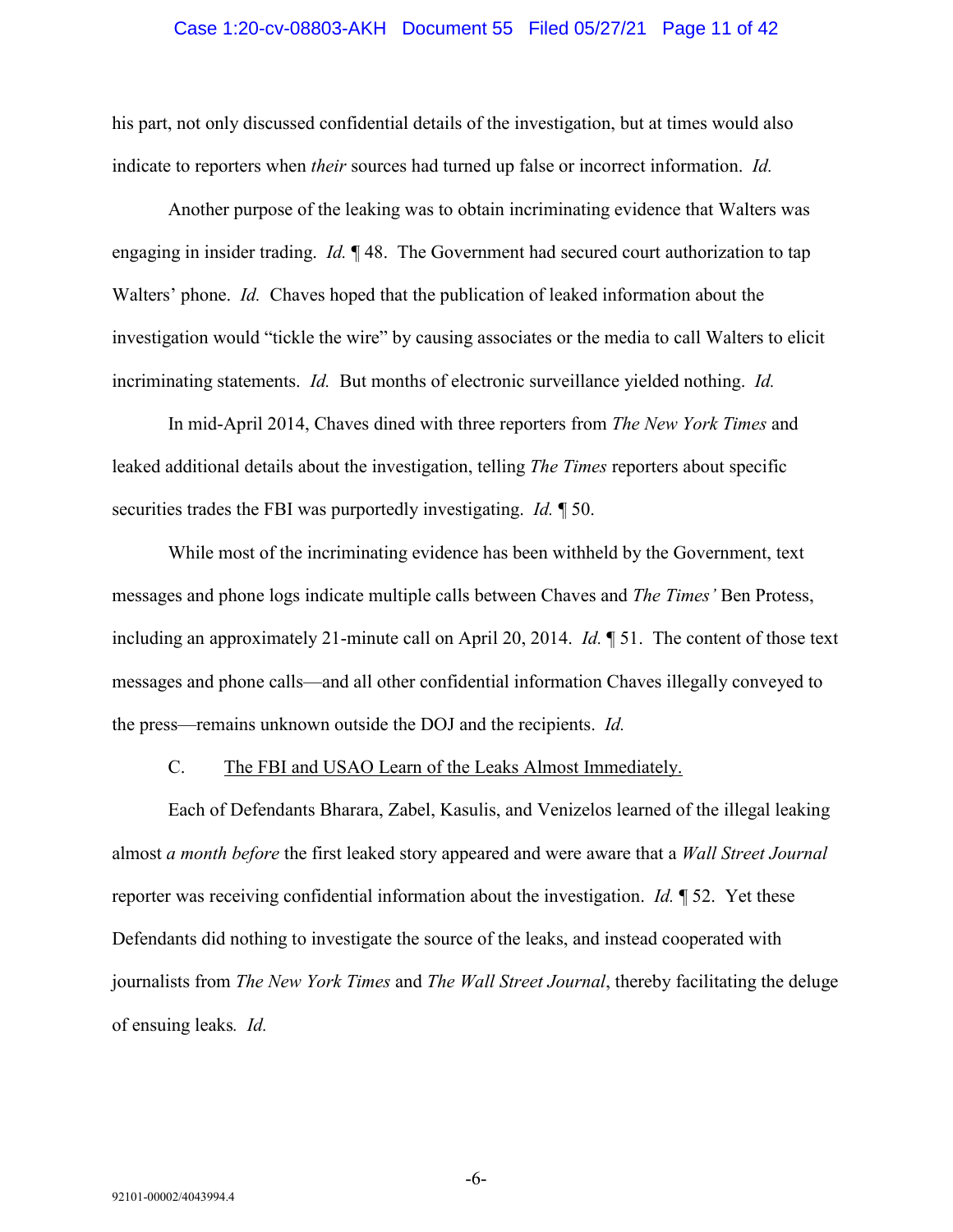#### Case 1:20-cv-08803-AKH Document 55 Filed 05/27/21 Page 12 of 42

On May 6, 2014, J. Peter Donald, the FBI's New York Field Office media representative, invited Chaves to a coffee meeting with Susan Pulliam of *The Wall Street Journal*. *Id.* ¶ 53. At that meeting, the three discussed the Walters investigation (which, at that point, was still supposed to be confidential). *Id.* Donald would later recall that Pulliam already had a high level of detailed knowledge about the investigation, including specific information about the subjects and securities involved. *Id.* Chaves had previously given Pulliam this information. *Id.*

Chaves would later admit that, at this meeting, Donald and he (illegally) confirmed the scope of the Walters investigation. *Id.* ¶ 55. After Pulliam revealed that she intended to publish an article about the investigation, Donald asked her to wait to allow the USAO to first discuss it internally. *Id.*

After that coffee meeting, the FBI alerted the USAO to the discussion with Pulliam and the impending article about the investigation. *Id.* ¶ 56. At this point, *more than three weeks before the first article*, both the FBI and the USAO were put on notice that someone had leaked confidential grand jury information about the Walters investigation to the media. *Id.* But no internal investigation was conducted. *Id.*

According to after-the-fact testimony by AUSA Kasulis, the FBI throughout this period kept the USAO apprised of its ongoing communications with *The Journal*. *Id.* ¶ 58. On May 22 and 23, 2014, *The Journal* asked to meet again with the FBI to discuss its upcoming story on the Walters investigation. *Id.* ¶ 59. The FBI and the USAO internally discussed whether to take the meeting. *Id.* The details of that discussion have been concealed from Walters, but the result is that the meeting took place between several FBI agents (including Chaves) and *Journal* staffers. *Id.*

-7-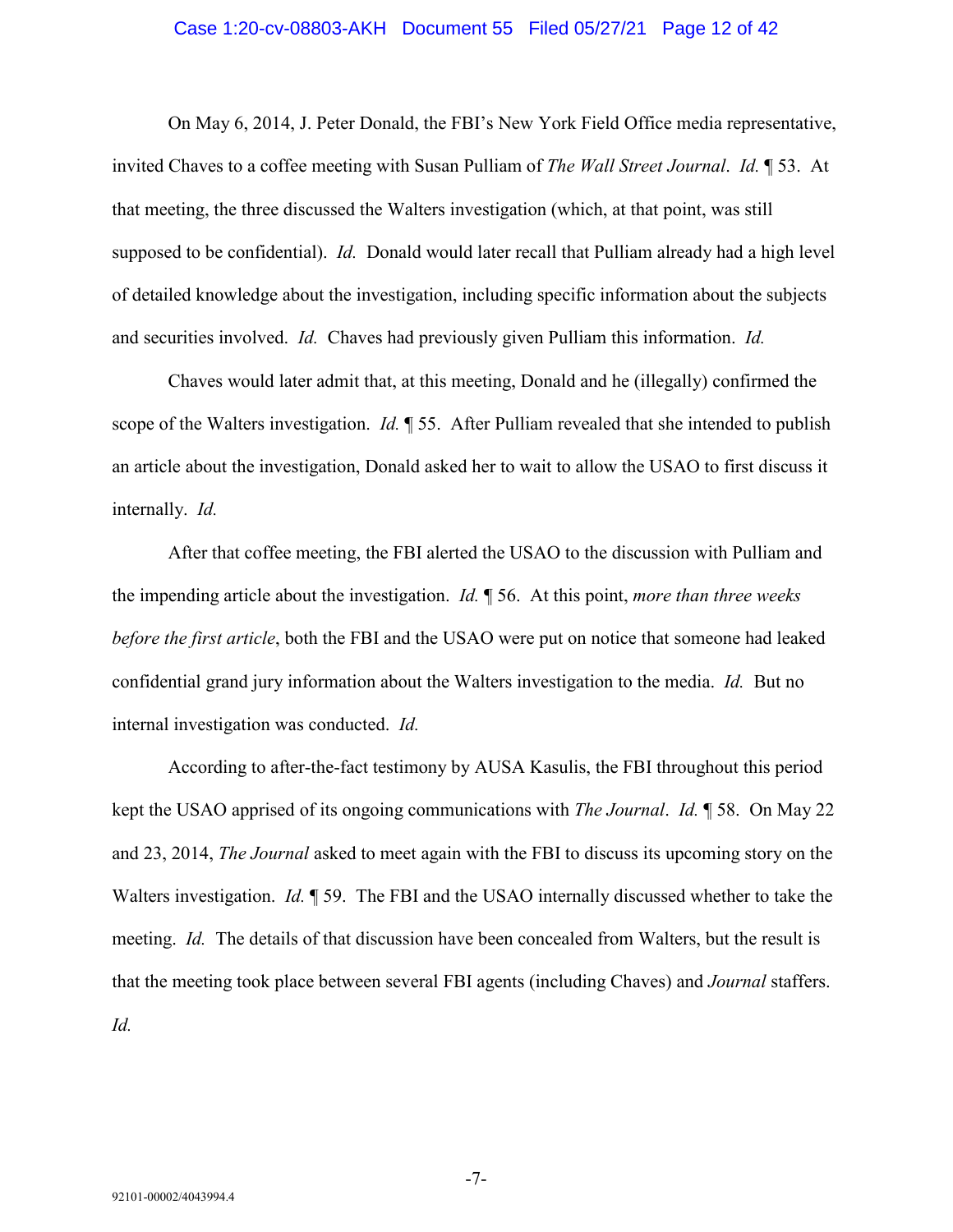#### Case 1:20-cv-08803-AKH Document 55 Filed 05/27/21 Page 13 of 42

On Tuesday, May 27, 2014, five members of the FBI agreed to meet with Pulliam,

Michael Rothfeld, and an editor from *The Wall Street Journal. Id.* ¶ 60. Those individuals included Chaves. *Id.* Multiple FBI agents in attendance confirmed various aspects of the investigation, including a discussion of surveillance techniques used by the FBI.<sup>[3](#page-12-1)</sup> *Id*. 161.

The evening after the meeting with *The Journal*, Chaves informed his supervisor that *The New York Times* also was inquiring about the confidential investigation and was likewise preparing to publish a story. *Id.* ¶ 63. The FBI and the USAO continued to communicate about the planned news articles and immediately alerted *The Journal*. *Id.* ¶ 64.

# <span id="page-12-0"></span>D. The FBI and USAO Accelerate Their Investigation In Coordination with the Media.

On May 29, 2014, after learning about the pending publicity regarding the investigation, the Chief Public Information Officer at the USAO (James Margolin) emailed six AUSAs, including Zabel and Kasulis, with an update about the USAO's contacts with the media. *Id.* ¶ 67.

The same day, Zabel responded that he, too, had been contacted by *The Journal* and confirmed that the newspaper had detailed, confidential information about the Walters investigation. *Id.* ¶ 68.

On May 29, 2014, the FBI approached two subjects of the investigation. *Id.* ¶ 70. Agents met with Tom Davis, Chair of Dean Foods, at his home in Texas and with Phil Mickelson at a golf tournament in Ohio. *Id.* Davis denied any wrongdoing and confirmed that

<span id="page-12-1"></span> $3$  Defendants dispute this fact in their memorandum. Def. Mem. at 8 n. 5. However, this factual dispute cannot be resolved on a motion to dismiss and Walters' allegation must be taken as true.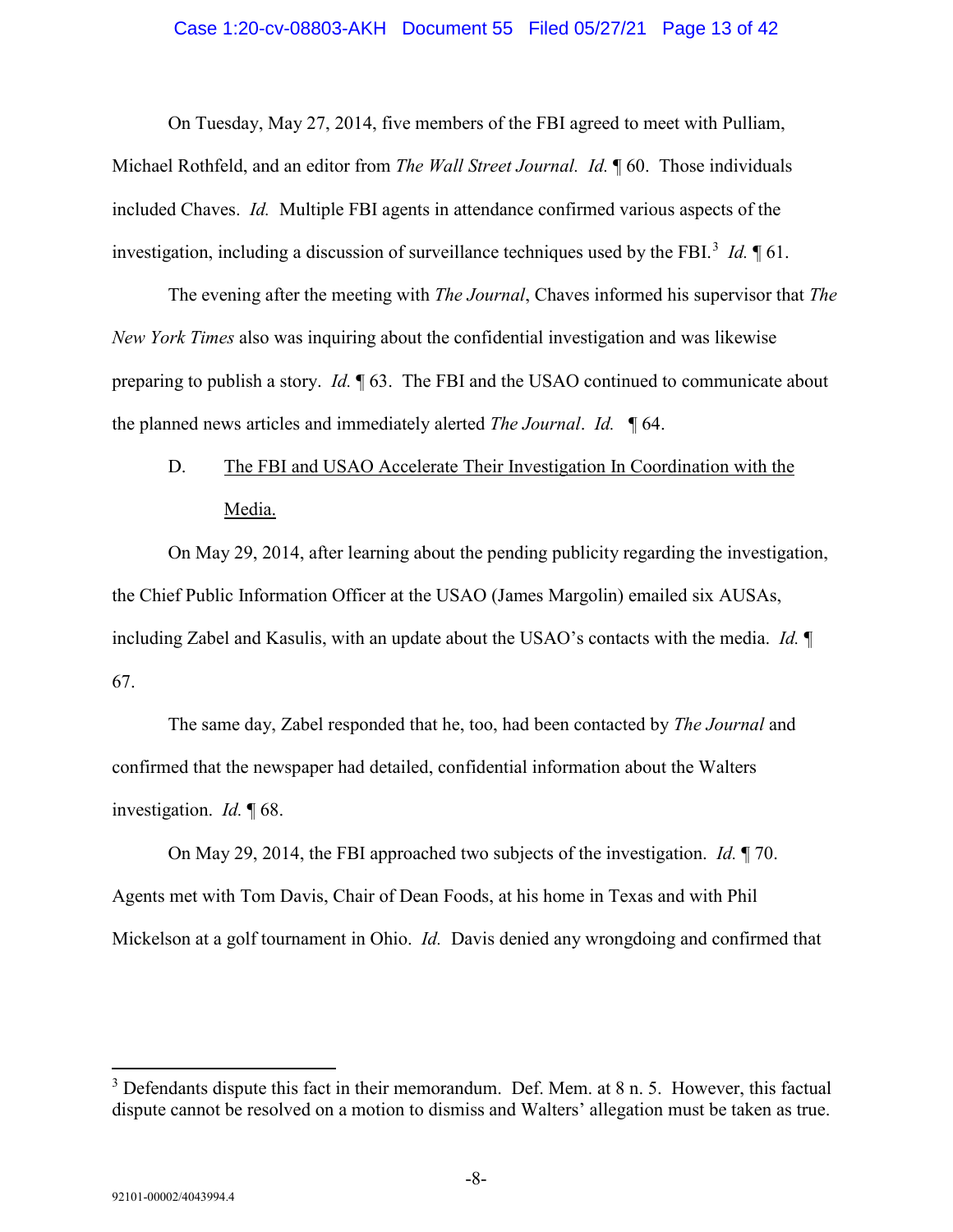he never gave insider information to Walters. *Id.* Likewise, Mickelson denied any wrongdoing. *Id.*

# <span id="page-13-0"></span>E. The Media Publishes Articles Divulging Confidential Information About the Investigation.

Shortly after learning that it might get scooped by *The Times*, *The Journal* broke a story

on May 30, 2014, by reporting that "federal investigators are pursuing a major insider-trading

probe involving finance, gambling and sports." *Id.* ¶ 71. The article was headlined "*FBI, SEC* 

*Probe Trading of Carl Icahn, Billy Walters, Phil Mickelson; Insider Trading Investigation Began* 

*in 2011 with Unusual Trades in Clorox.*" *Id.* ¶ 72. It repeatedly referred to unidentified sources

who were familiar with the investigation, and provided detailed information concerning the

investigations into stock trading involving both Dean Foods and Clorox. *Id.* The following

passages revealed key details of the ongoing investigation:

"Federal investigators are pursuing a major insider-trading probe involving finance, gambling and sports, examining the trading of investor Carl Icahn, golfer Phil Mickelson and Las Vegas bettor William "Billy" Walters. The Federal Bureau of Investigation and the Securities and Exchange Commission are examining whether Mr. Mickelson and Mr. Walters traded illicitly on nonpublic information from Mr. Icahn about his investments in public companies, people briefed on the probe said."

"The FBI and SEC are examining whether Mr. Walters on at least one occasion passed a tip on to Mr. Mickelson, these people said, and are studying the two men's trading patterns."

"The government investigation began three years ago after Mr. Icahn accumulated a 9.1% stake in Clorox Co. in February 2011, said the people briefed on the probe. On July 15, 2011, he made a \$10.2 billion offer for Clorox that caused the stock to jump. Welltimed trading around the time of his bid caught the attention of investigators, who began digging into the suspicious trading in Clorox stock, the people familiar with the probe said."

"The investigators expanded their probe to look at trading patterns by Mr. Walters and Mr. Mickelson relating to Dean Foods Co.,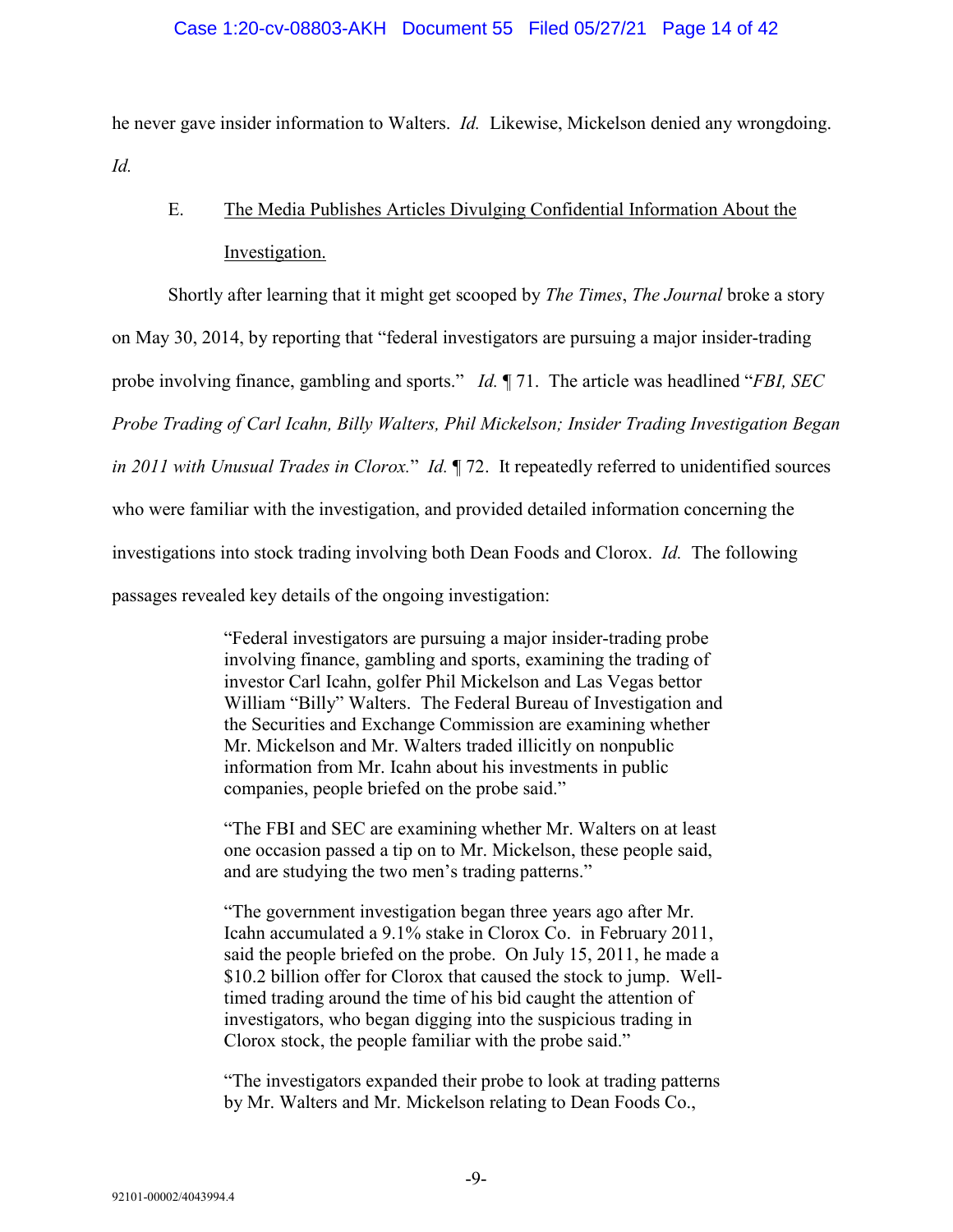### Case 1:20-cv-08803-AKH Document 55 Filed 05/27/21 Page 15 of 42

said the people briefed on the probe. The FBI, following its approach to Mr. Mickelson on Thursday, expressed an interest in his trading in Dean Foods, a person familiar with the situation said."

*Id.*

Hours after *The Journal* article broke, Matthew Goldstein and Ben Protess wrote a story

that ran in *The New York Times* with substantially the same information (but specifically

highlighting the leading role that federal prosecutors in Manhattan were playing in the

investigation). *Id.* ¶ 73. The article was headlined "*Investor, Bettor, Golfer: Insider Trading* 

*Inquiry Includes Mickelson, Icahn and William T. Walters.*" *Id.* It also revealed the length of the

investigation (which no one outside the Government could have known) and disclosed

information from telephone and trading records that were obtained using grand jury subpoenas.

*Id.* Relevant passages include:

"Federal authorities, whose investigation has dragged on for more than two years without yielding definitive evidence of insider trading, are also examining phone records to see whether Mr. Walters spoke to Mr. Icahn shortly before the trades."

"In a separate strand of the investigation, federal authorities are looking into trading in Dean Foods that has no apparent connection to Mr. Icahn, the people briefed on the matter said. Mr. Walters and Mr. Mickelson placed the trades around August 2012, according to the people, just before the food and beverage company announced its quarterly earnings and a public offering of stock for one of its subsidiaries. The authorities are investigating whether Mr. Walters had a source inside the company itself— and whether others who know Mr. Walters may have traded on the information as well."

*Id.*

The media blitz continued during the next several days, with articles in *The Times* on May 31, and in *The Journal* on June 2. *Id.* ¶ 74. In addition to the many confidential details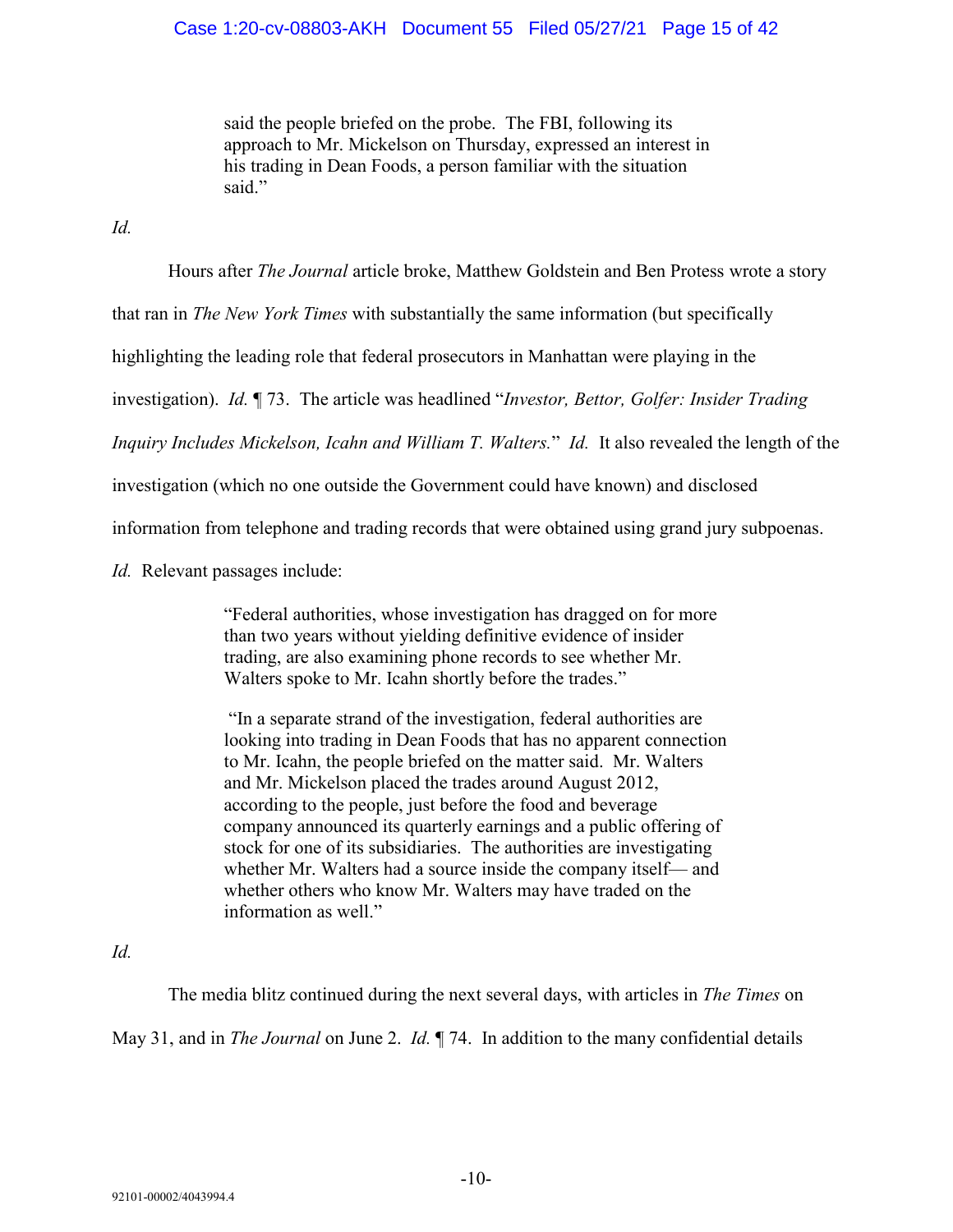#### Case 1:20-cv-08803-AKH Document 55 Filed 05/27/21 Page 16 of 42

obtained from the illegal leaks, the articles also provided a window into why the FBI and USAO

were leaking the information:

"A recounting of the government's tactics, described in interviews with people briefed on the matter, provides a case study in the hurdles of building an insider trading investigation. . . . [A] case can wither without a smoking-gun email, a loose-lipped cooperating witness or wiretapped conversations. In recent months, authorities have pored over phone records, the people briefed on the matter said, . . . [b]ut phone records provide only circumstantial leads."

"While the publicity is likely to damage the government's ability to conduct covert surveillance, *investigators can sometimes use publicity to their advantage. After news reports, the subjects of investigations will often discuss the reports or take actions to avoid being caught, and those maneuvers can cause them to get caught*, law enforcement officials have said." (Emphasis added.)

*Id.*

Indeed, at the time these articles were appearing, the investigators had installed a live wiretap on Walters' phone that they hoped would capture exactly these kinds of incriminating statements. *Id.* ¶ 75. For example, there was an immediate "tickle on the wire" in the form of calls to Walters' cell phone from *Journal* reporter Michael Rothfeld and *Times* reporter Matthew Goldstein. *Id.* Ultimately, *Walters did not make any incriminating statements*, and the Government never introduced any of the recordings at his trial. *Id.*

Details of this surveillance were disclosed in a *Wall Street Journal* article on June 1, 2014, headlined, "*Trade Probe Hits Snag as Surveillance is Derailed.*" *Id.* ¶ 76. The story revealed that the reporters were briefed about the Government's earlier use of pen registers and other surveillance techniques. *Id.* The article stated:

> "Authorities were considering the use of wiretaps in the investigation of the financier, gambler and golfer, people briefed on the probe said. Meantime, investigators were using other types of electronic and human surveillance in the probe, the people said. *In recent weeks, potentially promising surveillance through such*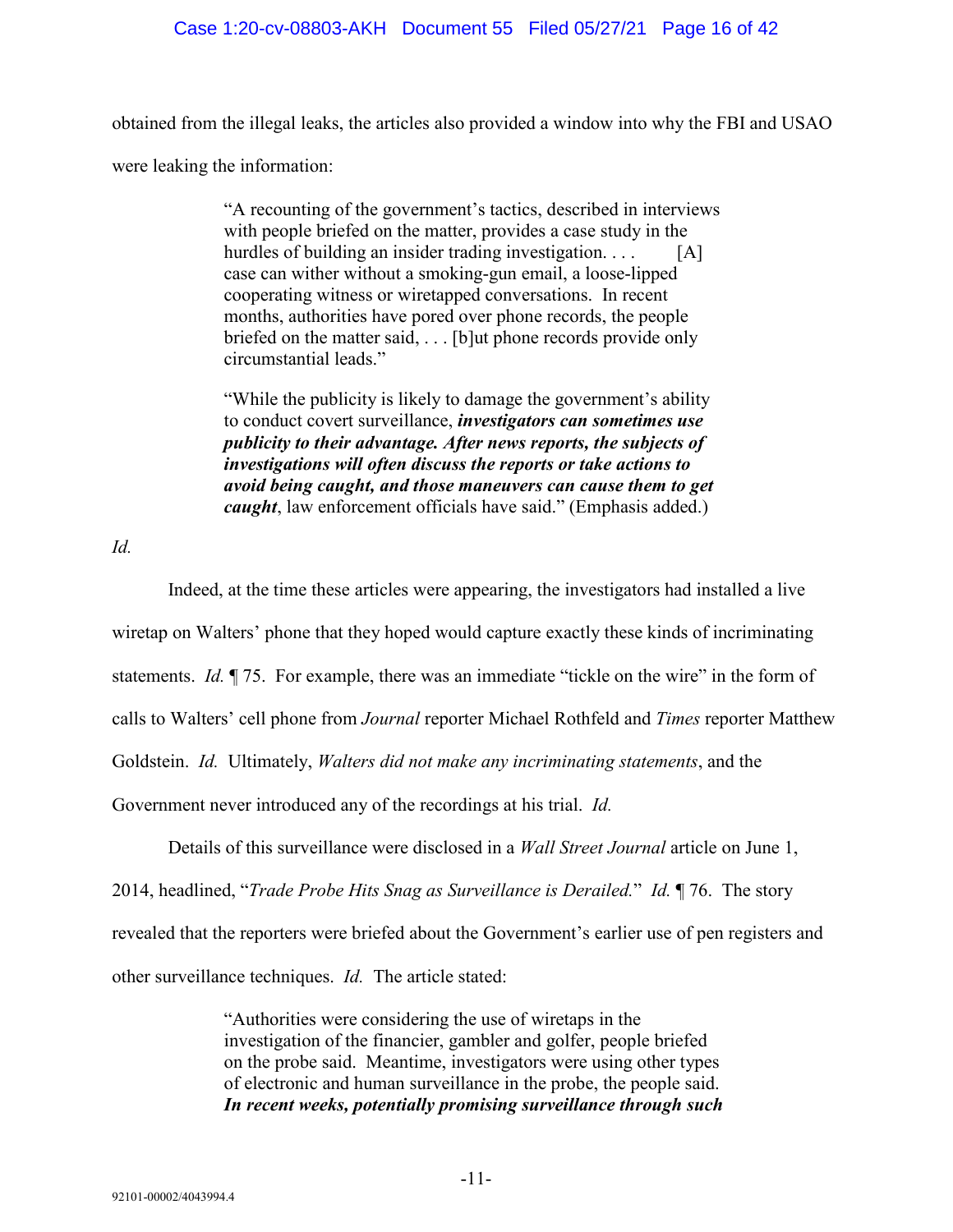#### Case 1:20-cv-08803-AKH Document 55 Filed 05/27/21 Page 17 of 42

### *methods had picked up in activity, the people said.*" (Emphasis added.)

"Even before the probe became public, investigators confronted roadblocks particular to the unusual nature of the people under scrutiny, according to the people briefed on the probe. As they considered whether they could wiretap Mr. Icahn, one of the people said, they learned that it could be hard to do so without him finding out because he owned a stake in a telecommunications company through which surveillance might have to be conducted."

<span id="page-16-0"></span>*Id.*

#### F. Defendants Knew of the Leaks But Did Nothing to Stop Them.

When the *Journal* article was published on May 30, FBI New York Field Office media representative Donald circulated it via email to others, including Venizelos. *Id.* ¶ 77. Venizelos replied about an hour later to Donald and others (including Chaves), asking "[h]ow did [the reporter] find out about agent approaching PM [Phil Mickelson] on thursday [sic]. I don't buy that he [Mickelson] told them." *Id.* Venizelos instructed his staff to "not speak to this reporter again for now." *Id.*

Perhaps most significantly, Venizelos confirmed to his subordinates that the case against Walters was doomed. *Id.*  $\parallel$  79. "If we don't have enough evidence by now its [sic] over," Venizelos wrote. *Id.* In other words, in addition to realizing that the leaks were being used to revive an investigation going nowhere, the senior-most FBI official in New York confirmed his clear understanding that one or more agents within his office were illegally leaking secrets to the media to jumpstart the investigation. *Id.*

Not only did Venizelos know that one of his own agents was leaking, but Bharara and Zabel knew as well. *Id.* ¶ 80. Bharara and Zabel had contemporaneously seen all the articles. *Id.* ¶ 81. Bharara sent Venizelos a link to the June 1 *Journal* article and made clear that they fully understood the source of the leaks came from within the DOJ. *Id.*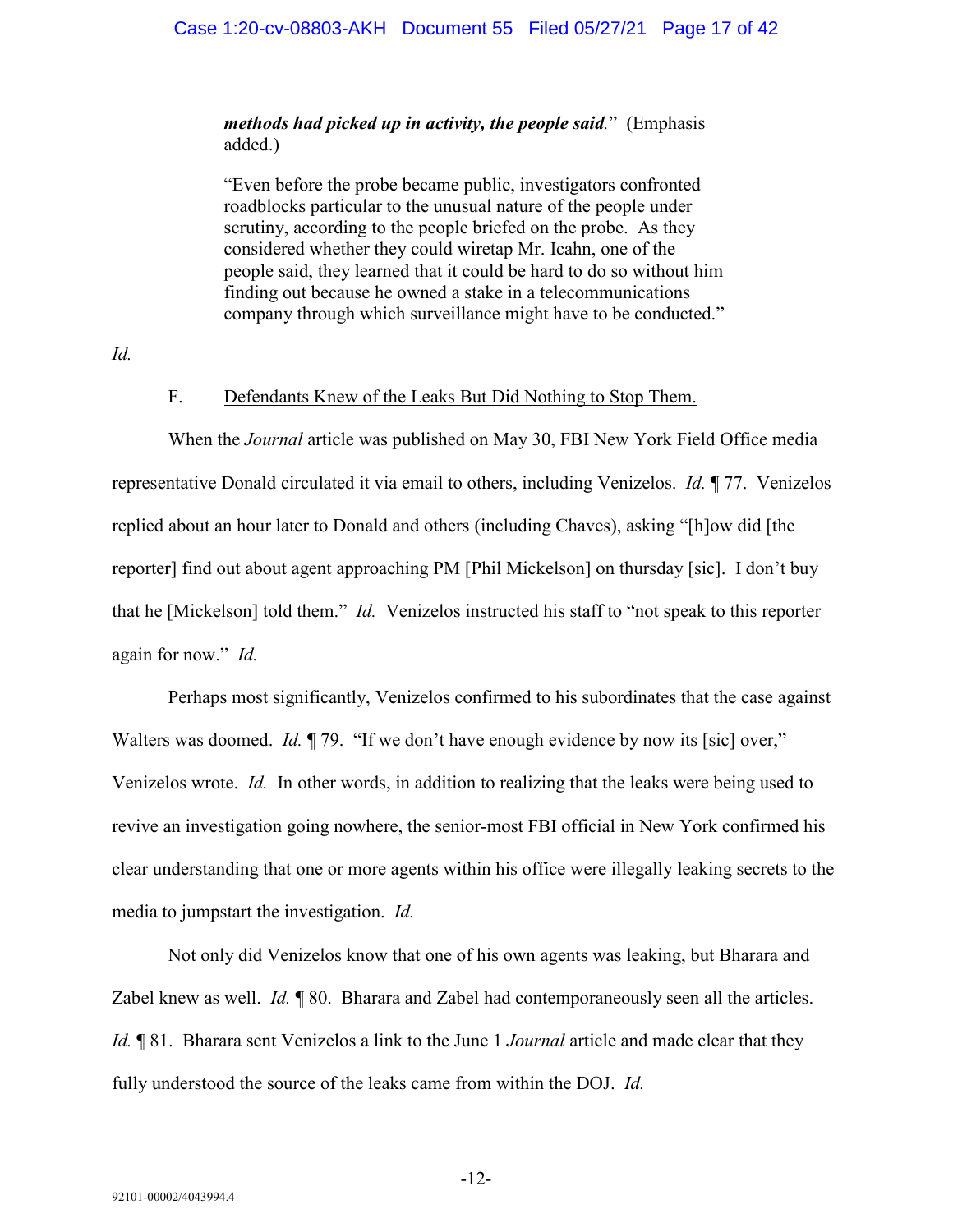#### Case 1:20-cv-08803-AKH Document 55 Filed 05/27/21 Page 18 of 42

Despite knowledge of the leaks, the two highest DOJ officials in the Southern District of New York did absolutely nothing *for a full 30 months* to investigate and stop the flood of leaks. *Id.* ¶ 82. All Venizelos did was email various FBI agents, including Chaves, stating the obvious—the leaking "is now an embarrassment to this office." *Id.*

All information that has come to light since the leaks became public confirms that *neither the USAO nor the FBI did anything at this point to investigate or stop the leaks* aside from issuing rote directives "not to speak to any of the reporters involved." *Id.* ¶ 84. In fact, on or about June 12, 2014, an "astonish[ed]" Zabel, in a damning email, reported to Bharara and others that Zabel had spoken with *Times* reporter Protess. *Id.* ¶ 85. Zabel stated that Protess "was quite upset" that *The Times* had to issue corrections to his stories about the investigation and "blame[d] an FBI person (and it sounds like an agent) whom he [says] they have confirmed lied to the NYT and some other news orgs." *Id.*

According to Zabel, Protess disclosed that his FBI source "did not like being called out for lying or the story being walked back and was a bit threatening saying Ben [Protess] and the NYT are 'on the radar.'" *Id.* ¶ 86. Yet notwithstanding this confirmation that someone within the Department of Justice was leaking false narratives and *had even threatened The Times with retribution*, Zabel recommended: "I don't think this should be discussed generally right now for a number of reasons but obviously we need to discuss and will need to address this with the FBI." *Id.*

Bharara and Zabel, therefore, had notice no later than June 12, 2014, that the FBI was engaged in a pervasive campaign of leaking—and even threatening journalists—relating to the investigation into Walters and others. *Id.* ¶ 87. But Zabel's conclusion—in which Bharara acquiesced—was that *nothing should be done. Id.*

-13-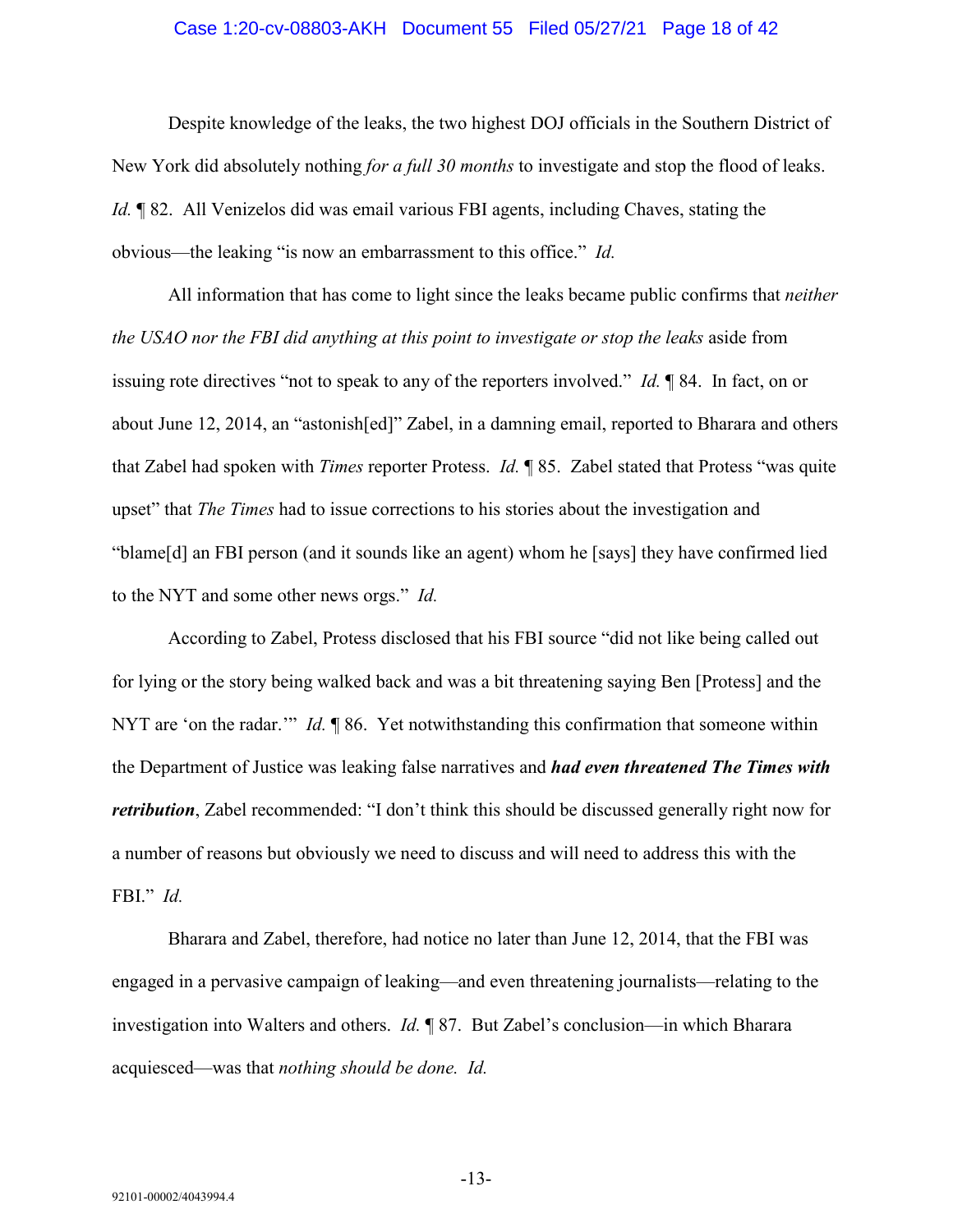#### Case 1:20-cv-08803-AKH Document 55 Filed 05/27/21 Page 19 of 42

In the absence of any meaningful effort by Venizelos, Bharara, Zabel, and Kasulis to halt the leaking, Chaves was emboldened and continued to unabashedly share confidential grand jury information with his media contacts. *Id.* ¶ 88.

Realizing the increased awareness within the DOJ and the FBI about his activities, Chaves switched to a personal cellphone to conduct and conceal his illegal operations. *Id.* ¶ 89. Chaves would later admit that he spoke with *The Times* reporters on his personal cellphone, on or about sometime between June 2 and June 11, 2014. *Id.* Chaves also admitted that, around that same time, he deleted a personal email account in an effort to cover up his communications with *The Times* reporters. *Id.* ¶ 90.

On June 10, 2014, the FBI approached Walters for the first time, but he declined to speak with them. *Id.* ¶ 91. The very next day, *The New York Times* ran another story that contained new details about the investigation, including the specific dollar amounts that Walters allegedly earned in the stock trades under scrutiny. *Id.* The timing of the article—one day after Walters invoked his constitutional right to counsel and declined to speak to the Government without his attorney present—further illustrates the Department's deliberate use of leaks to the media as a weapon against an investigative target. *Id.*

There can be no doubt that Bharara, Zabel, Kasulis, and Venizelos knew that an FBI agent was the leaker. *Id.* ¶ 92. In a telephone conversation on July 15, 2014, Walters' attorneys Jim Sanders and Richard Wright complained to Kasulis and AUSA Matthew Schwartz about the leaks of confidential information. *Id.* When Walters' lawyers pressed them about what the DOJ was doing to halt the outrageous leaking, Kasulis replied: "We completely hear what you are saying. We take very seriously the coverage in the press. We'll take all precautions we believe

-14-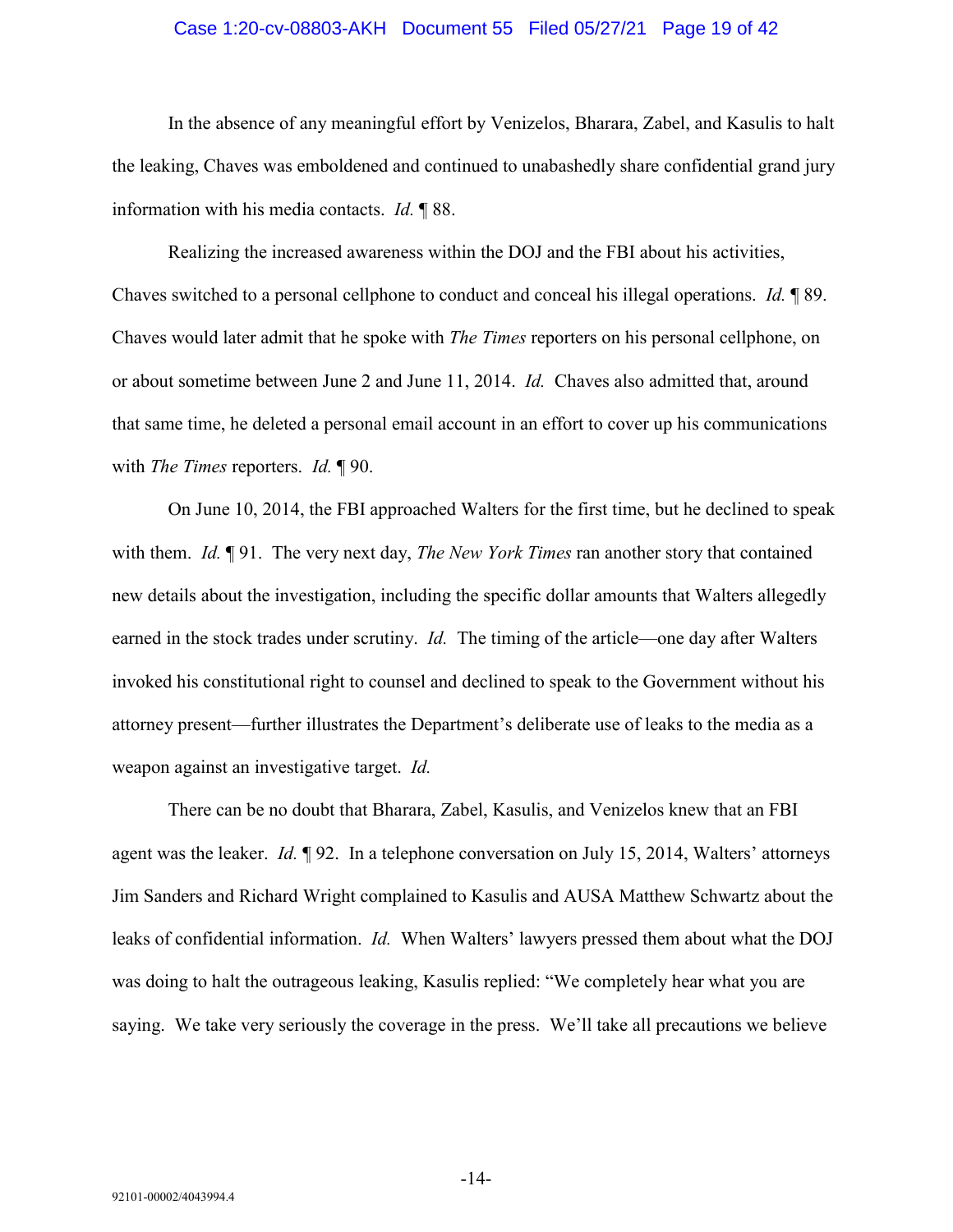#### Case 1:20-cv-08803-AKH Document 55 Filed 05/27/21 Page 20 of 42

are appropriate." *Id.* Yet, once again, Defendants Venizelos, Kasulis, Bharara, Zabel did nothing. *Id.* ¶ 93.

All told, *The New York Times* published five articles between May 30 and June 23, 2014, revealing confidential details of the investigation. *Id.* ¶ 94. *The Wall Street Journal* published eight articles between May 30 and August 12, 2015. *Id.* All of the above occurred while Defendants either actively participated in the illegal leaking or deliberately turned a blind eye to it. *Id.*

#### G. The Defendants Continue Their Cover-Up In District Court.

<span id="page-19-0"></span>Walters was ultimately indicted on insider trading charges in May 2016 in the Southern District of New York. *Id.* ¶ 95. After his indictment, Walters brought the high likelihood, if not certainty, of illegal leaking by DOJ personnel to the District Court's attention. *Id.* On September 23, 2016, he filed a motion requesting a hearing to address possible Government misconduct relating to the leaks in the 13 articles. *Id.*

On October 21, 2016, the USAO filed an opposition in which it adamantly denied what it knew to be true for years: one or more Government agents were the source of the leaks. *Id.* ¶ 96. In this memorandum, approved by Bharara, Zabel, and Kasulis and submitted by Goldman and others, the USAO denied the allegations and deceived the District Court by arguing that Walters' claims were "baseless accusations [] undermined by the facts" and that "the source was not a Government official." *Id.* The DOJ derided a request by Walters' attorneys for an evidentiary hearing as "a fishing expedition," claiming unequivocally that there was no leak of grand jury information by a Government source. *Id.* The cover-up was in full bloom.

Kasulis submitted a declaration, under oath, stating that neither he nor the case agent leading the investigation day-to-day was the source of the leaks. *Id.* ¶ 97. But he conveniently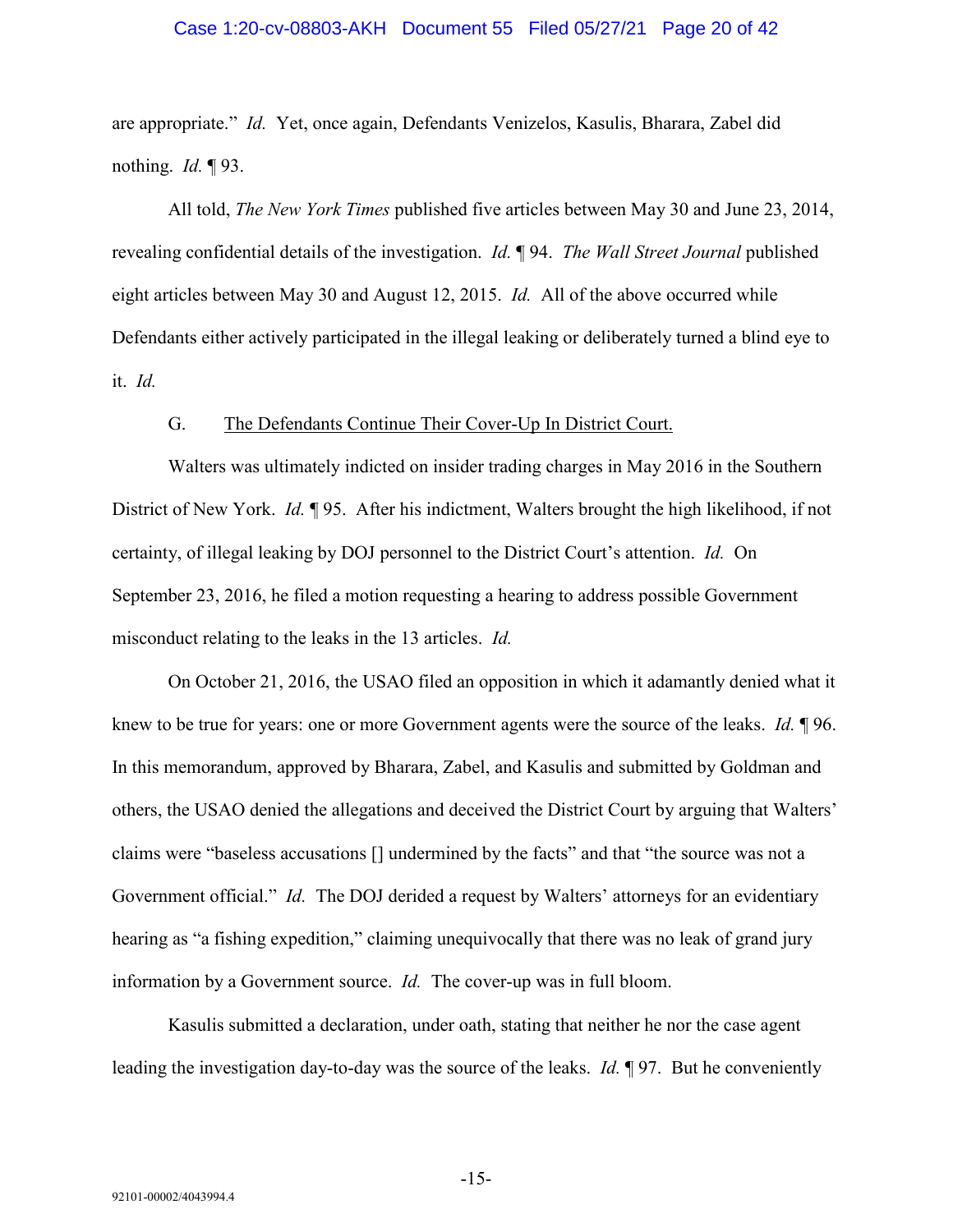#### Case 1:20-cv-08803-AKH Document 55 Filed 05/27/21 Page 21 of 42

neglected to disclose to the District Court that, more than two years earlier, he, Kasulis, Bharara, and Venizelos had full knowledge and had been told expressly that someone within the DOJ (specifically, an FBI agent) was a source of the leaks. *Id.* This was a blatant attempt to mislead the District Court and to shut down any investigation.

On November 17, 2016, U.S. District Judge P. Kevin Castel ordered an evidentiary hearing into the alleged leaking by the FBI and/or USAO, finding that the newspaper articles in question were at the very least "suggestive of a government leak." *Id.* ¶ 100. It was **only after** the District Court ordered this evidentiary hearing that the USAO finally publicly acknowledged what it knew all along: there was at least one leaker in their midst. *Id.* ¶ 101.

On December 19, Judge Castel ordered the Government to give Walters the Government's internal report regarding the leaks, which document was approved by Bharara, Zabel, and Kasulis, and submitted by Goldman and others. *Id.* ¶ 106. In that letter, Bharara admitted what he had known for a long time, that *"[i]t is now an incontrovertible fact that FBI leaks occurred, and that such leaks resulted in confidential law enforcement information about the Investigation being given to reporters*." *Id.* ¶ 107.

Bharara's letter stated that Chaves had admitted to the leaks on December 6, 2016. *Id.* ¶ 108. Bharara claimed that Chaves and his admission of gross misconduct had been referred by the FBI to its Office of Professional Responsibility and by the USAO to the DOJ's Office of Inspector General. *Id.*

# <span id="page-20-0"></span>H. The District Court and the Court of Appeals Condemn the Illegal Actions of Defendant Chaves, But Provide No Remedy.

Walters sought to have his indictment dismissed and conviction overturned based upon Defendants' illegal conduct. *Id.* ¶ 112. While the conviction was ultimately upheld, both the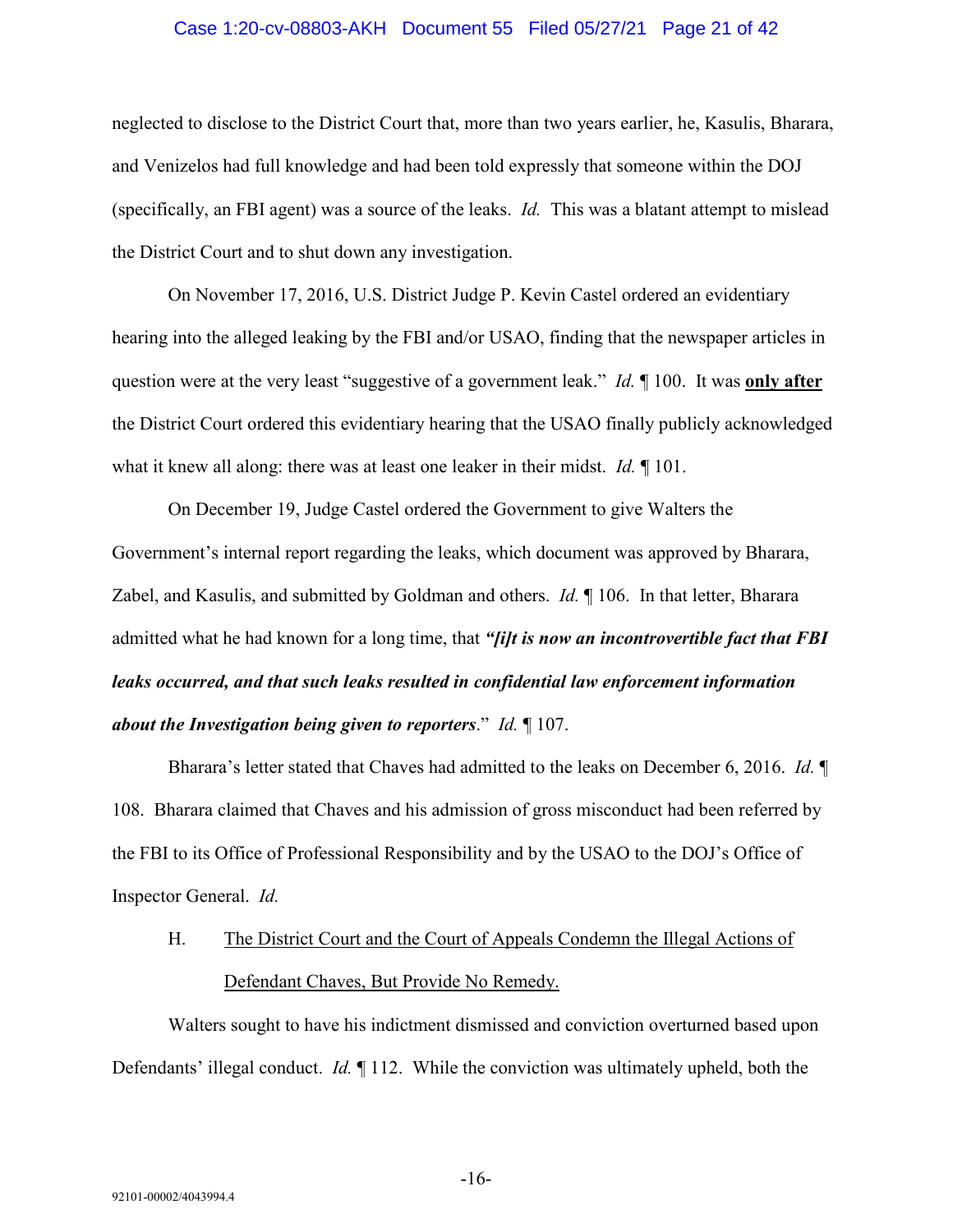District Court for the Southern District of New York and the Second Circuit Court of Appeals

condemned the illegal actions of Defendant Chaves. *Id.*

In a hearing on December 21, 2016, after the illegal Government leaks came to light,

District Judge Castel candidly admitted:

"I wasn't cynical enough to think that I was going to learn of deliberate disclosures by a special agent of the FBI and deliberate disclosures after the fact of leaks became known within the bureau and the U.S. Attorney's Office and a warning, a strongly-worded warning, was issued by a person within the bureau in a supervisory capacity. Human nature being what it is, I could certainly understand if an agent found themselves in communication with a member of the press and somehow a conversation got out of hand and went beyond where it should have, and the agent, without any real thought ahead of time, misspoke. *That is not what happened here.* This included dinner meetings and the like. I am a wiser person today for having been exposed to this. *To say I was shocked would be an accurate statement."* (Emphasis added.)

*Id.* ¶ 113.

During the hearing, Judge Castel expressed his deep skepticism about the Government's lack of candor. *Id.*  $\llbracket$  114. He concluded the hearing by cautioning that no one should "brush ... under the carpet" what might be the USAO's "willful blindness" "where an office doesn't press too hard because they would prefer not to create friction with an agency that is so important to the success of the office." *Id.*

Judge Castel referred the matter to the USAO to review for possible prosecution for criminal contempt and/or obstruction of justice. *Id.* ¶ 119. Judge Castel even noted that, because members of the USAO may be "fact witnesses to aspects of" the illegal leaking, the USAO could refer the matter to an independent office or agency to investigate. *Id.*

Instead of referring the matter to an independent investigator, the FBI on December 8, 2016, referred Chaves' conduct to OPR, the internal division within the FBI responsible for investigating allegations of misconduct. *Id.* ¶ 120. On December 15, 2016, the USAO referred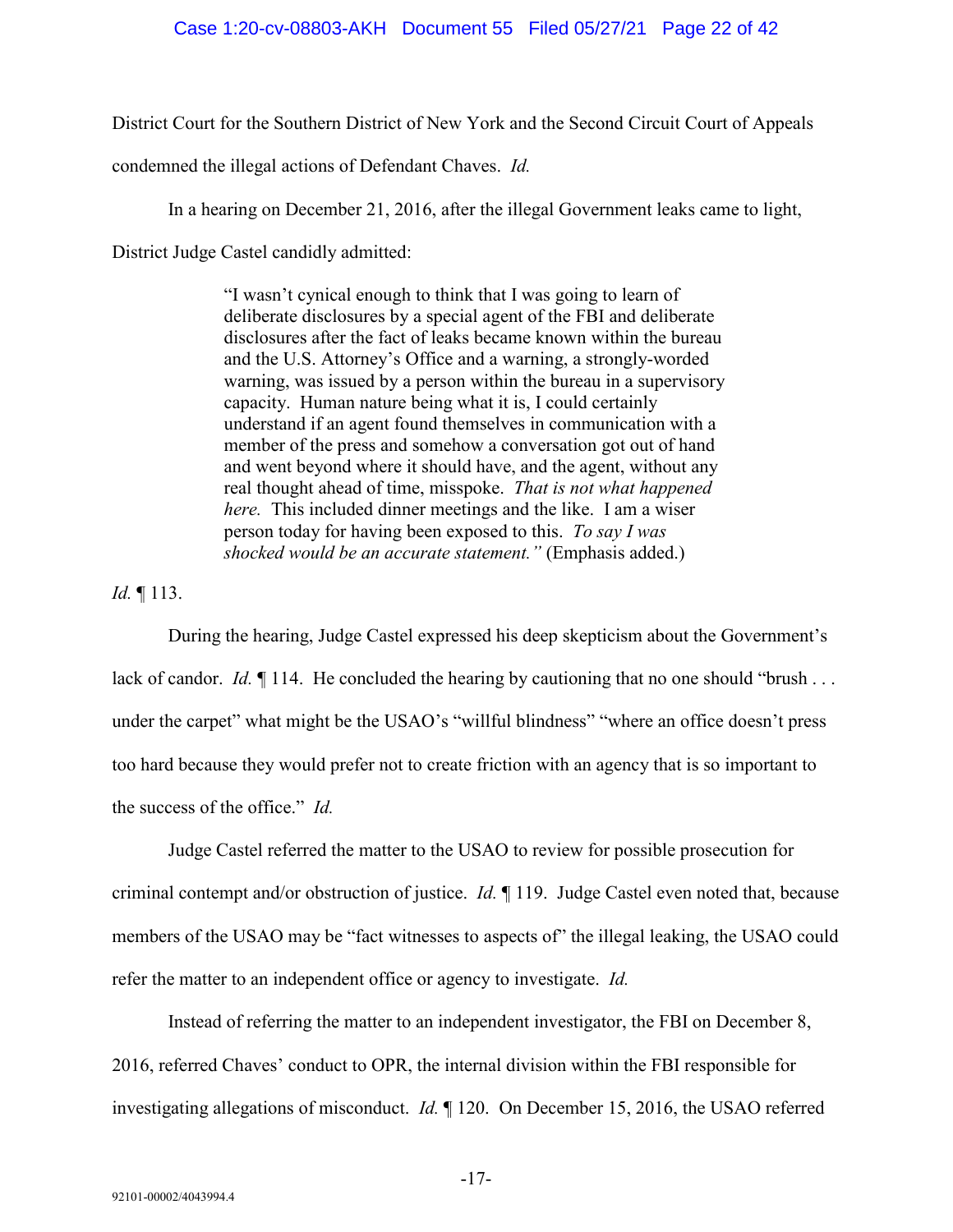#### Case 1:20-cv-08803-AKH Document 55 Filed 05/27/21 Page 23 of 42

Chaves' conduct to the OIG, an investigative body within the DOJ that conducts full-fledged criminal investigations into the conduct of DOJ employees. *Id.* On or about December 20, 2016, the OIG opened a criminal investigation into the leaks at issue here, including but not limited to Chaves' conduct. *Id.* Supposedly, DOJ's Public Integrity Section ("PIN") would oversee the OIG investigation. *Id.* All in all, no fewer than three governmental units were charged with investigating Chaves' admitted crimes. *Id.*

Nothing happened.

No known punishment has come from these internal investigations. *Id.* ¶ 121. Neither Walters nor the public knows the nature of the supposed criminal investigation, the outcome, or the reasons for taking no action after Chaves confessed. *Id.* Nor is there any public reporting of whether Chaves was disciplined in any manner for his admitted wrongdoing. *Id.* His retirement with full benefits in 2017 strongly suggests that he got away scot-free. *Id.*

Judge Castel also requested quarterly updates on the status of the investigations into Chaves and the illegal leaks. *Id.* ¶ 122. Such quarterly reports were provided to the District Court only until September 13, 2019. *Id.* Their substantive content was wholly redacted at DOJ's insistence, and no discipline or redress ever came from them. *Id.* Walters waited patiently for the results of the court-ordered investigation to redress the constitutional wrongs against him, but no redress ever came. *Id.* To this day, Walters has no idea what further misconduct may have been uncovered as a result of this court-ordered investigation or the results of the multiple probes. In short, the cover-up has never ended. *Id.*

In an Order dated March 1, 2017, denying Walters's motion to dismiss the indictment for Government misconduct, Judge Castel found that misconduct had occurred. *Id.* ¶ 123. Judge Castel concluded that Chaves had violated Rule 6(e) by illegally leaking grand jury information

-18-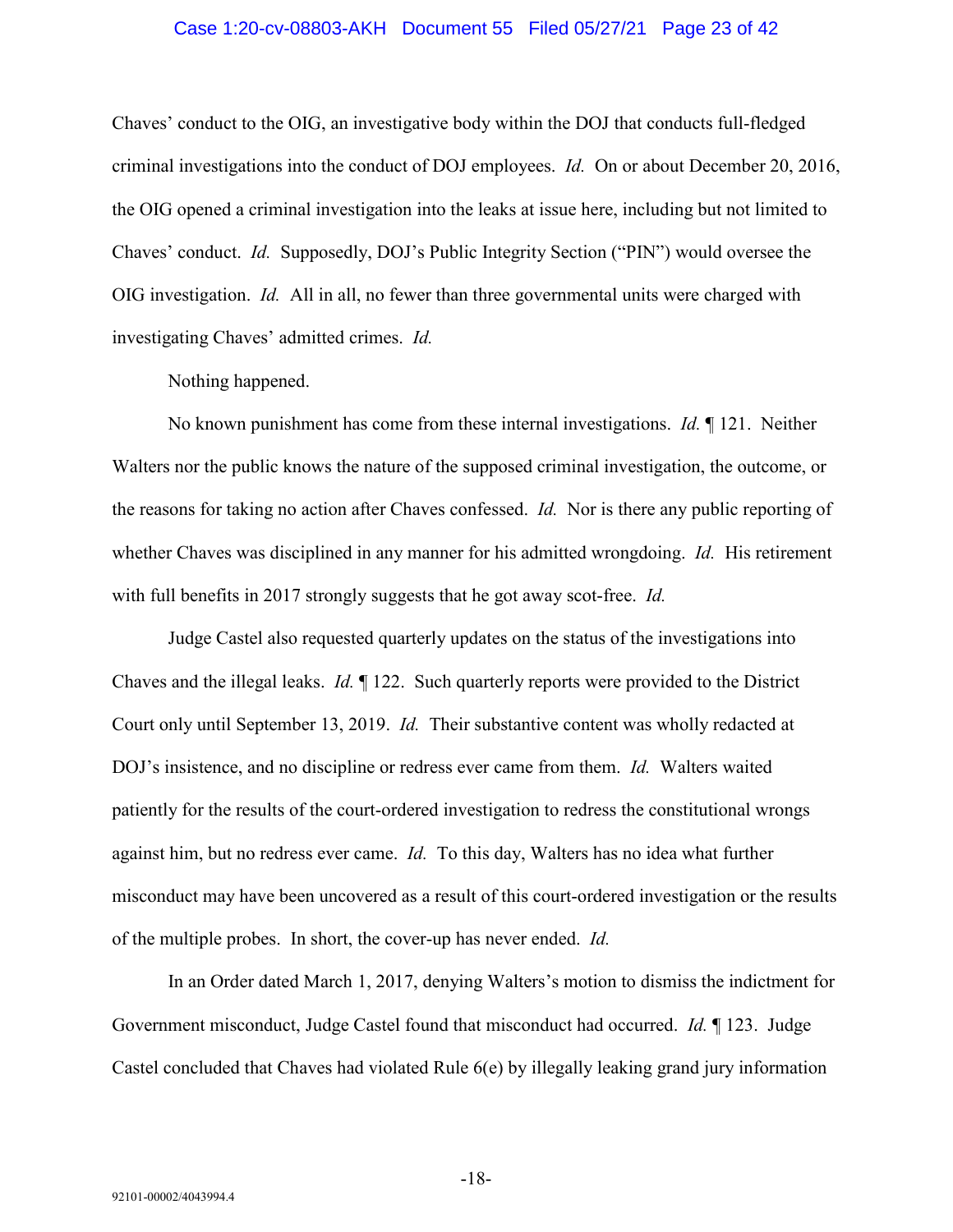#### Case 1:20-cv-08803-AKH Document 55 Filed 05/27/21 Page 24 of 42

to the media. *Id.* He further noted that "the government's artful opposition" to Walters' request for a hearing into the alleged leaks was misleading, at least to the extent "it confined itself to denials from limited sources and never disclosed high-level concerns over FBI leaks." *Id.*

In its decision on December 4, 2018, the Second Circuit Court of Appeals also acknowledged that *Chaves' conduct "was highly improper." Id.* ¶ 124. The Court explained: "The leaking of confidential grand jury information to members of the press, whether to satisfy public interest in high profile criminal prosecutions or to generate evidentiary leads, is *serious misconduct and, indeed, likely criminal.*" *Id.* (emphasis added).

Despite the clear illegality of Chaves' conduct and the concerted efforts by the other Defendants to cover up his misdeeds, the Court of Appeals agreed with Judge Castel and concluded that the misconduct was not prejudicial to Walters and declined to overturn his conviction. *Id.* ¶ 125. In so deciding, the appellate panel acknowledged that "Chaves's misconduct is deeply troubling, and the decision to forgo a[n evidentiary] hearing prevents us from understanding if there were other cases like this one." *Id.*

In declining to overturn the conviction of Walters, however, the Court of Appeals in no way precluded a determination that Chaves' unlawful conduct—and the actions of the other Defendants in concealing it—violated Walters' due process rights, including his right to a fair, just and impartial investigation, grand jury proceeding, and trial. *Id.* ¶ 126.

In a concurring opinion, Senior Circuit Judge Dennis Jacobs poignantly observed: "The arresting feature of this case is that the supervisor of the FBI investigation [Chaves] was likewise involved in the illegal leaking of confidential information; and *the leak of grand jury testimony is in some respects more egregious than anything Walters did*. . . . [W]ithout a hearing, *it is unknown how far or where the abuse reached*. The FBI depends on the confidence of the

-19-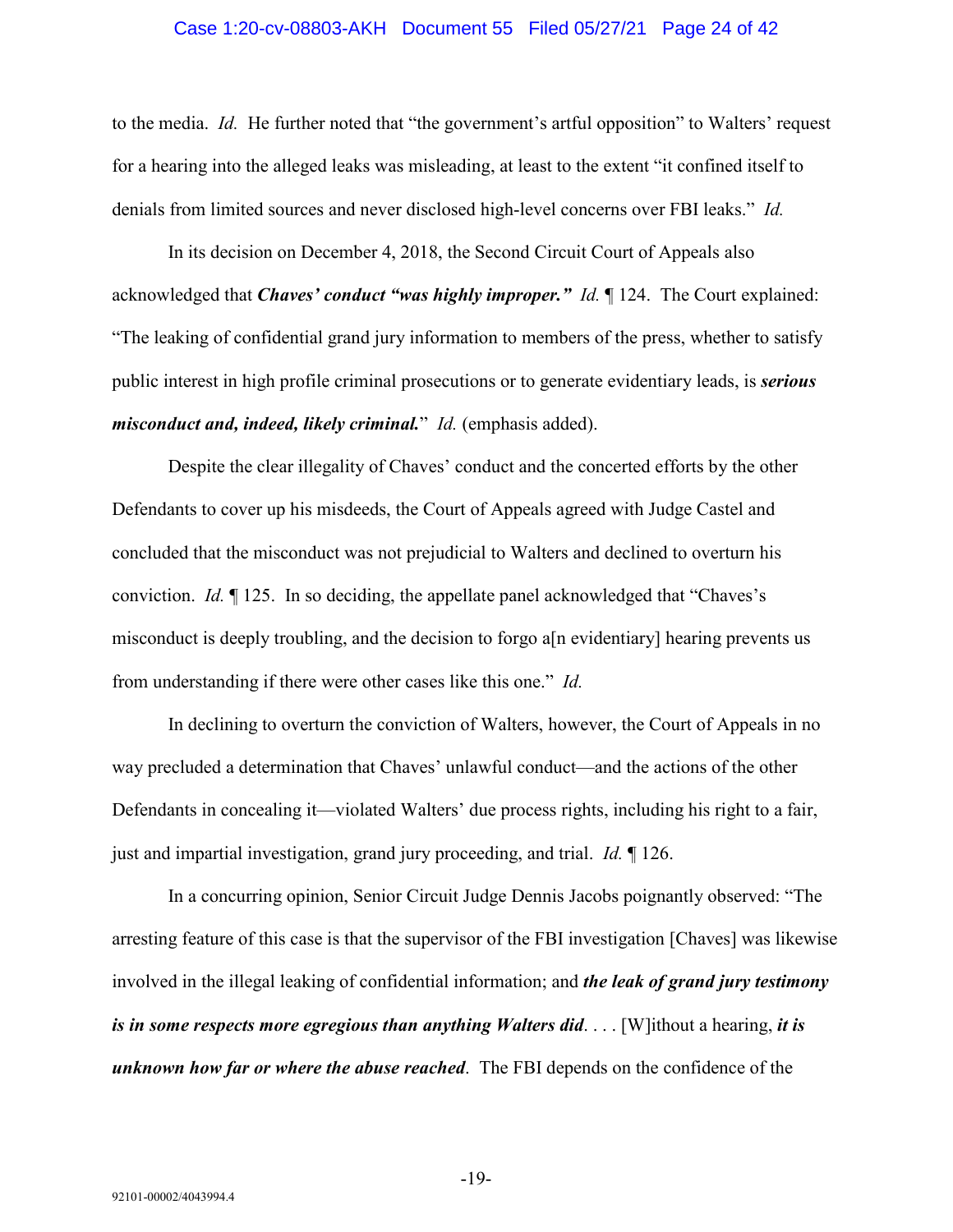#### Case 1:20-cv-08803-AKH Document 55 Filed 05/27/21 Page 25 of 42

public, jurors and judges. That confidence is critical to its mission; so this kind of thing is very bad for business." *Id.* ¶ 127.

Shortly after the cessation of the ongoing investigation in the District Court, Walters brought the instant action.

#### <span id="page-24-0"></span>**III. LEGAL STANDARD**

In order to satisfy Federal Rule of Civil Procedure 8, a complaint must contain "enough facts to state a claim to relief that is plausible on its face." *Palin v. New York Times Co.*, 940 F.3d 804, 810 (2d Cir. 2019) (citing *Bell Atlantic Corp. v. Twombly*, 550 U.S. 544 (2007) and *Ashcroft v. Iqbal*, 556 U.S. 662 (2009)). "A claim is plausible 'when the plaintiff pleads factual content that allows the court to draw the reasonable inference that the defendant is liable for the misconduct alleged.'" *Id.* The Court must "accept[] all factual claims in the complaint as true, and draw[] all reasonable inferences in the plaintiff's favor." *Rayner v. ETRADE Fin. Corp.*, 899 F.3d 117, 119 (2d Cir. 2018).

#### <span id="page-24-1"></span>**IV. WALTERS' CLAIMS ARE NOT FORECLOSED BY** *HECK V. HUMPHREY*

Walters' claims are not a collateral attack on his underlying criminal indictment and conviction, and so the doctrine of *Heck v. Humphrey*, 512 U.S. 477 (1994) does not apply. Walters does not dispute the basic premise that a civil tort claim cannot be used as a collateral attack on a criminal judgment. But that is not what is happening here.

"[I]f the district court determines that the plaintiff's action, even if successful, will not demonstrate the invalidity of any outstanding criminal judgment against the plaintiff, the action should be allowed to proceed, in the absence of some other bar to the suit." *Heck*, 512 U.S. at 487. In the oft-cited footnote seven, the Supreme Court clarified that its ruling would not foreclose all suits for damages relating to a criminal judgment. The Court explained that "a suit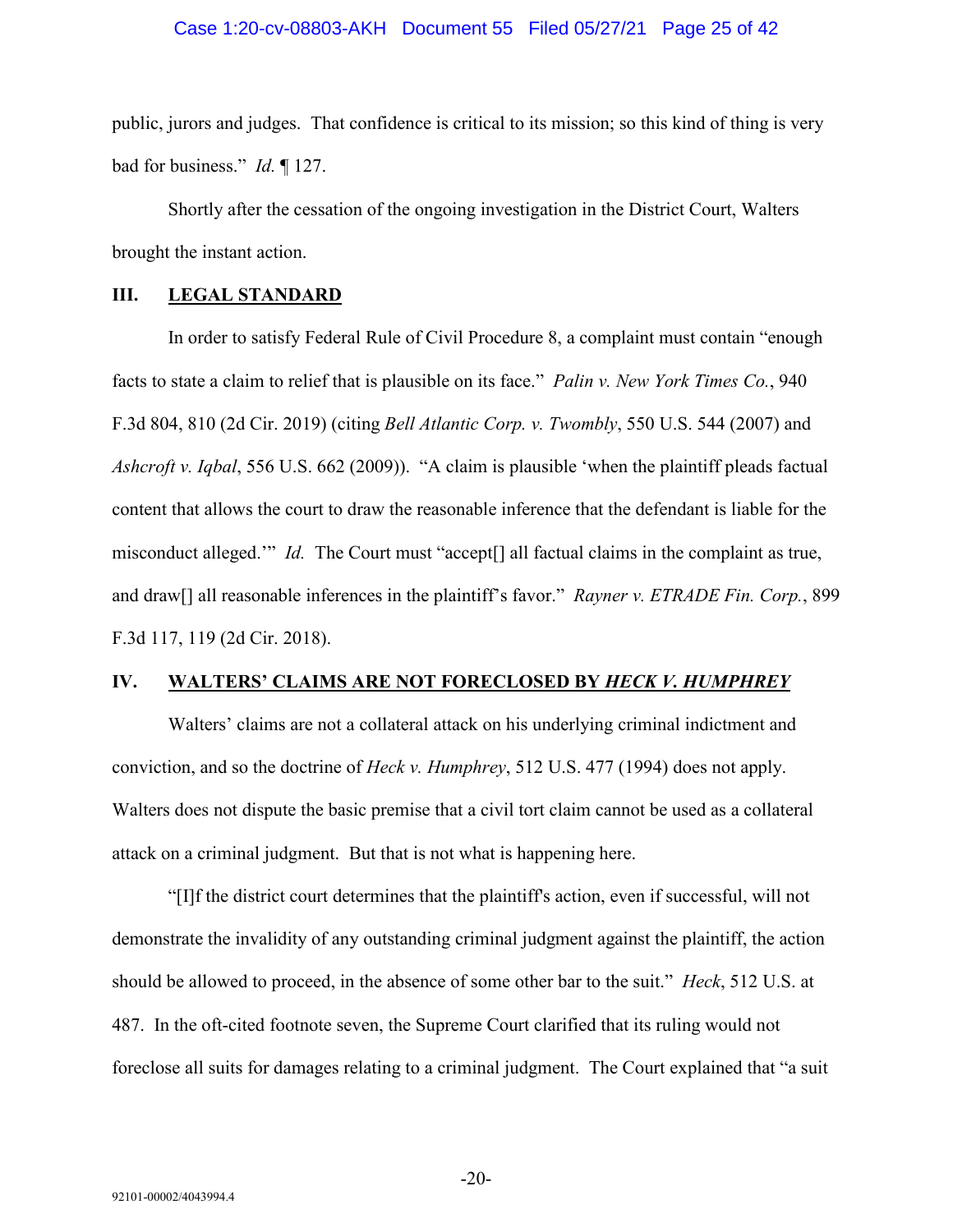#### Case 1:20-cv-08803-AKH Document 55 Filed 05/27/21 Page 26 of 42

for damages attributable to an allegedly unreasonable search may lie even if the challenged search produced evidence that was introduced in a state criminal trial resulting in [a criminal] conviction," because of, for example, "doctrines like independent source and inevitable discovery, . . . *and especially harmless error*." *Id.* at 487 n.7 (emphasis added). As a result of those doctrines, a finding that a constitutional wrong occurred will not necessarily invalidate—or even impugn—a criminal conviction. *Id.* If the constitutional violation would not have necessarily overturned the conviction, there is no bar to a plaintiff pursuing civil damages. *Id.*; *see also Nelson v. Campbell*, 541 U.S. 637, 647 (2004) (noting that the Court was "careful in *Heck* to stress the importance of the term 'necessarily'").

In light of these controlling exceptions, the Second Circuit interprets the *Heck* doctrine narrowly. *See, e.g.*, *McKithen v. Brown*, 481 F.3d 89, 102 (2d Cir. 2007). In *McKithen*, which Defendants fail to cite in their brief, the Second Circuit—adhering to *Nelson—*emphasized that the "governing standard" for applying the *Heck* doctrine is whether prevailing in a civil suit "would *necessarily demonstrate* the invalidity of [plaintiff's] conviction or sentence; that a prisoner's success might be merely helpful or *potentially* demonstrative of illegal confinement is, under this standard, irrelevant." *Id.* (emphasis in original). Here, a finding in favor of Walters in this civil action would not *necessarily invalidate* his criminal conviction.

If the Defendants engaged in constitutional wrongdoing, but that wrongdoing amounted to harmless error in light of the other evidence warranting Walters' indictment and conviction, then *Heck* is no bar to this action. Importantly, this is exactly what the Second Circuit found in connection with Walters' underlying conviction. The issue before the Second Circuit was whether Walters had established "a due process violation" that was "so outrageous that common notions of fairness and decency would be offended were judicial process invoked to obtain a

-21-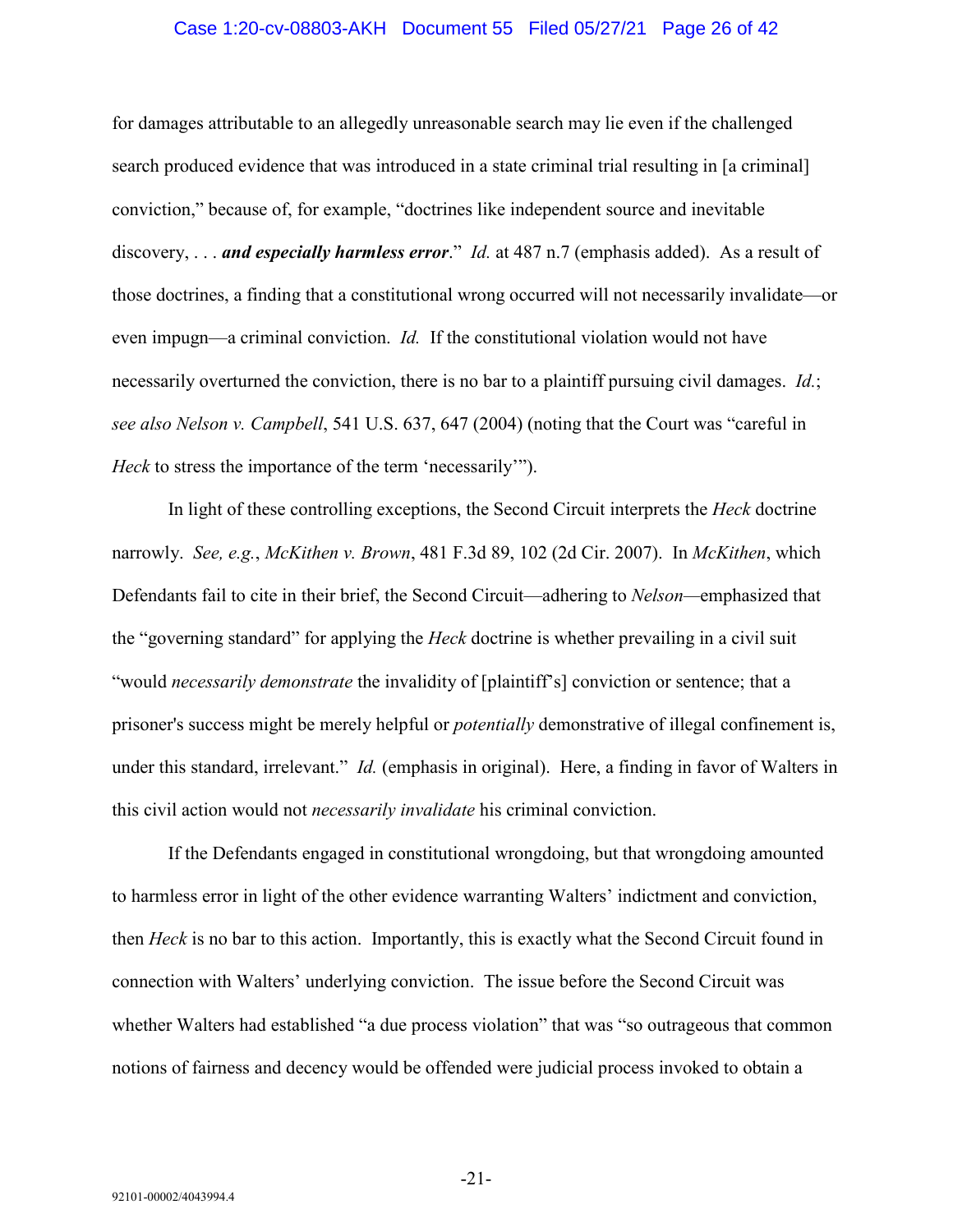#### Case 1:20-cv-08803-AKH Document 55 Filed 05/27/21 Page 27 of 42

conviction." *United States v. Walters*, 910 F.3d 11, 27 (2d Cir. 2018). The Second Circuit ultimately held that, while the "*misconduct at issue is deeply disturbing and perhaps even criminal*, it simply is not commensurate with the conduct in those cases where indictments were dismissed for coercion or violations of bodily integrity." *Id.* at 28 (emphasis added). Instead, the Court held that the injury to Walters was harmless error and non-prejudicial. *Id.*

Accordingly, the challenge raised in this action falls squarely within the *Heck* exception for constitutional violations that would not necessarily invalidate an underlying criminal conviction where those violations constitute harmless error. *Cf. Bagley v. CMC Real Estate Corp.*, 923 F.2d 758, 762 (9th Cir. 1991) (finding that a plaintiff's "civil rights claim would not be totally defeated even if the officers' misconduct was harmless in his criminal trial").

Importantly, the fact that the constitutional injury here may have been "harmless" vis-àvis Walters' indictment and conviction does not make it harmless in the sense that no injury occurred. To the contrary, the Supreme Court has held that a plaintiff who has suffered a deprivation of due process rights may bring an action "for nominal damages without proof of actual injury." *Carey v. Piphus*, 435 U.S. 247, 266–67 (1978); *Farrar v. Hobby*, 506 U.S. 103, 112 (1992) ("Carey obligates a court to award nominal damages when a plaintiff establishes the violation of his right to procedural due process but cannot prove actual injury."); *accord Kerman v. City of New York*, 374 F.3d 93, 123 (2d Cir. 2004) ("[W]hen a defendant has deprived the plaintiff of liberty or property without affording him a hearing as required by the Due Process Clause, but the defendant proves that the adverse action would have been taken even if a proper and timely hearing had been held, the plaintiff has not proved compensable injury and is entitled only to nominal damages."); *Robinson v. Cattaraugus Cty.*, 147 F.3d 153, 162 (2d Cir. 1998) ("If a jury finds that a constitutional violation has been proven but that the plaintiff has not shown

-22-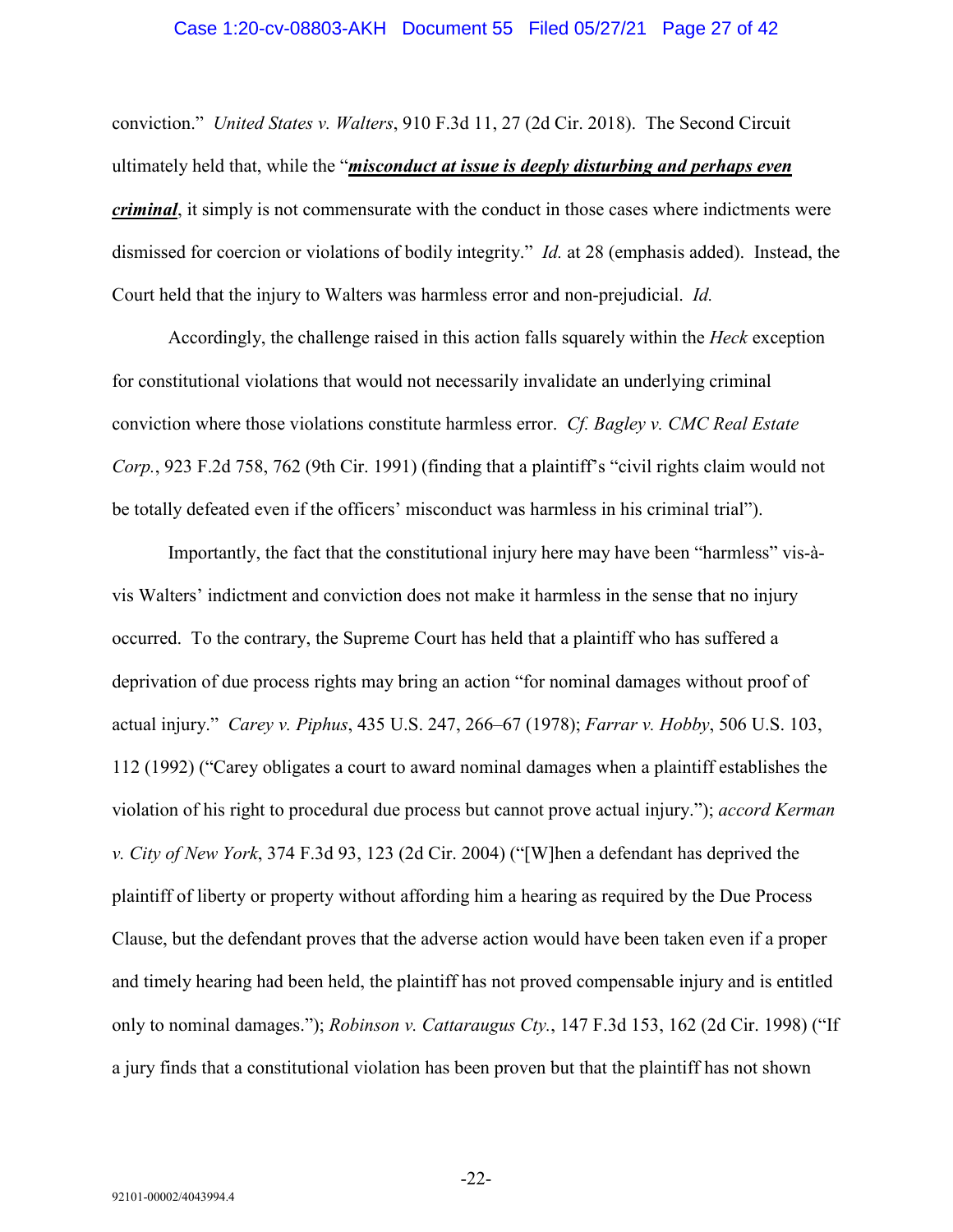#### Case 1:20-cv-08803-AKH Document 55 Filed 05/27/21 Page 28 of 42

injury sufficient to warrant an award of compensatory damages, the plaintiff is entitled to an award of at least nominal damages as a matter of law.").

Nor is the authority cited by Defendants to the contrary. Instead, Defendants repeatedly cite cases in which the collateral attack on the underlying conviction is based on claims that, for example, key evidence in an underlying criminal conviction was wrongfully obtained. When the sole evidence that supports a criminal conviction is being attacked, it hardly bears explaining why such claims are indeed collateral attacks on a conviction—there can be no "harmless error" if a prosecutor's only evidentiary basis for an indictment and conviction is tossed out as wrongfully obtained. *E.g*., *Warren v. Fischl*, 674 F. App'x 71, 73 (2d Cir. 2017) ("The very premise of Appellant's claims is that the defendants conspired to fabricate evidence and testimony against him and introduced such fabricated evidence and perjury at trial. Such claims, if proved, would demonstrate the invalidity of his conviction.").<sup>[4](#page-27-0)</sup> That is not what is happening in this case, particularly given that the Second Circuit already ruled that any constitutional violation Walters may be able to prove would have been harmless error.

While Walters' underlying indictment and conviction may have been unjust in the colloquial sense of the word, the Second Circuit's determination that any constitutional injury to Walters was "harmless error" is not being challenged by this action. Instead, Walters seeks to

<span id="page-27-0"></span> <sup>4</sup> To the same effect are the three other cases cited by Defendants. *See* Def. Mem. at 22. In *Peay v. Ajello*, 470 F.3d 65, 68 (2d Cir. 2006), the Second Circuit upheld the *Heck* bar where the alleged constitutional violation—conspiracy to fabricate evidence by the prosecutor and defense attorney—left "no doubt that plaintiff's allegations . . . would render the conviction invalid if proved." In *Walker v. Kim*, 2020 WL 7685100 at 6 (S.D.N.Y. Apr. 24, 2020), the District Court applied *Heck* because "'the entire evidentiary basis for the charged offense derives from . . . a single search now being questioned.'" And in *Perez v. Cuomo*, 2009 WL 1046137 at 2–3, 7 (E.D.N.Y. Apr. 17, 2009), as in *Peay* and *Warren*, *supra,* the barred claim was that the police had fabricated the only evidence presented against the defendant.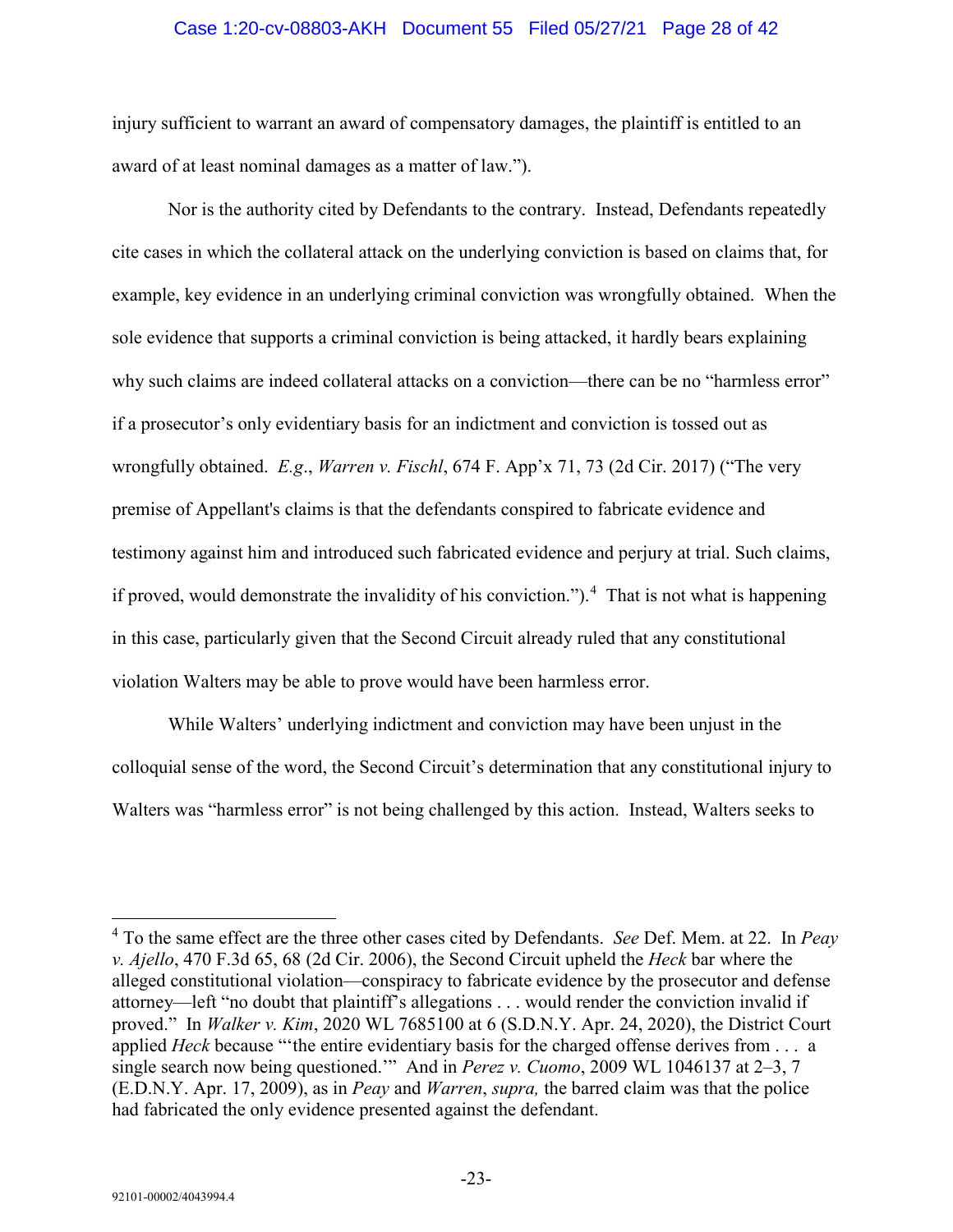#### Case 1:20-cv-08803-AKH Document 55 Filed 05/27/21 Page 29 of 42

vindicate his constitutional rights *even though* the redress he seeks will do nothing to impugn or invalidate his conviction. *Heck* is no bar to such claims.

#### <span id="page-28-0"></span>**V. WALTERS' CLAIMS ARE NOT TIME BARRED**

Defendants improperly seek to use their own obfuscation and delay as a sword to bar Walters from asserting his claims. Those efforts should not be rewarded. Instead, the Court should find that Walters' claims accrued no earlier than September 2019 (or were tolled up to that point) as a result of Defendants' purported investigation into the unconstitutional leaks, which investigation induced Walters to refrain from asserting civil claims any sooner.

"The doctrine of equitable estoppel applies where it would be unjust to allow a defendant to assert a statute of limitations defense." *Zumpano v. Quinn*, 6 N.Y.3d 666, 673–74 (2006). New York law, which governs the applicable statute of limitations, affords courts with the power "both at law and equity, to bar the assertion of the affirmative defense of the Statute of Limitations where it is the defendant's affirmative wrongdoing . . . which produced the long delay between the accrual of the cause of action and the institution of the legal proceeding." *Gen. Stencils, Inc. v. Chiappa*, 18 N.Y.2d 125, 128 (1966). Equally important, whether equitable estoppel applies so as to either deem Walters' claims to have accrued no earlier than September 2019 or toll the limitations period up to that point are factual issues that cannot be resolved on a Rule 12(b)(6) motion to dismiss. *See, e.g.*, *Pesnell v. Arsenaault,* 543 F.3d 1038, 1163 (9th Cir. 2008); *Gen. Stencils, Inc.*, 18 N.Y. 2d at 128 (claim of equitable estoppel raises "issues of fact to be resolved" at trial).

In this case, Walters' ability to assert claims for the violations of his constitutional rights has been stymied by the Defendants' concerted efforts to hide from Walters the full scope of their wrongdoing. While the first hints of Defendant Chaves's leaks began to emerge at the end

-24-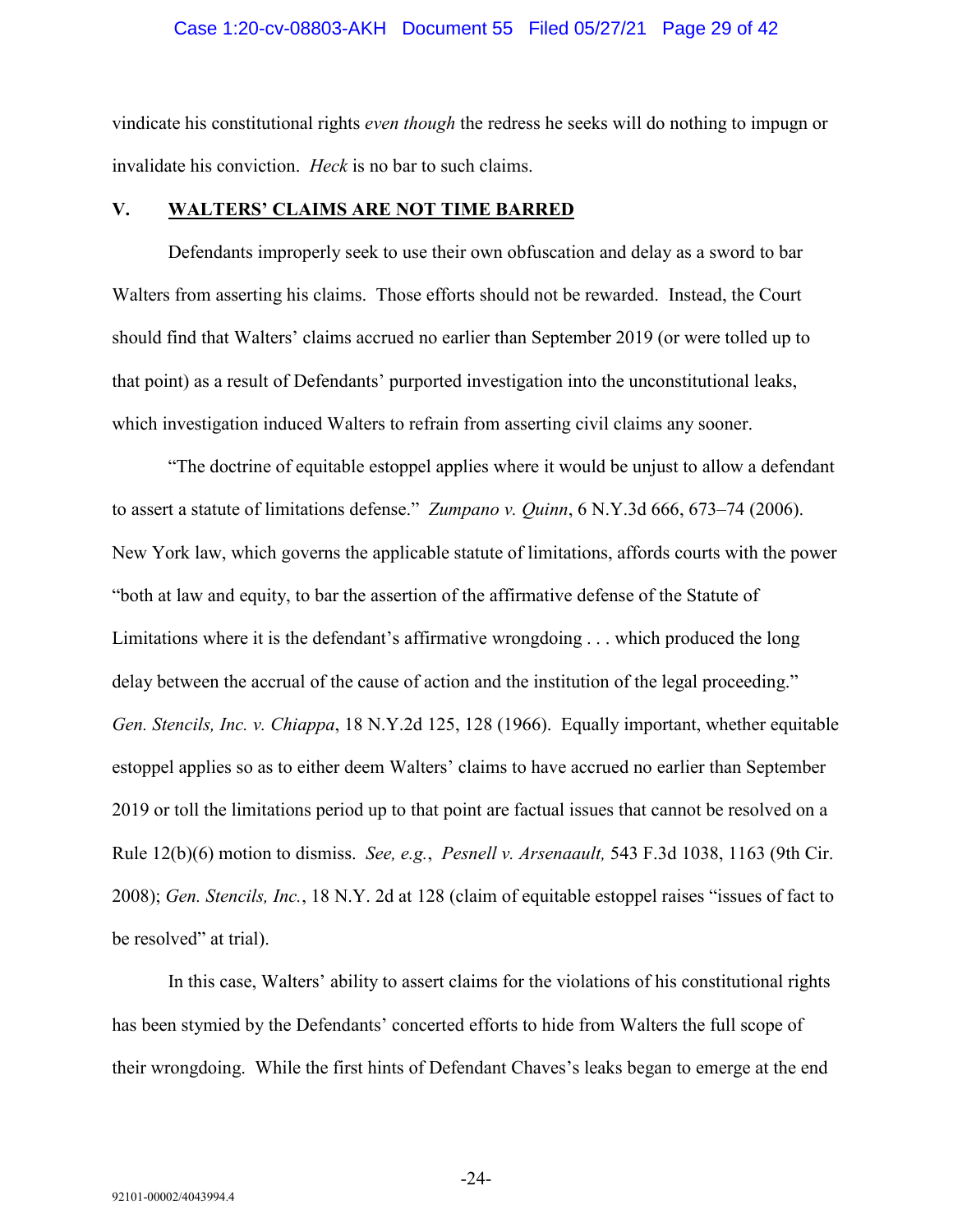#### Case 1:20-cv-08803-AKH Document 55 Filed 05/27/21 Page 30 of 42

of 2016, it was a laborious process over several years of court-supervised investigations that started to shed light on the fuller picture of how Defendants infringed his rights.

Once the Government was forced to acknowledge that one of its own was the culprit of the leaking, a multi-year internal investigation purportedly began that was to be supervised by U.S. District Judge Castel. Specifically, after Defendants Bharara, Zabel, Kasulis, and Goldman, through the U.S. Attorney's Office, were forced to make their about-face, cease the cover-up, and acknowledge the government leaks in December 2016, Judge Castel ordered the Department of Justice to furnish quarterly reports about the government's ongoing investigation. The purpose of these reports was, ostensibly, to identify all of the culprits and co-conspirators who assisted in leaking the confidential grand jury information and, most importantly, covering up the leaks. *But the substantive content of those quarterly reports has been redacted and hidden from Walters.* Compl. at  $\P$  122. To this day, Walters does not know the full scope of what the government's own internal investigation uncovered.

Nonetheless, Walters waited patiently for the results of this investigation, expecting that, once all the information was presented to Judge Castel, Walters would obtain some redress for the violation of his rights. But the reports abruptly stopped in September 2019, and no remedy, punishment, or resolution came from them. Compl. at ¶ 122. Defendants Bharara, Zabel, Kasulis, and Goldman deliberately and concertedly refused to investigate or otherwise redress the wrongdoing committed by Defendant Chaves, despite their express representations to the Court that they would do so. Walters had been induced throughout the entire pendency of that investigation to "wait and see" what Defendants' investigation would turn up. The results of that investigation would have clarified the full scope and nature of any potential civil claims—or,

-25-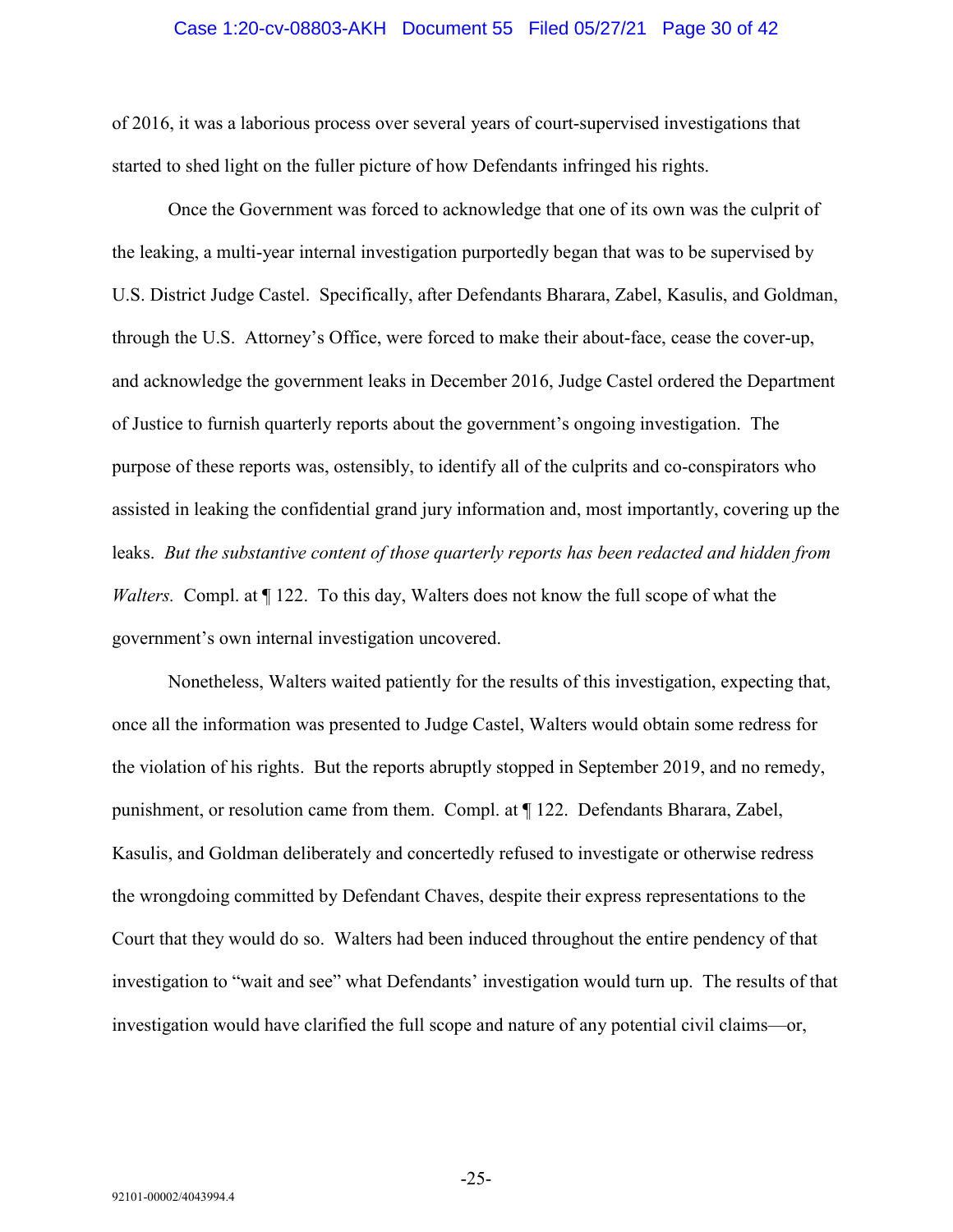#### Case 1:20-cv-08803-AKH Document 55 Filed 05/27/21 Page 31 of 42

perhaps, resulted in such punishment and compensation as to obviate any civil claims based on the availability of alternative remedies.

But it is now clear that this "investigation" was a sham, little more than a ruse to delay any repercussions for the Defendants' cover-up. When the investigation abruptly halted without any resolution, Walters was left without any remedy and without a full picture of the government's wrongdoing. Walters' only remaining recourse became a civil cause of action under *Bivens* for the constitutional violations as he then understood them.

It would be manifestly unjust to conclude that Walters' cause of action accrued while the government was purportedly investigating the circumstances under which Walters' rights were violated. Indeed, if Walters had filed a damages complaint during this period, the government would likely have argued that Walters' complaint was premature and speculative. In order to avoid this unjust result allowing the Defendants to escape accountability due to continuing unlawful conduct, the Court should use its equitable powers to find that the rights to relief raised in the Complaint did not accrue and were equitably tolled through at least September 2019, and that Defendants are equitably estopped from asserting a statute of limitations defense in this action.

#### <span id="page-30-0"></span>**VI. WALTERS' CLAIMS ARE NOT BARRED BY COLLATERAL ESTOPPEL.**

The claims asserted by Walters in this action are not barred by collateral estoppel because they were never previously asserted, much less actually litigated. Defendants argue that Walters "filed a motion to dismiss the indictment on the same grounds raised in this suit." Memorandum of Law in Support of the Motion to Dismiss and to Stay Discovery by Defendants Bharara, Venizelos, Zabel, Kasulis, and Goldman (Dkt. No. 48) ("Def. Mem.") at 27. Defendants go on to argue that the District Court rejected this claim and found that Walters was not prejudiced. *Id.*

-26-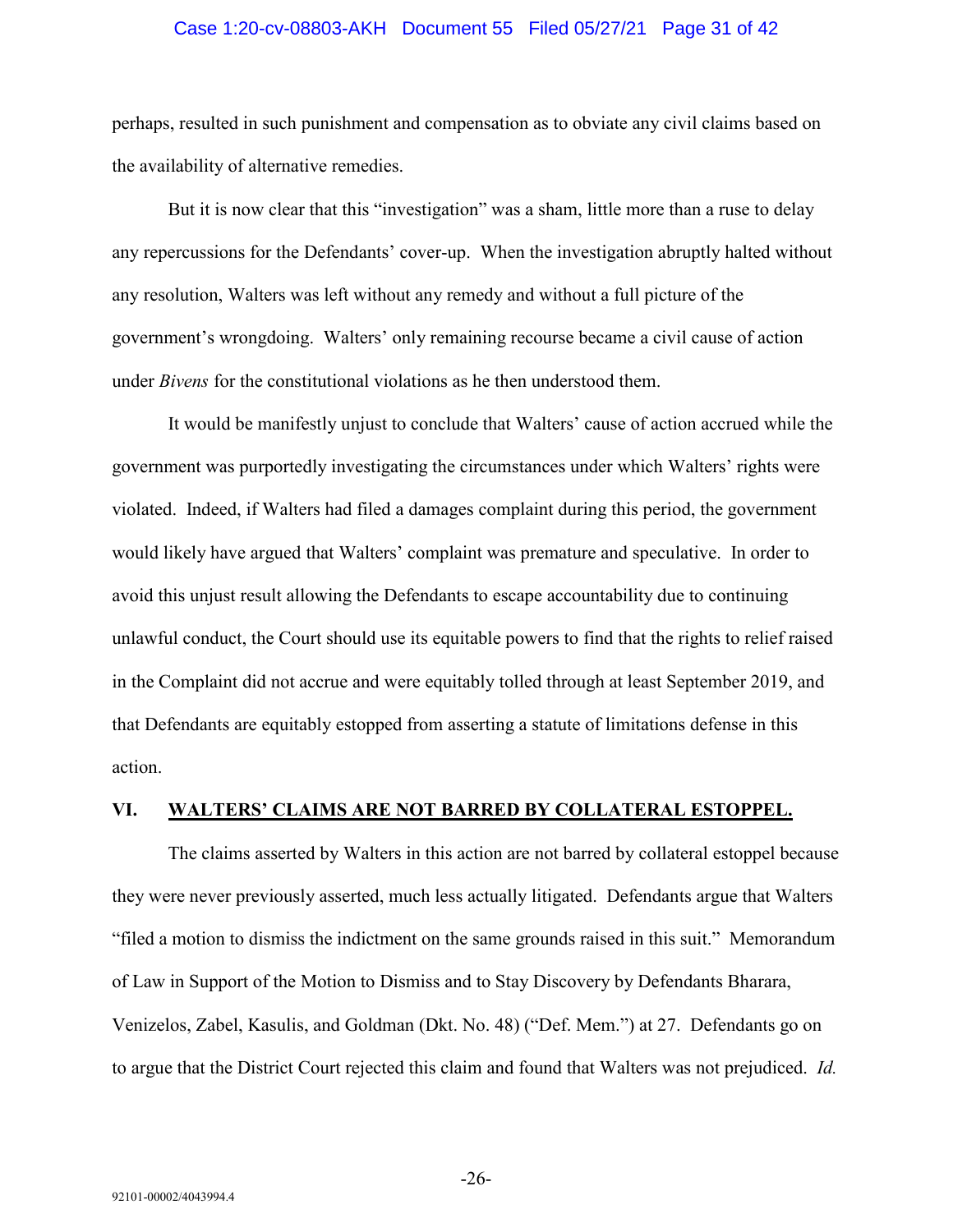#### Case 1:20-cv-08803-AKH Document 55 Filed 05/27/21 Page 32 of 42

But that characterization fundamentally misrepresents what was actually decided by the District Court and the Second Circuit in Walters' criminal case.

In both cases, the reviewing court considered whether the illegal leaks and purported unfairness of the investigation was so pervasive and prejudicial as to undermine the validity of the indictment and conviction themselves*. Walters*, 910 F.3d at 27 ("To meet the 'very heavy' burden of establishing a due process violation to dismiss an indictment for outrageous governmental misconduct, a defendant must show that the Government's conduct was "so outrageous that common notions of fairness and decency would be offended were judicial process invoked to obtain a conviction.").

Neither the District Court nor the Second Circuit considered the separate question of whether there was a constitutional violation that may not have risen to a level that warranted overturning the conviction. *See Walters*, 910 F.3d at 27 (finding that the leaks did not constitute "outrageous conduct sufficient to warrant dismissal" and did not "shock[] the conscience"). This heightened "shock the conscience" standard is not at issue in this action.

To apply collateral estoppel, Defendants must show that "the identical issue was raised in a previous proceeding" and that "the issue was actually litigated and decided in the previous proceeding" (among other requirements). *Bouchard Transportation Co. v. Long Island Lighting Co.*, 807 F. App'x 40, 42 (2d Cir. 2020); *Levy v. Kosher Overseers Ass'n of Am., Inc.*, 104 F.3d 38, 41 (2d Cir. 1997) ("For collateral estoppel to apply, the issue in the earlier proceeding must be identical to the issue in the later one.").

No prior court has ever adjudicated whether Walters suffered a constitutional injury. The prior courts reviewing his criminal conviction *necessarily assumed a constitutional violation* but considered only whether any purported constitutional violation was so pervasive as to invalidate

-27-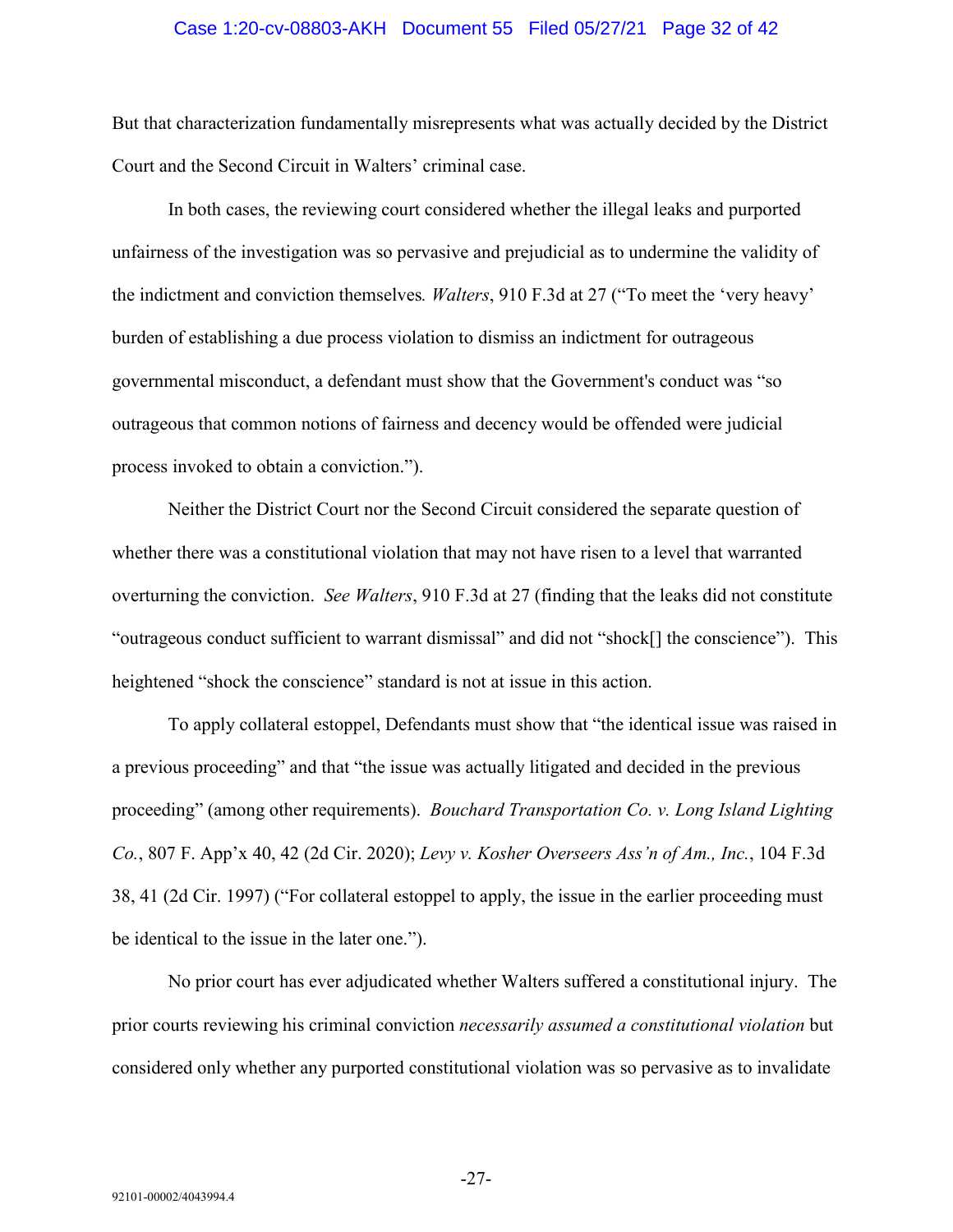#### Case 1:20-cv-08803-AKH Document 55 Filed 05/27/21 Page 33 of 42

the criminal proceedings against Walters altogether. Since that heightened standard is not at issue in this action, it cannot form the basis of any estoppel. *See Bouchard Transportation Co.*, 807 F. App'x at 42 ("[I]ssues are 'not identical if the second action involves application of a different legal standard.'") (*citing and quoting B & B Hardware, Inc. v. Hargis Industries, Inc.,*  575 U.S. 138. 154 (2015)); *see also* 18 C. Wright, A. Miller, & E. Cooper, *Federal Practice & Procedure* § 4417, p. 449 (2d ed. 2002) ("[I]ssues are not identical if the second action involves application of a different legal standard, even though the factual setting of both suits may be the same"). $5$ 

#### <span id="page-32-0"></span>**VII. THE COURT SHOULD RECOGNIZE A** *BIVENS* **REMEDY FOR WALTERS.**

Pursuant to the Supreme Court's landmark decision in *Bivens v. Six Unknown Named Agents of Federal Bureau of Narcotics*, 403 U.S. 388 (1971) and its progeny, this Court has the power to imply a damages claim for a constitutional violation that is otherwise not provided for by statute. In *Bivens*, the Supreme Court allowed a claim for damages to proceed to compensate persons injured by federal officers who violated the Fourth Amendment and conducted an unreasonable search and seizure. 403 U.S. at 397. In subsequent cases, the Court has afforded a

<span id="page-32-1"></span> <sup>5</sup> Nor does the authority cited by Defendants warrant a different conclusion. *See* Def. Mem. at 30. In *Walker*, *supra*, and *Pou v. DEA*, 923 F. Supp. 573 (S.D.N.Y. 1996), the criminal court decided there had been no illegal search and the civil court therefore barred relitigation of the legality of the search in the later *Bivens* case. In *Abdul-Whab v. Orthopedic Assn of Dutchess*, 415 F. Supp. 2d 293 (S.D.N.Y. 2006), factual claims as to the voluntariness of plaintiff's statements and racial profiling had been previously denied in the criminal trial. And in *Schmidt v. Ladd*, 1997 WL 188123 at 3 (S.D.N.Y.), the court estopped the *Bivens* claim only "to the extent" it affected the underlying criminal conviction. Here, in contrast, there has been no factual determination that Chaves did not violate Rule 6(e) and illegally provide investigative information and secret grand jury material to the press. Indeed, both the District Court and the Second Circuit assumed he had. In addition, no court has absolved the other Defendants of any constitutional violations. And, of course, Walters in this case is not using a civil damages claim to attack his underlying conviction.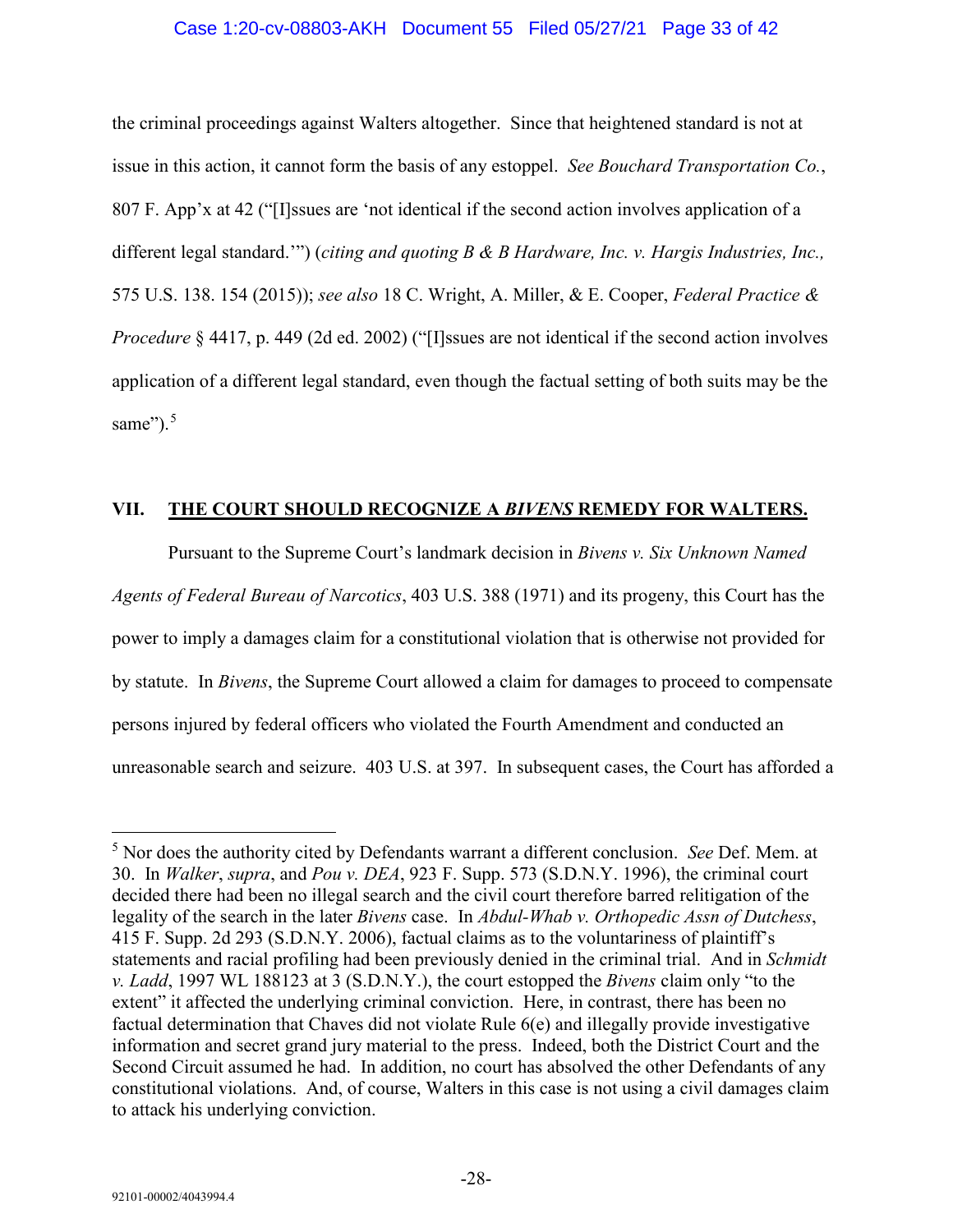#### Case 1:20-cv-08803-AKH Document 55 Filed 05/27/21 Page 34 of 42

remedy for a plaintiff suing a Congressman for gender discrimination in staff hiring, relying on the Fifth Amendment's equal protection guarantee (*Davis v. Passman*, 442 U.S. 228 (1979)) as well as a remedy for a prisoner's wrongful death suit after federal jailers failed to treat the prisoner's asthma under the Eighth Amendment (*Carlson v. Green*, 446 U.S. 14 (1980)).

While this case may present a new context for the *Bivens* remedy, for the reasons discussed below, it is ripe for civil redress. The basic constitutional right underpinning Walters' claims arises from the Supreme Court's recognition "that the proper functioning of our grand jury system depends upon the secrecy of grand jury proceedings." *Douglas Oil Co. of California v. Petrol Stops Nw.*, 441 U.S. 211, 218–19 (1979). The constitutional importance of the grand jury is expressed in the Fifth Amendment itself: "No person shall be held to answer for a capital, or otherwise infamous crime, unless on a presentment or indictment of a Grand Jury, except in cases arising in the land or naval forces, or in the Militia, when in actual service in time of War or public danger." U.S. Const., Amend. V. These constitutional norms have been further codified by Rule 6(e) of the Federal Rules of Criminal Procedure, which tightly regulates how and when grand jury information may be disclosed.

Grand jury secrecy—and the scrupulous enforcement of that secrecy by federal law enforcement agents—serves several critical purposes, best articulated by the Supreme Court in *Douglas Oil*:

> First, if preindictment proceedings were made public, many prospective witnesses would be hesitant to come forward voluntarily, knowing that those against whom they testify would be aware of that testimony. Moreover, witnesses who appeared before the grand jury would be less likely to testify fully and frankly, as they would be open to retribution as well as to inducements. There also would be the risk that those about to be indicted would flee, or would try to influence individual grand jurors to vote against indictment. Finally, by preserving the secrecy of the proceedings,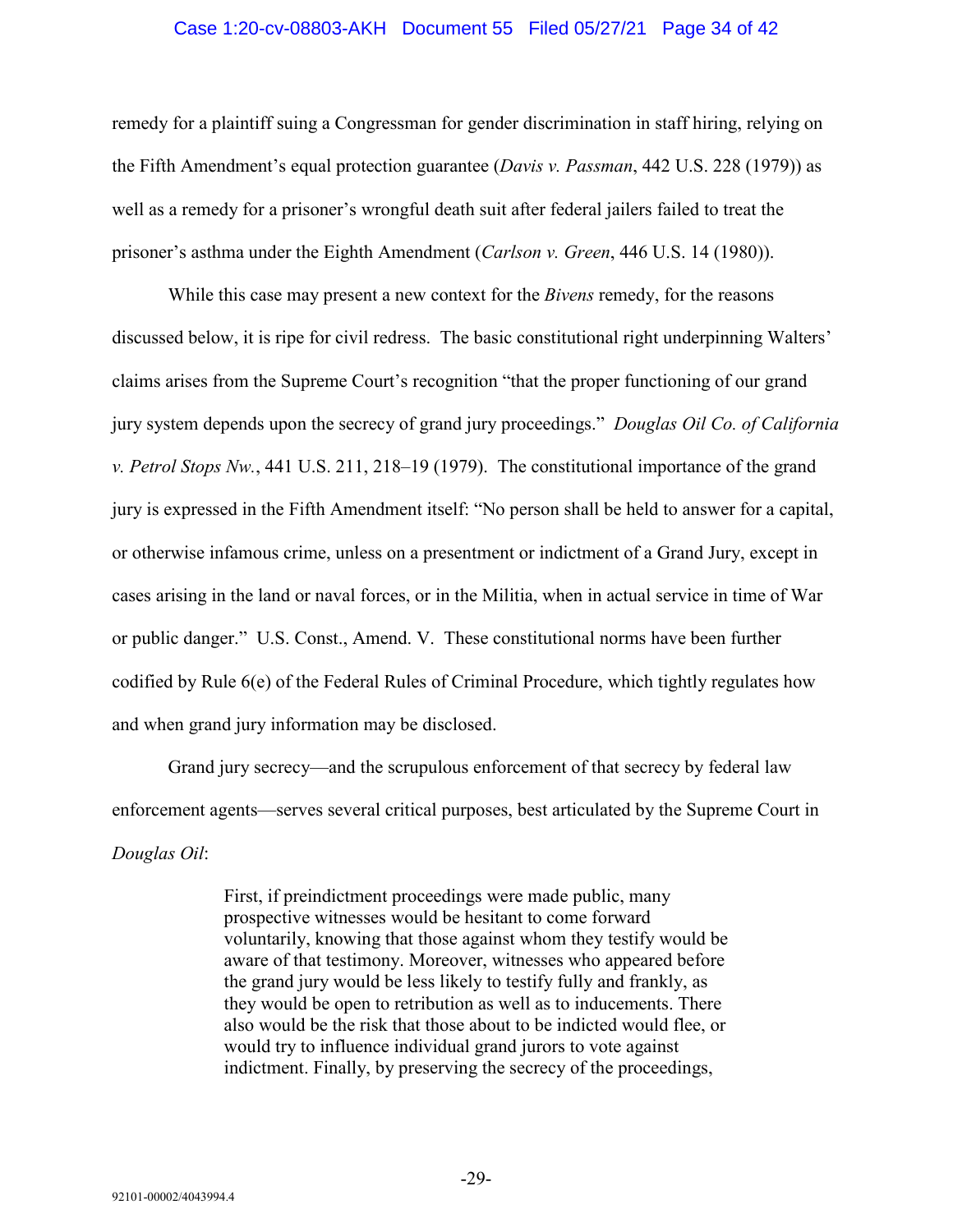#### Case 1:20-cv-08803-AKH Document 55 Filed 05/27/21 Page 35 of 42

we assure that persons who are accused but exonerated by the grand jury will not be held up to public ridicule.

Importantly, this requirement of secrecy also benefits indicted individuals, and therefore implicitly confers on them some inherent rights to protect and enforce that secrecy. *Id.* at 219 n.9 ("[T]he purpose for grand jury secrecy originally was protection of the criminally accused . . . ."). Indeed, the tradition of grand jury secrecy is long-standing and well-established. *In re Grand Jury Subpoena, Judith Miller*, 438 F.3d 1141, 1150 (D.C. Cir. 2006) (describing grand jury secrecy as "the persistent rule for grand jury proceedings for at least four hundred years").

Here, the question before this Court is whether Defendant Chaves's deliberate and repeated leaking of confidential grand jury information in order to materially impact a criminal investigation into Walters—and the remaining Defendants' willful decision to cover up and not investigate that leaking—gives rise to a civil damages remedy for violation of the constitutional right to a confidential and impartial grand jury investigation. While no court in the Second Circuit has yet been confronted with that specific question, the principles of *Bivens* counsel in favor of recognizing such a remedy.

When considering whether to imply a *Bivens* remedy, the Supreme Court has identified a number of key factors. Among those factors is "whether the Judiciary is well suited . . . to consider and weigh the costs and benefits of allowing a damages action to proceed." *Ziglar v. Abbasi*, 137 S. Ct. 1843, 1858 (2017). Given that the substantive right at issue here (the right to a secret grand jury) is operationalized by Rule 6(e) of the Federal Rules of Criminal Procedure, the violation here is something that the judiciary is uniquely well suited to enforce. *See, e.g.*, *Powell v. United States*, 2020 WL 5126392 at 11 (S.D.N.Y.) ("'[F]ederal courts have an obligation to set their face against enforcement of the law by lawless means'"). Indeed, federal

-30-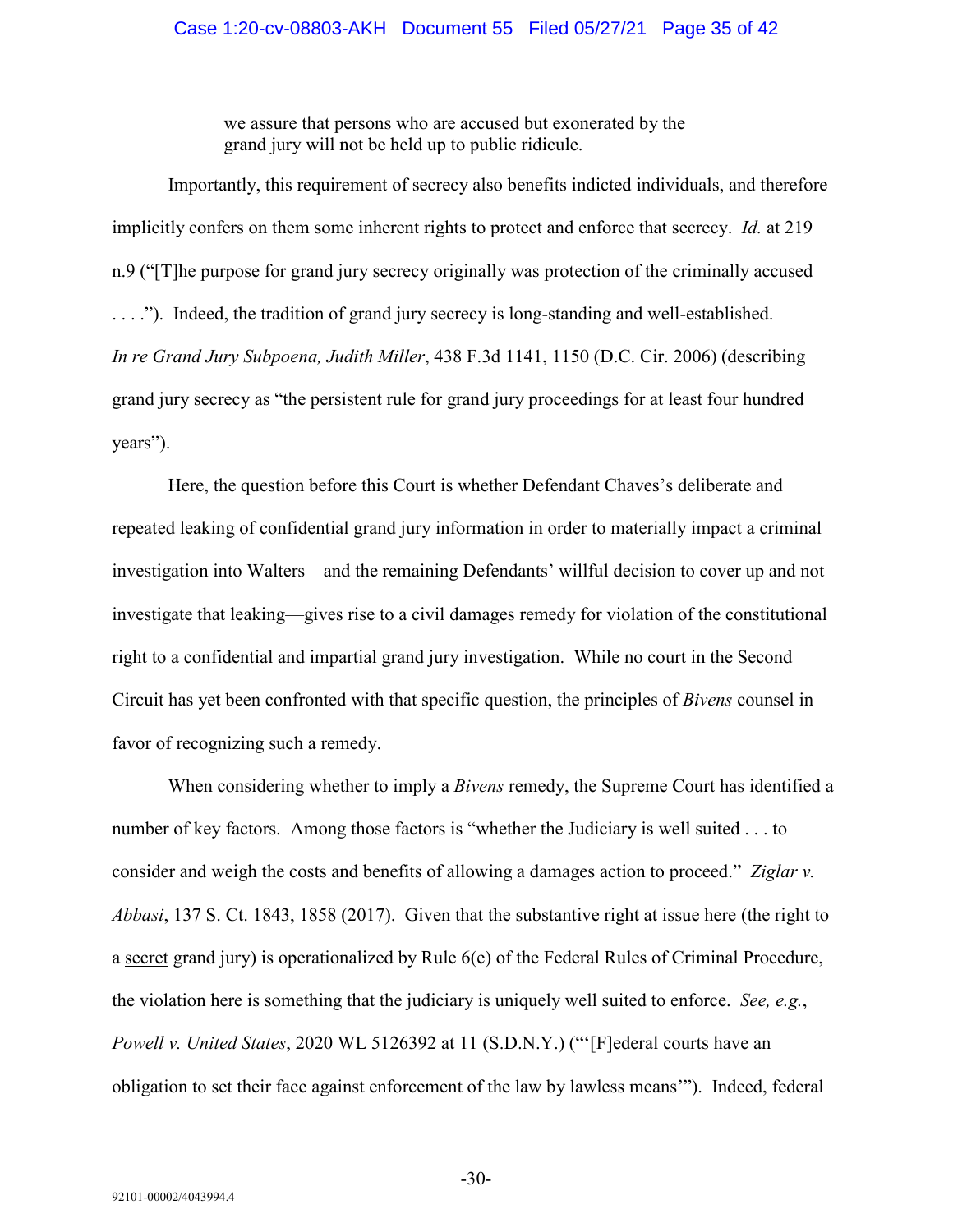#### Case 1:20-cv-08803-AKH Document 55 Filed 05/27/21 Page 36 of 42

courts routinely enforce violations of the Federal Rules in contempt actions. *See, e.g.*, *United States v. Eisenberg*, 711 F.2d 959, 964 (11th Cir. 1983) ("A prima facie showing of a Rule 6(e) violation requires the district court to entertain the petition and order the government to take steps to stop any publicity emanating from its employees."); *United States v. Ellerman*, No. 07 cr-00080-JSW (N.D. Cal. July 13, 2007) (sentencing defendant for contempt, making a false declaration, and obstruction of justice for leaking grand jury information to the press); *United States v. Sells Eng'g, Inc.*, 463 U.S. 418, 425 (1983) ("[G]overnment attorneys and their assistants[ ] and other personnel attached to the grand jury are forbidden to disclose matters occurring before the grand jury."); *United States v. Girardi*, 62 F.3d 943, 944 (7th Cir. 1995) (affirming criminal conviction for grand juror who leaked grand jury information). There is no reason to believe that a civil suit enforcing the constitutional principle that underlies those federal rules would present a meaningfully different inquiry.

Federal courts further consider whether an alternative remedy (other than an implied *Bivens* remedy) exists. *Ziglar*, 137 S. Ct. at 1858.Here, a contempt action against the federal officials who violated Rule 6(e) cannot constitute an adequate remedy for numerous reasons. First, because the underlying criminal action has concluded, there is no other court with jurisdiction to take any remedial action resulting from the illegal leaks. Second, at least Defendants Bharara and Chaves are no longer employed by the Government, and so alternative disciplinary measures are unlikely to be available. Third, a plaintiff in an ordinary Rule 6(e) contempt action is not "entitled to seek monetary damages or attorneys' fees and costs from an errant prosecutor, even though such damages are commonly awarded in [other] civil contempt actions." *In re Sealed Case No. 98-3077*, 151 F.3d 1059, 1070 (D.C. Cir. 1998).

-31-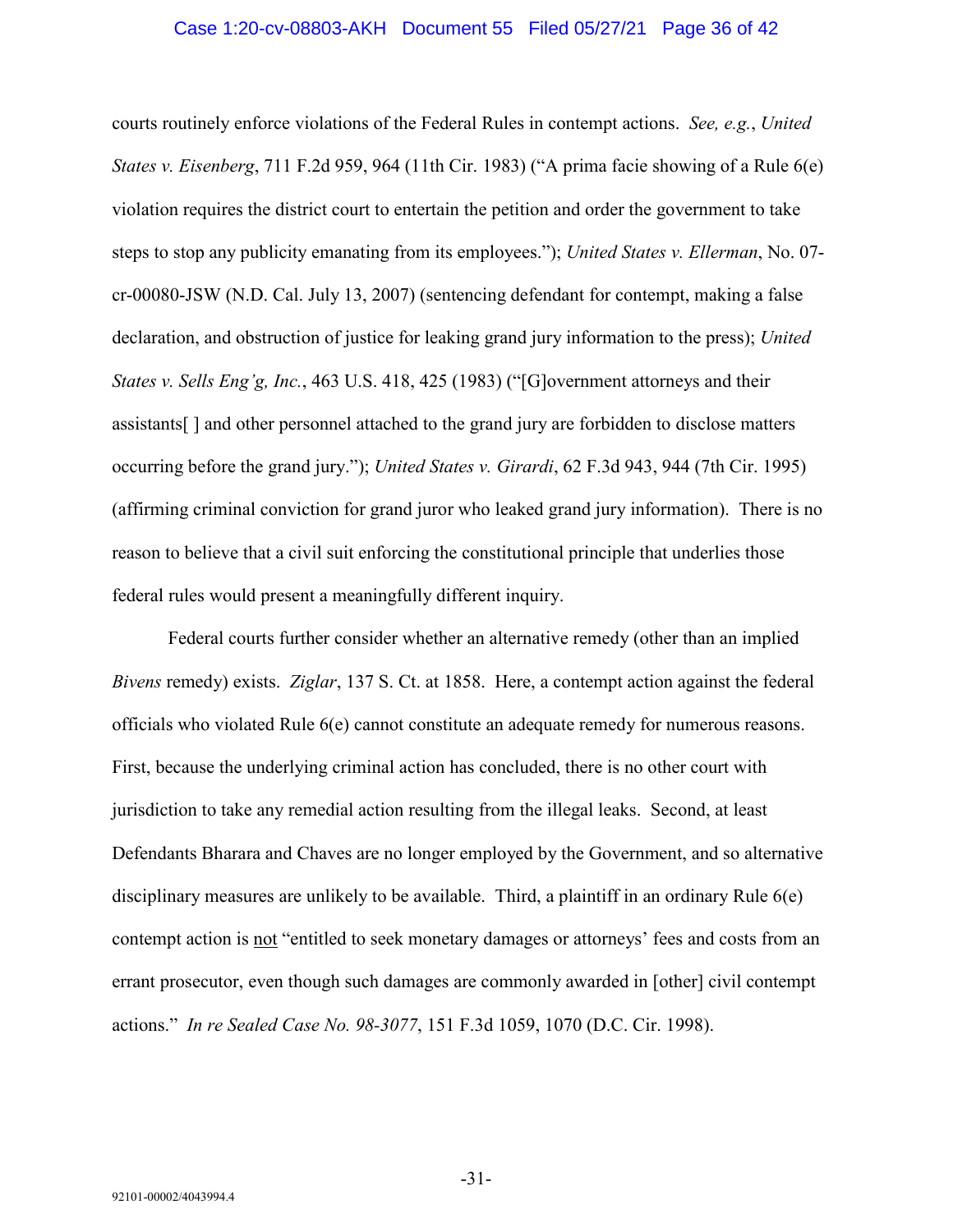#### Case 1:20-cv-08803-AKH Document 55 Filed 05/27/21 Page 37 of 42

The remedies that Defendants point to as alternatives are not only inadequate, but entirely unrelated to the injury alleged in this action. In particular, Defendants point to "remedies that include monetary compensation for certain criminal defendants," including suits against the government for damages arising from a wrongful conviction under 28 U.S.C. §§ 1495, 2513 and under the Hyde Amendment for vexatious litigation. Def. Mem. at 45. *But each of these purported remedies arise from claims of wrongful conviction or bad faith prosecution.* They in no way relate to the injury caused by violations of Rule 6(e) and the intentional, prolonged disclosure of confidential grand jury information. The undeniable reality is that there is no remedy—adequate or otherwise—aside from a *Bivens* action for damages arising from the Defendants' wrongful conduct.

Many other factors counsel in favor of implying a *Bivens* claim here. The action would primarily target individual actors (the leaker and those who enabled him) and is not seeking to change agency policy. On the contrary, the stated policy of the Government is that such leaks are illegal and extremely disfavored. Criminal Resource Manual, U.S. Department of Justice, at 156 (available at [https://www.justice.gov/archives/jm/criminal-resource-manual-156-disclosure](https://www.justice.gov/archives/jm/criminal-resource-manual-156-disclosure-matters-occurring-grand-jury-department-justice-attys)[matters-occurring-grand-jury-department-justice-attys\)](https://www.justice.gov/archives/jm/criminal-resource-manual-156-disclosure-matters-occurring-grand-jury-department-justice-attys) ("The unauthorized disclosure of grand jury information can also be punished under other criminal statutes as well as pursuant to a district court's contempt powers."). Indeed, both the trial court and appellate judges all roundly condemned the leaks based on applicable law. Nor will this case result in a "wide-ranging inquiry into . . . discretionary judgments . . . about . . . response[s] to media reporting about a pending criminal investigation." Def. Mem. at 37. To the contrary, the inquiry will be about responses to illegal leaks and whether that illegal conduct must be investigated or can simply be

-32-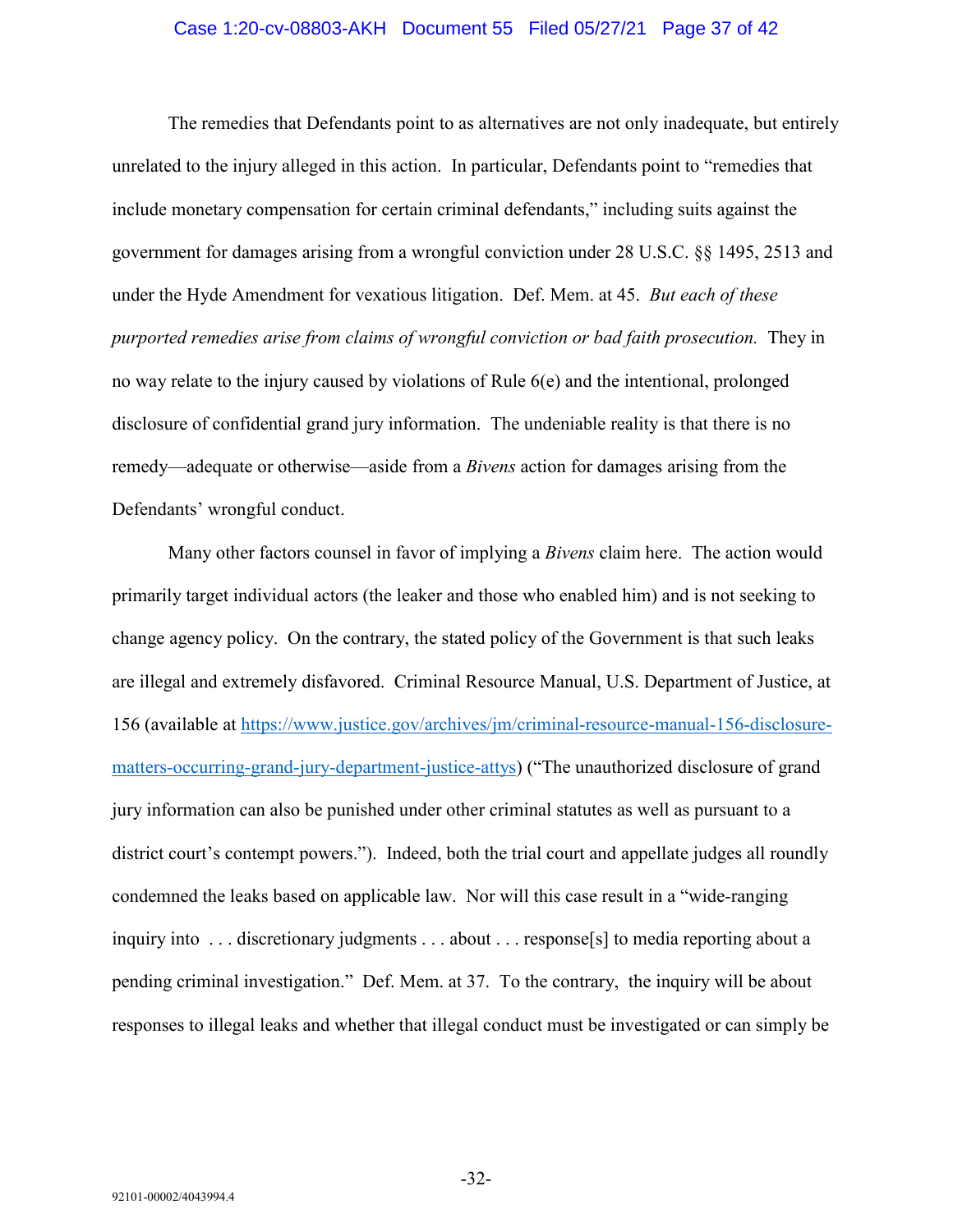#### Case 1:20-cv-08803-AKH Document 55 Filed 05/27/21 Page 38 of 42

covered-up, none of which involves the exercise of legitimate discretion. *Cf. Powell*, *supra* at 10 (prosecutor does not have discretion to engage in illegal conduct).[6](#page-37-0)

Finally, discovery in this action would not be materially different from the sort of discovery that is specifically authorized in an evidentiary hearing in connection with an alleged Rule 6(e) violation. Defendants object that such discovery would be unduly invasive given that no Rule 6(e) hearing ever took place and given the highly sensitive nature of the grand jury information. The failure of the District Court to conduct an evidentiary hearing—as criticized by the Second Circuit—is the reason why discovery is warranted here. Furthermore, it would be ironic indeed if Defendants could avoid discovery into the massive, sustained, and wrongful leaking of confidential grand jury information here by pointing out that the subject matter of that discovery is confidential. Of course, because the federal judiciary has ample means of maintaining confidentiality within litigation, the sensitivity of the underlying grand jury material should be no bar to discovery in litigation.

This Court may cabin discovery as it sees fit to best protect the confidentiality interests and the ordinary functioning of the Department of Justice. The fact that Defendants engaged in wide-ranging violations of Walters' rights in a way that specifically touched on sensitive and confidential information should not give them *de facto* immunity from a *Bivens* action. Defendants cannot be allowed to escape accountability by pointing to the enormity of their egregious unlawful conduct.

<span id="page-37-0"></span> $\frac{1}{6}$  As in *Powell*, moreover, and unlike in *Zigler*, the claim here "challenges the same species of run-of-the-mill low level law enforcement behavior at issue in *Bivens*," not acts like those in *Zigler* that implicated national security. *Powell*, supra at 10.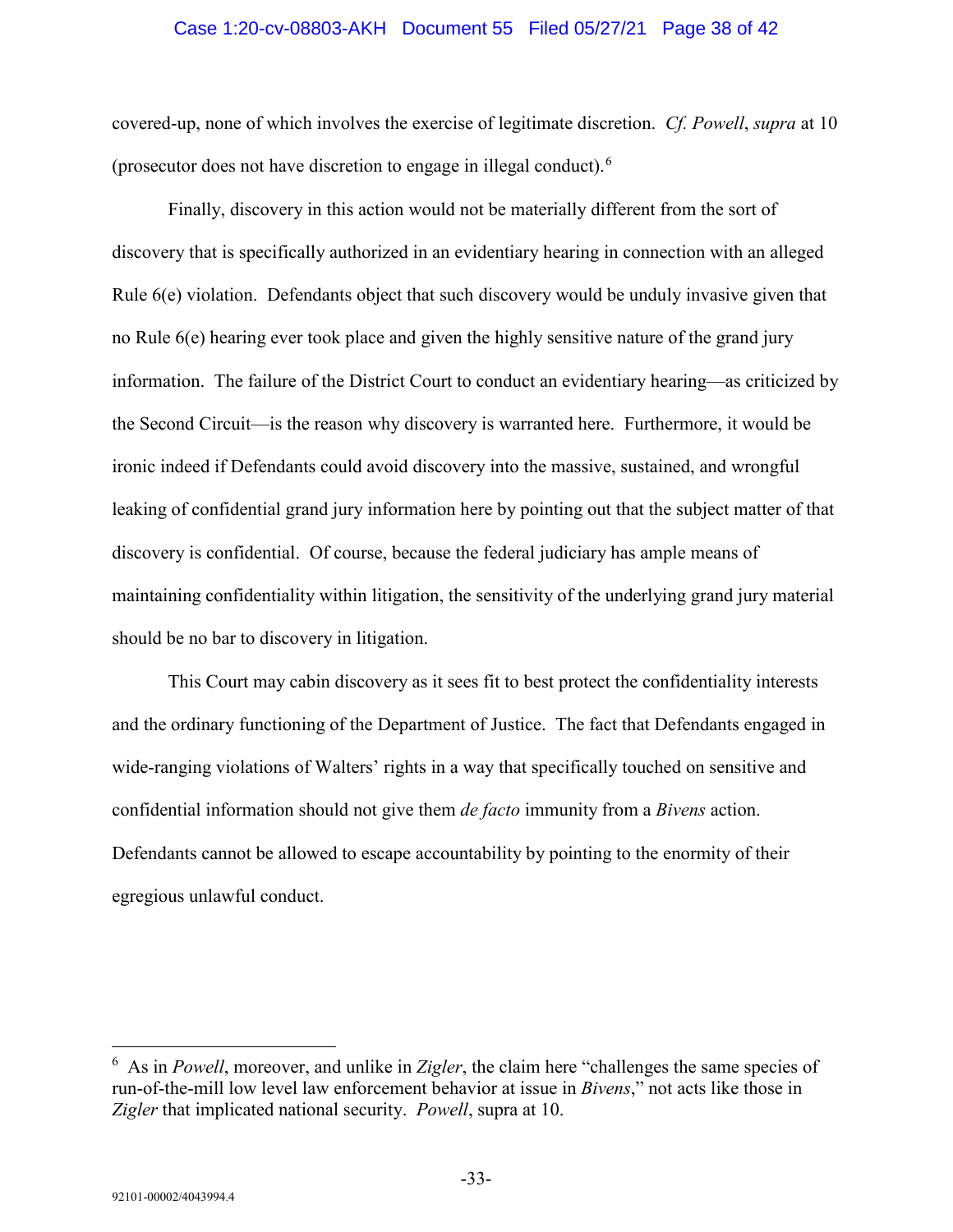#### <span id="page-38-0"></span>**VIII. DEFENDANTS ARE NOT IMMUNE FROM SUIT.**

In attempting to invoke qualified immunity, Defendants once again misconstrue the nature of the constitutional harm at issue in this case. Defendants argue that in order to show that Defendants violated a "clearly established" constitutional right, Walters must plausibly allege not only that there were improper leaks, but also that those leaks were the direct cause of a deprivation of the right to a fair trial. Def. Mem. at 40–41 (citing *Powers v. Coe*, 728 F.2d 97, 105–06 (2d Cir. 1984)). That standard applies, however, only when a plaintiff alleges an injury to his or her *right to a fair trial* and seeks to overturn a conviction. But Walters is not challenging the fairness of his trial in this action—indeed, this case is not an attack on the propriety of his indictment or conviction.

Instead, the gravamen of the constitutional injury here is in the leaks themselves (along with the cover up and failure to investigate those leaks), irrespective of any impact they may have had on his ultimate conviction. The importance of grand jury confidentiality to a criminal defendant's due process rights is so paramount that it is a constitutional interest worth protecting even when it does not result in the deprivation of a fair trial. As such, the Court in this action need not reach the question of whether the Defendants' actions deprived Walters of a fair trial, and that inquiry is irrelevant for purposes of a qualified immunity analysis.

In determining whether Defendants are immune from suit, the Court must consider whether, in light of preexisting law, the unlawfulness of the officer's conduct is "apparent." *Ziglar*, 137 S. Ct. at 1866–67. "It is not necessary, of course, that 'the very action in question has previously been held unlawful,'" nor that there be a reported case "directly on point." *Id.* Qualified immunity is no help to those government officials who are "plainly incompetent or those who knowingly violate the law." *Malley v. Briggs*, 475 U.S. 335, 341 (1986).

-34-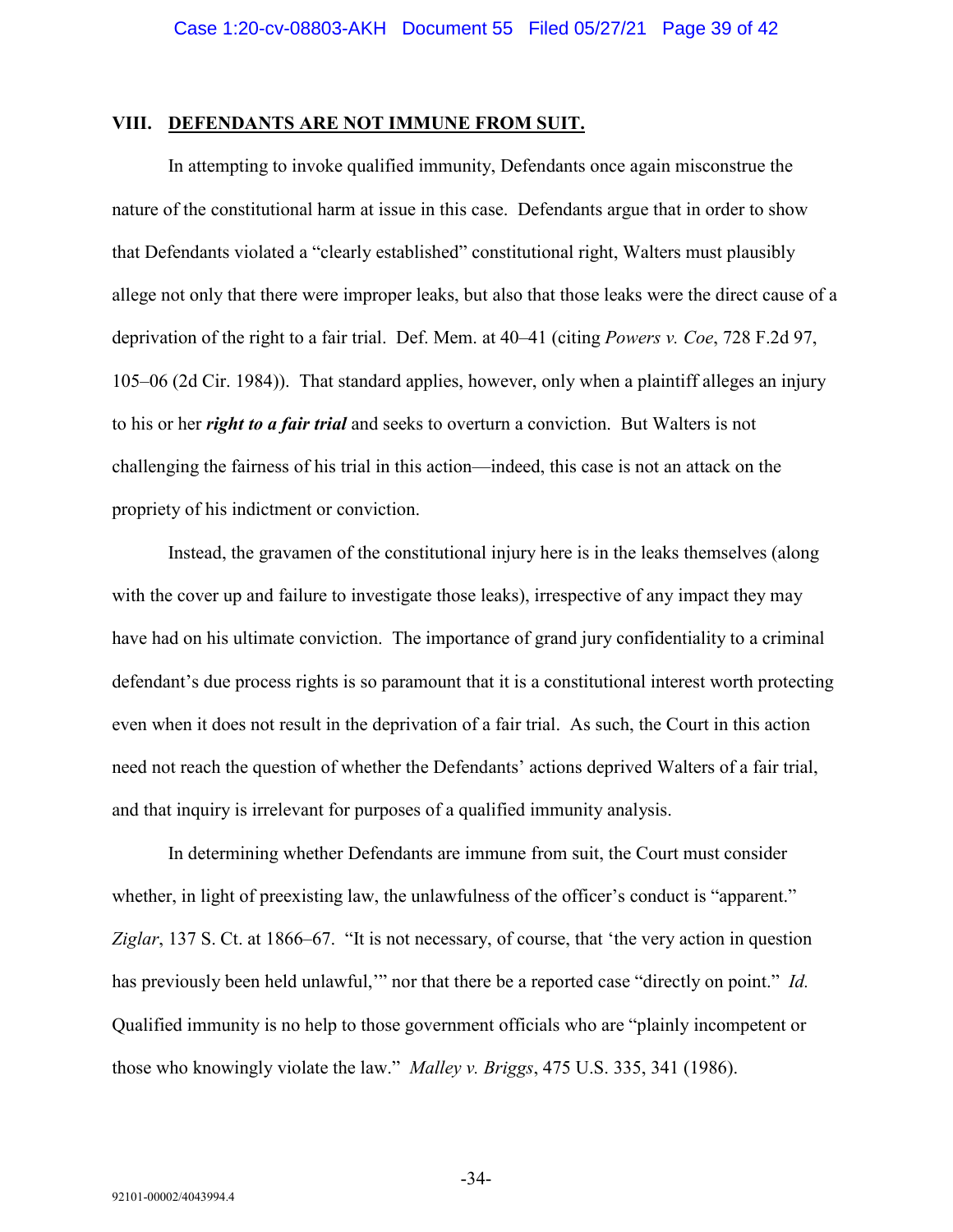#### Case 1:20-cv-08803-AKH Document 55 Filed 05/27/21 Page 40 of 42

Here, as alleged in the Complaint, it is indisputable that Chaves himself acted in knowing and flagrant violation of the law.<sup>[7](#page-39-0)</sup> Federal Rule of Criminal Procedure  $6(e)$  expressly provides that government agents "must not disclose a matter occurring before the grand jury." Fed. R. Crim. P.  $6(e)(2)(B)(vi)$ ,  $6(e)(2)(B)(vii)$  and  $6(e)(3)(a)$  (ii). The Second Circuit previously determined that Chaves' actions were "serious misconduct and, indeed, likely criminal." *Walters*, 910 F.3d at 23. Such leaks may constitute obstruction of justice under 18 U.S.C. § 1503 or civil contempt. *Id.* Any willful leaker knowingly violates the law. *See, e.g.*, *Sec. & Exch. Comm'n v. Dresser Indus., Inc.*, 628 F.2d 1368, 1382 n. 36 (D.C. Cir. 1980) ("The rationales for grand jury secrecy are well established."). Defendant Chaves cannot be deemed immune for his willful violation of the rules and norms enshrining grand jury secrecy.

By the same token, those who cover up, enable, and fail to investigate an intentional leaker can reasonably anticipate that their conduct is unlawful. It is clearly established in the Second Circuit that a supervisor may be liable for "failure to inquire," when the supervisor is on notice that a subordinate is engaged in wrongdoing. *Poe v. Leonard*, 282 F.3d 123, 141 (2d Cir. 2002). "Such notice could be actual (for example, awareness of prior deprivations in a related context), or it could be constructive (for instance, notice arising from a preexisting duty)." *Id*.

Here, Walters has plausibly alleged that each of Defendants Bharara, Zabel, Kasulis, and Venizelos learned of the existence of the government leaks long before they became public (and that Goldman learned of them before disclosure to the District Court) and yet took no

<span id="page-39-0"></span><sup>&</sup>lt;sup>7</sup> Walters expressly alleges that Chaves deliberately and willfully divulged confidential information pertaining to an ongoing secret grand jury investigation to the media in knowing violation of his duties and obligations as a federal law enforcement agent. Compl. at ¶ 165.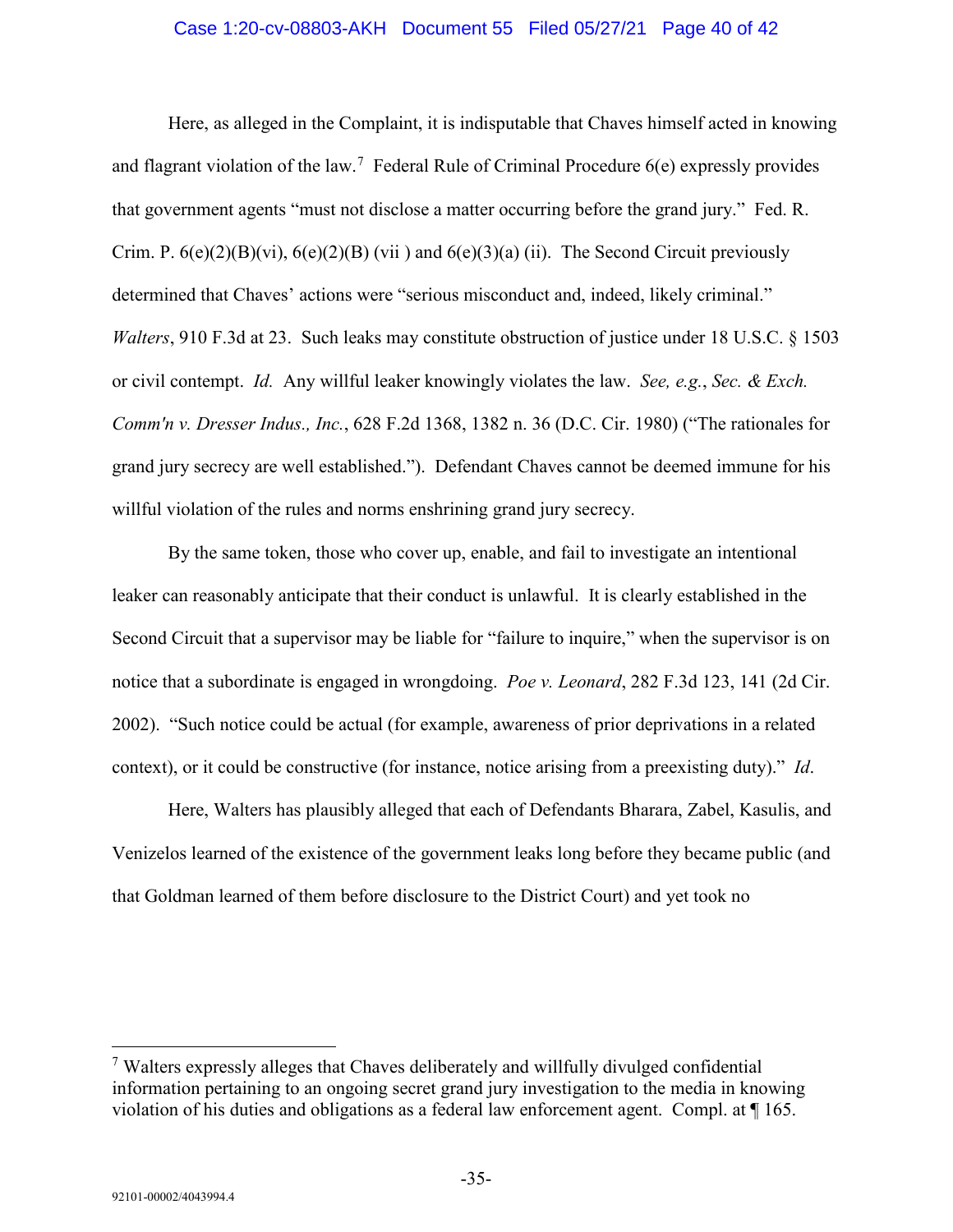#### Case 1:20-cv-08803-AKH Document 55 Filed 05/27/21 Page 41 of 42

investigative actions whatsoever to stem the tide of leaks. Compl. at  $\P$  166.<sup>[8](#page-40-1)</sup> On these facts, the Defendants cannot be held to be immune from suit for their failure to investigate or otherwise remedy the ongoing leaking by Defendant Chaves. Otherwise, no citizen is safe from federal prosecutors creating a culture of official criminality by turning a blind eye and willfully ignoring their duties to supervise and discipline wayward FBI agents for violating fundamental constitutional rights.

### <span id="page-40-0"></span>**IX. CONCLUSION**

The Complaint alleges facts indisputably demonstrating that Defendants engaged in wrongful conduct. The question for this Court is whether that wrongful conduct merits a civil remedy. For the foregoing reasons, Walters respectfully requests that the Court deny Defendants' motions to dismiss and allow Walters to seek judicial redress for Defendants' flagrant abuse of the grand jury process.

<span id="page-40-1"></span> <sup>8</sup> Walters explicitly alleges that Defendants Bharara, Zabel, Kasulis, Venizelos, and Goldman knowingly infringed Walters' constitutional rights and understood that their conduct was unlawful. *E.g.*, Compl. at ¶ 168.